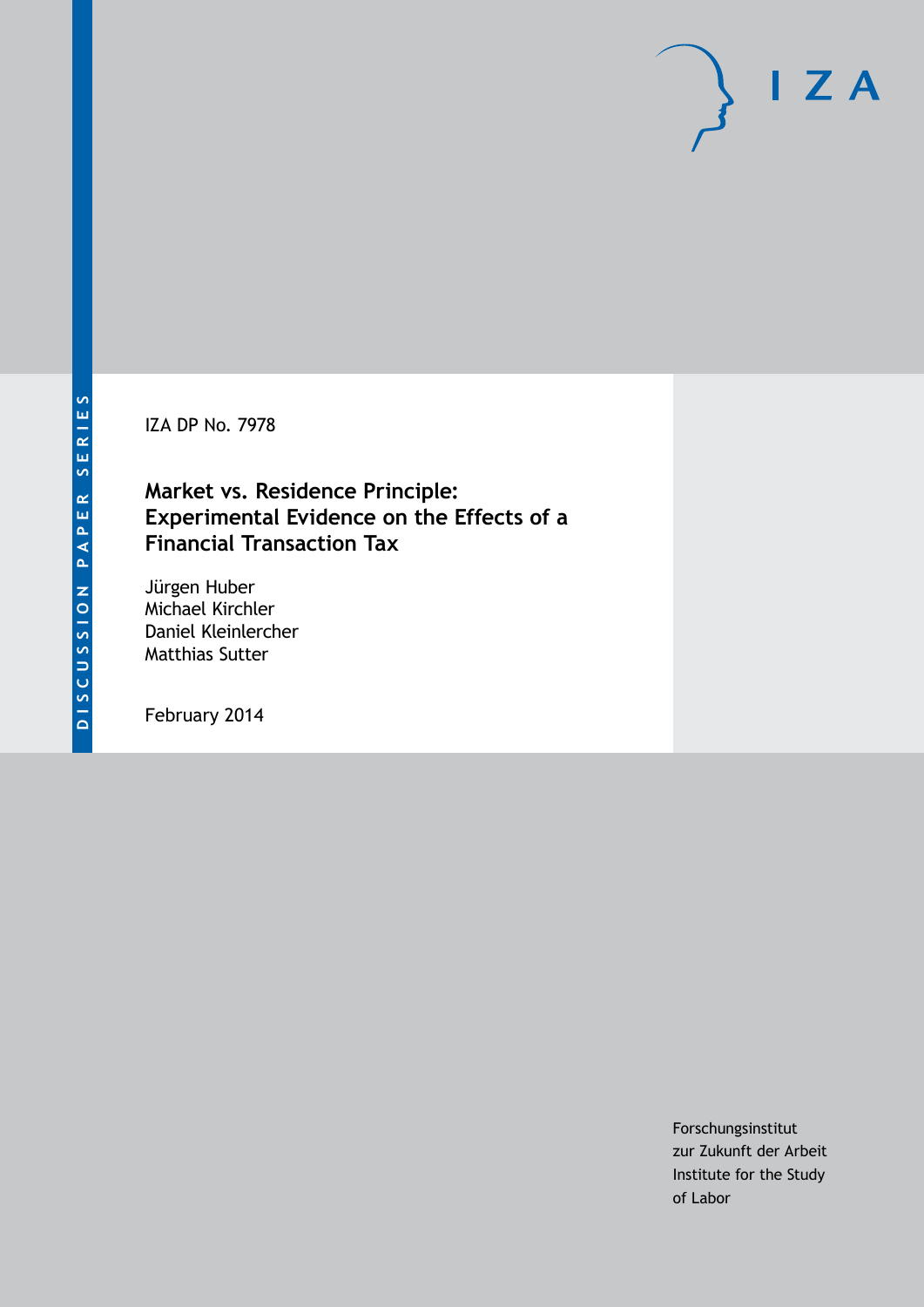# **Market vs. Residence Principle: Experimental Evidence on the Effects of a Financial Transaction Tax**

## **Jürgen Huber**

*University of Innsbruck*

## **Michael Kirchler**

*University of Innsbruck and University of Gothenburg*

## **Daniel Kleinlercher**

*University of Innsbruck*

## **Matthias Sutter**

*EUI Florence, University of Cologne and IZA*

## Discussion Paper No. 7978 February 2014

IZA

P.O. Box 7240 53072 Bonn **Germany** 

Phone: +49-228-3894-0 Fax: +49-228-3894-180 E-mail: [iza@iza.org](mailto:iza@iza.org)

Any opinions expressed here are those of the author(s) and not those of IZA. Research published in this series may include views on policy, but the institute itself takes no institutional policy positions. The IZA research network is committed to the IZA Guiding Principles of Research Integrity.

The Institute for the Study of Labor (IZA) in Bonn is a local and virtual international research center and a place of communication between science, politics and business. IZA is an independent nonprofit organization supported by Deutsche Post Foundation. The center is associated with the University of Bonn and offers a stimulating research environment through its international network, workshops and conferences, data service, project support, research visits and doctoral program. IZA engages in (i) original and internationally competitive research in all fields of labor economics, (ii) development of policy concepts, and (iii) dissemination of research results and concepts to the interested public.

<span id="page-1-0"></span>IZA Discussion Papers often represent preliminary work and are circulated to encourage discussion. Citation of such a paper should account for its provisional character. A revised version may be available directly from the author.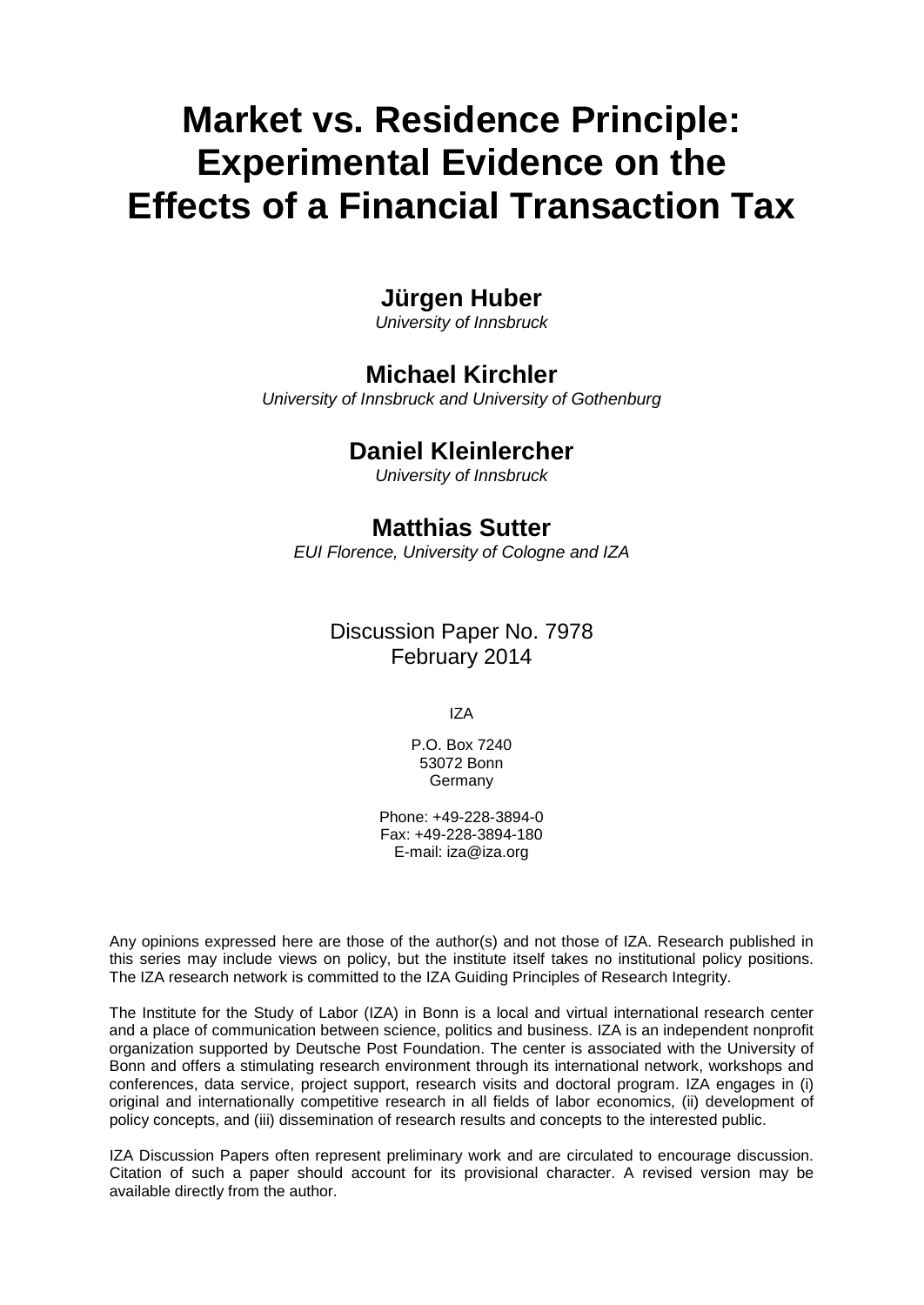IZA Discussion Paper No. 7978 February 2014

## **ABSTRACT**

## **Market vs. Residence Principle: Experimental Evidence on the Effects of a Financial Transaction Tax[\\*](#page-1-0)**

While politically attractive in order to generate tax revenues, the effects of a financial transaction tax (FTT) are scientifically disputed, not the least because seemingly small details of its implementation may matter a lot. In this paper, we provide experimental evidence on the different effects of a FTT, depending on whether it is implemented as a tax on markets, on residents, or a combination of both. We find that the effects of a tax on markets are different from a tax on residents, with negative effects of a market tax on volatility and trading volume. The residence principle shows none of these undesired effects. In addition to studying aggregate market outcomes, we investigate how individual traders react to different forms of a FTT and whether their risk attitude is related to these reactions. We find no such relationship, meaning that a FTT affects traders with different risk tolerances similarly.

JEL Classification: C91, G10, E62

Keywords: Financial Transaction Tax, experimental finance, residence principle, market principle

Corresponding author:

Jürgen Huber University of Innsbruck Department of Banking and Finance Universitätsstrasse 15 6020 Innsbruck Austria E-mail: [juergen.huber@uibk.ac.at](mailto:juergen.huber@uibk.ac.at)

We are grateful for comments from seminar participants at the Austrian Central Bank. Financial support by the Austrian Science Fund FWF (grant ZFP220400 Kirchler and START-grant Y617-G11 Kirchler), Hypo Tirol-research grant (grant Kleinlercher), Austrian Central Bank (OeNB Jubliaeumsfonds-Grant 14953), the University of Innsbruck (Nachwuchsförderung Kirchler) and the Austrian Academy of Sciences (DOC-fellowship Kleinlercher) is gratefully acknowledged.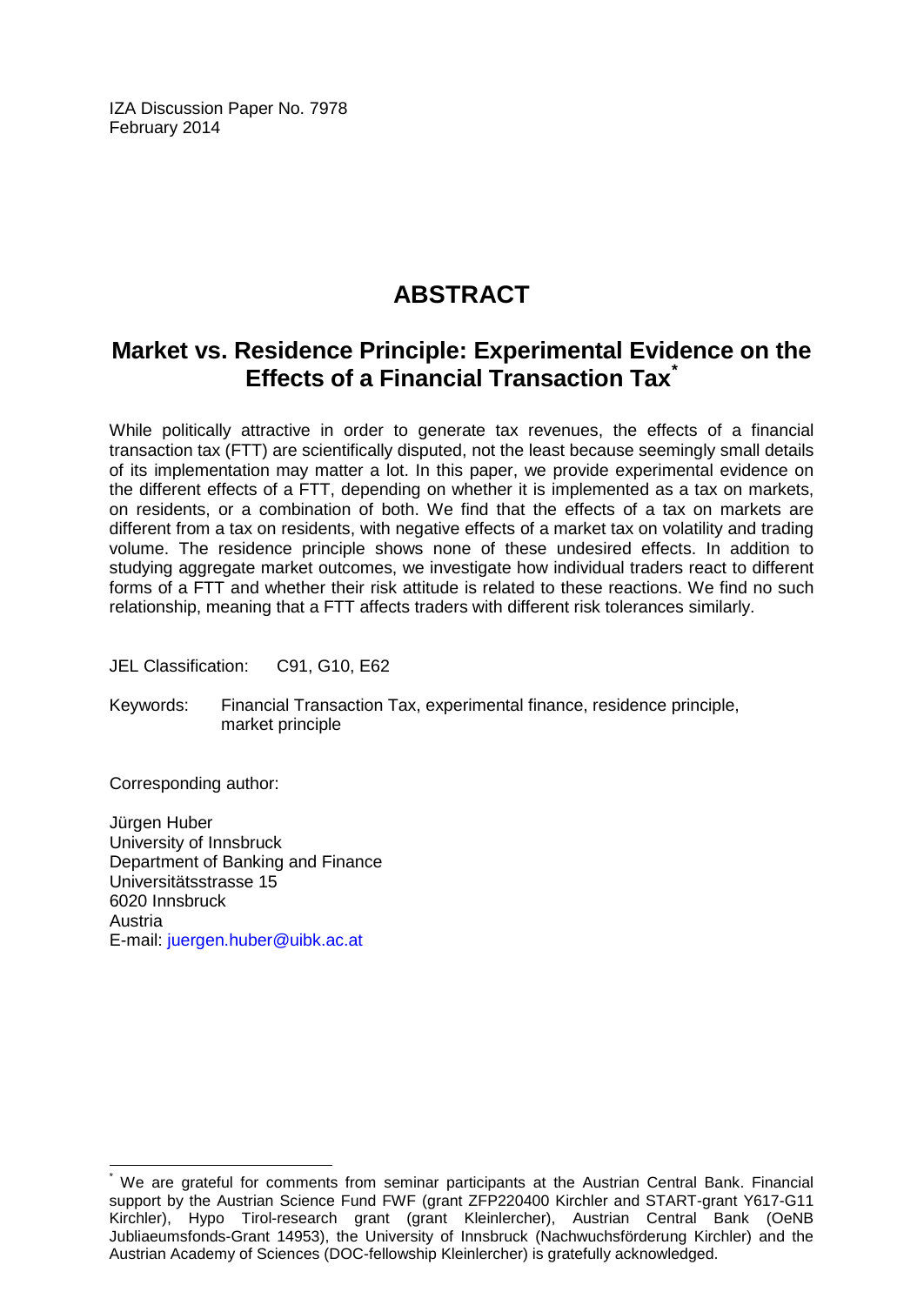### **1 Introduction**

Few other issues stir emotions as easily as "taxes". This also holds for a Financial Transaction Tax (FTT) – dubbed "Robin Hood Tax" by its supporters, but fiercely contested by others as seemingly threatening to destroy the financial sector. Especially since eleven member countries of the European Union have been considering to implement a FTT by 2015, the discussion about the effects of a FTT has gained momentum.<sup>1</sup> Such a tax is politically highly controversial, because it has rarely been implemented in practice. Hence, evidence on its likely effects is still very limited.

The academic debate has missed some important institutional details so far, for which reason it cannot provide unambiguous evidence as a basis for the political debate. In particular, the academic literature on a FTT has practically ignored the exact taxation scenarios, i.e. whether such a tax is implemented on all trades in a given market – which we call the "market principle" – or on all trades by residents in a particular jurisdiction – which we call the "residence principle".

In this paper, we explore the consequences of applying these different taxation principles. We do so in a controlled laboratory experiment, using the lab as a "wind-tunnel" environment to test how the market principle, the residence principle, or a combination of both, affect market outcomes, such as trading volume, tax revenues, volatility, and market efficiency, as well as individual trading behavior. In particular, experimental subjects can trade assets for money in two independent jurisdictions, each with one financial market. We implement either a tax on residents, a market tax, a combination of a market tax and a tax on residents within the same jurisdiction, or a tax on residents for one jurisdiction and a market tax on the other.

We find that applying the residence principle – meaning that all trades of

<sup>1</sup>The eleven countries are Austria, Belgium, Estonia, France, Germany, Greece, Italy, Portugal, Slovakia, Slovenia, and Spain. The level of the FTT is likely to be 0.1% on stock transactions and 0.01% on derivatives transactions. The EU commission, expecting that stock transactions will fall by 15% and derivative transactions by 75%, still forecasts to raise 30 to 35 bn. euros in tax income per year.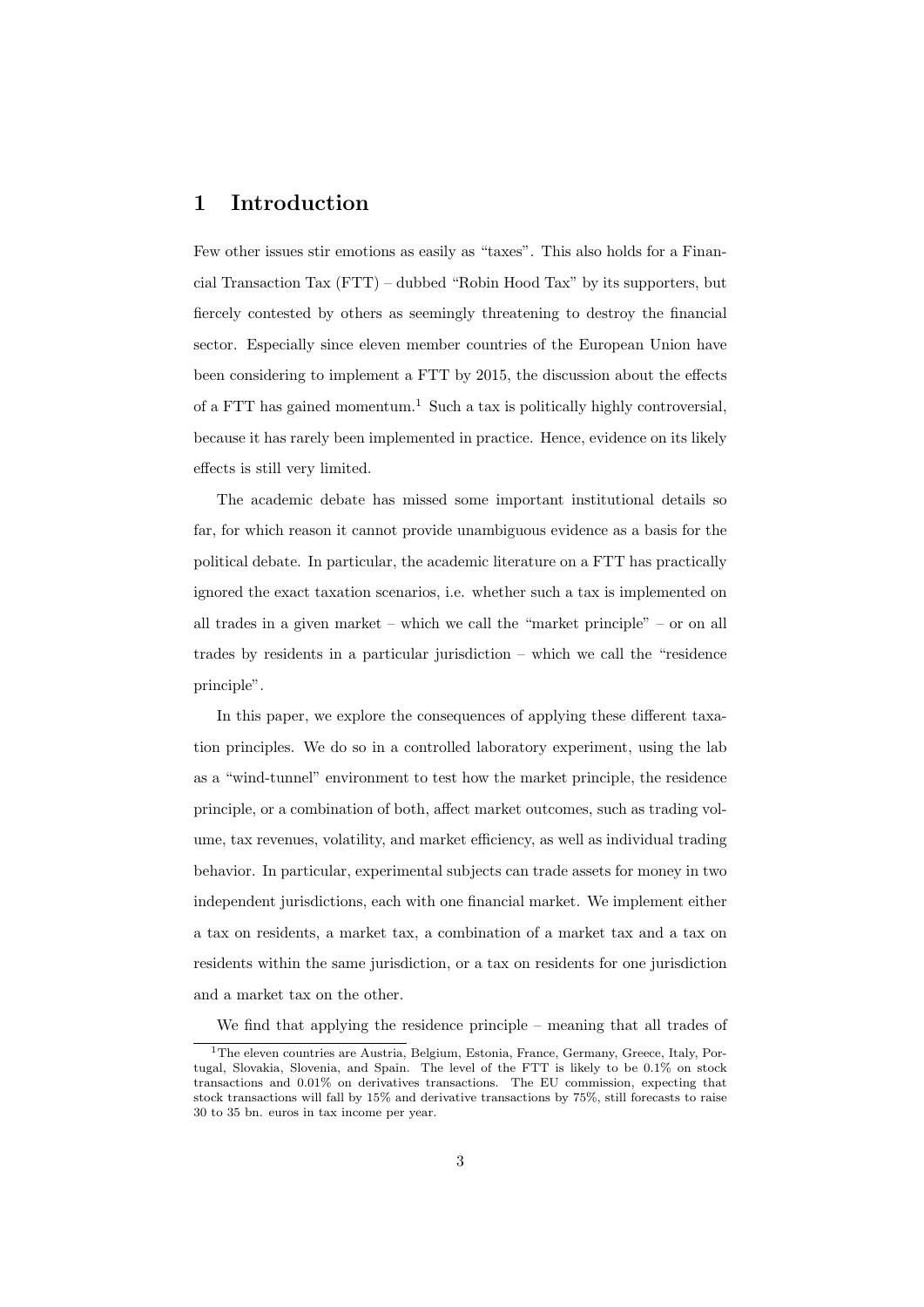residents of one jurisdiction are taxed, irrespective of whether they trade on their home market or on the foreign market (an approach similarly discussed in the European Union) – has no significant effects on trading volume or volatility. Thus, it causes practically no distortions on the markets and tax revenues are substantial. When the market principle is applied  $-$  i.e., all transactions in one market are taxed, while the other market is not taxed – we observe a significant shift in trading volume: about three quarters of trading in the taxed market shift to the untaxed alternative. With liquidity in the taxed market evaporating, volatility increases significantly, while it drops in the untaxed market where liquidity increases.

The combination of both principles in one jurisdiction leads to a significant drop in trading volume in the jurisdiction implementing both market and residence principle, and an increase in the other one. By contrast, volatility increases in the jurisdiction applying the market and residence principle and drops in the one without any tax burden. However, the overall market distortion is weaker compared to the sole implementation of the market principle, but clearly higher compared to jurisdictions implementing only the residence principle.

In the last taxation scenario where one jurisdiction applies the market principle and the other one the residence principle, trade shifts from the jurisdiction with a market tax to the one where only the residents are taxed, causing market distortions within the jurisdiction that applies the market principle.

In addition to disentangling the effects of a market or residence principle, another contribution of our paper is to show how individual traders with different attitudes towards risk are influenced by the introduction of a FTT. We find that traders with high risk tolerance trade significantly more than strongly risk-averse traders. However, risk attitude is irrelevant for a subject's reaction to FTTs: Risk seeking and risk averse traders are equally affected by the introduction of a FTT. We consider these insights on an individual level as important for a deeper understanding of how a FTT affects market outcomes. Remarkably, this micro-foundation has been absent in previous experimental work on a FTT.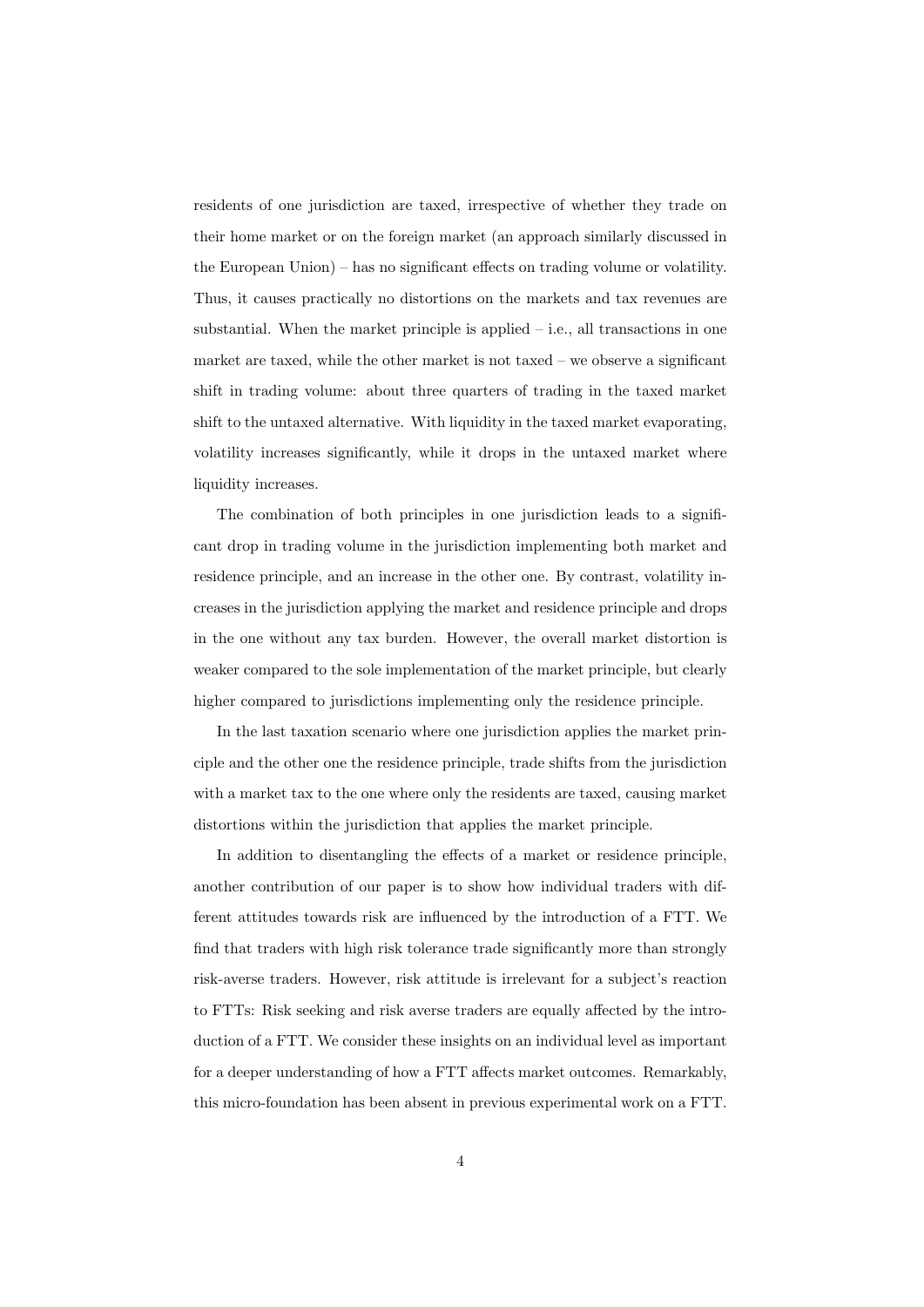The remainder of the paper is structured as follows: In Section 2 the most closely related literature is briefly discussed. In Section 3 the experimental design is introduced. In Section 4 we present results on the aggregate market level, while in Section 5 we look at individual level data. Finally, section 6 concludes.

### **2 Related literature**

In 1936, John Maynard Keynes first advocated the introduction of a FTT on stock markets as the best way to mitigate the predominance of destabilizing short-term speculation over stabilizing long-term investment (Keynes, 1936). After the fall of the Bretton-Woods system, a similar line of argument was adopted by James Tobin, when he called for the introduction of a FTT on foreign exchange markets to curb excessive speculation (Tobin,  $1978$ ).<sup>2</sup> Notably, neither Keynes nor Tobin supported their proposals with empirical or analytical research.

This fact did not change until the late 1980ies when scientific research on the impact of a FTT of the market principle-type gained momentum.<sup>3</sup> Since then there is broad scientific consensus on the negative effects of a FTT of the market principle-type on trading volume. Other important issues, namely the impact of a FTT on volatility and market efficiency, are still controversially debated, with strong academic supporters for both sides. In one of the earliest empirical contributions Umlauf (1993) reports an increase of price volatility after Sweden introduced a round trip tax on equity transactions in  $1984<sup>4</sup>$  Aliber et al. (2003) empirically investigate the impact of the size of transaction costs on volatility and show that higher transaction costs are associated with higher volatility. More recently, contributions by Ehrenstein (2002), Westerhoff (2003),

<sup>2</sup>See ul Haq et al. (1996); Spahn (2002); Habermeier and Kirilenko (2003); McCulloch and Pacillo (2011) for various surveys.

<sup>3</sup>See e.g. Stiglitz (1989); Summers and Summers (1989); Schwert and Seguin (1993).

<sup>4</sup>See Kupiec (1995), Jones and Seguin (1997), Baltagi et al. (2006), and Hau (2006) for more empirical research in this tradition.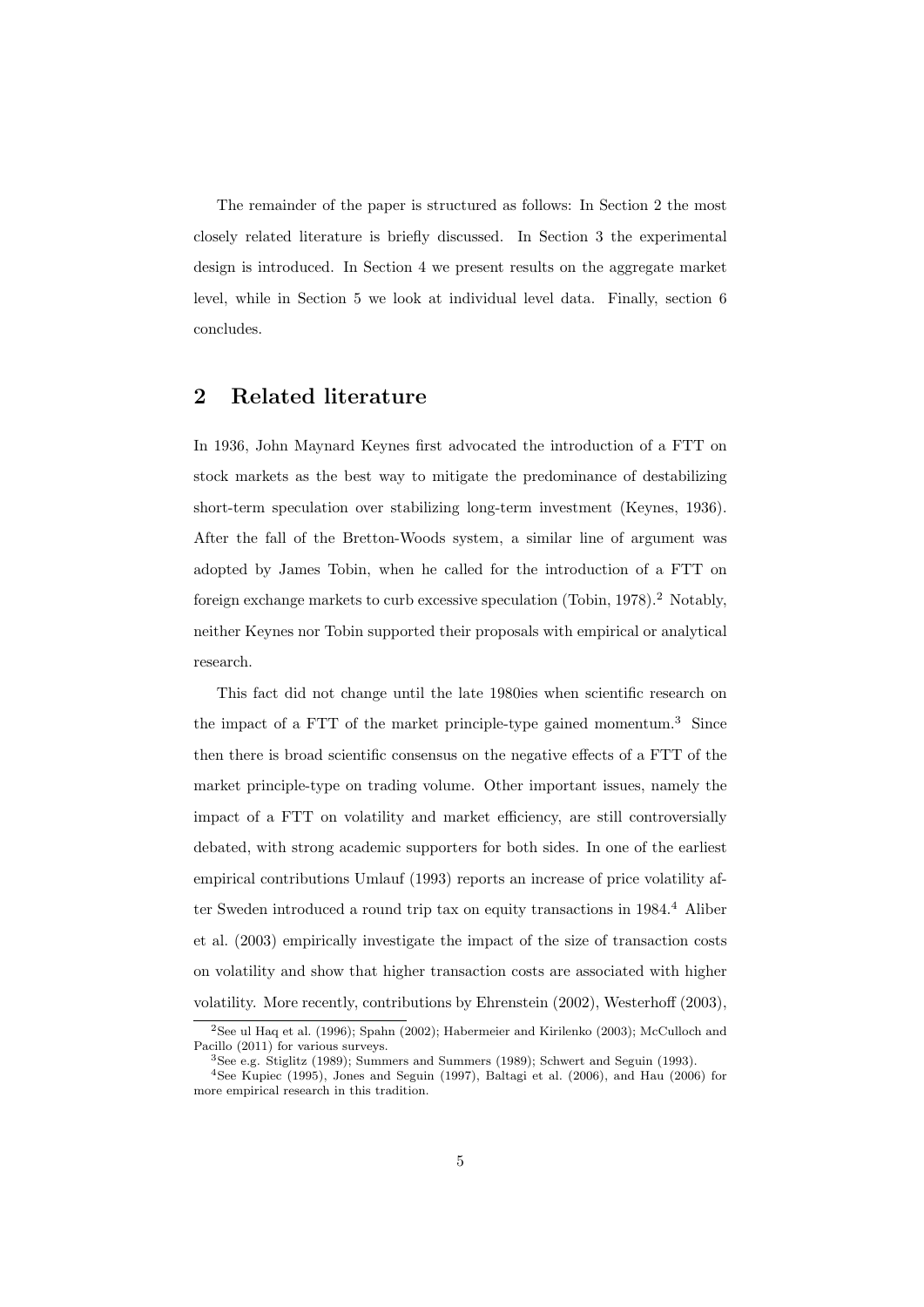and Ehrenstein et al. (2005) provide evidence that a FTT drives chartists from the taxed market and hence stabilizes prices.<sup>5</sup> Turning to the effects of a FTT on market efficiency, Cipriani and Guarino (2008) and Bloomfield et al. (2009) study the effects of a FTT in an experimental financial market. The former find an increase in informational efficiency, but hardly any effects on market volatility. The latter investigate the effects of a FTT on market efficiency through informational cascades. They report no effects on market efficiency in their experiments. In contrast, theoretical work by Subrahmanyam (1998) and Dow and Rahi (2000) concludes that a FTT would decreases market efficiency. To sum up, there is no agreement on the consequences of a FTT of the market principle-type on price volatility and market efficiency.

A limitation of many of the papers mentioned so far is that they consider only one market. While such papers are useful to understand how a tax affects aggregate market outcomes, they are obviously limited to cases where a FTT would cover all existing markets – a scenario that fails to match the current realworld situation. For this reason, recent work has started to examine a setting with two or more markets, because that allows for the coexistence of taxed and untaxed markets.

In agent-based simulations with two markets, Westerhoff and Dieci (2006) and Mannaro et al. (2008) analyze the effects of a FTT either implemented as encompassing or as a unilateral tax, i.e. where a tax haven exists. Westerhoff and Dieci (2006) use agents applying technical and fundamental analysis for trading on two different markets. When a FTT is levied on one market they show that volatility decreases in the taxed market and increases in the untaxed one. In contrast, with a different agent-based modelling approach, Mannaro et al. (2008) argue that the higher a FTT, the higher the increase in volatility in the taxed market.

Hanke et al. (2010) use laboratory markets to investigate the effects of a FTT. They report that a FTT only imposed on one market increases volatility

 $5$ See Lux (1998); Lux and Marchesi (2000); Hommes (2006) for studies with the chartist and fundamentalist approach.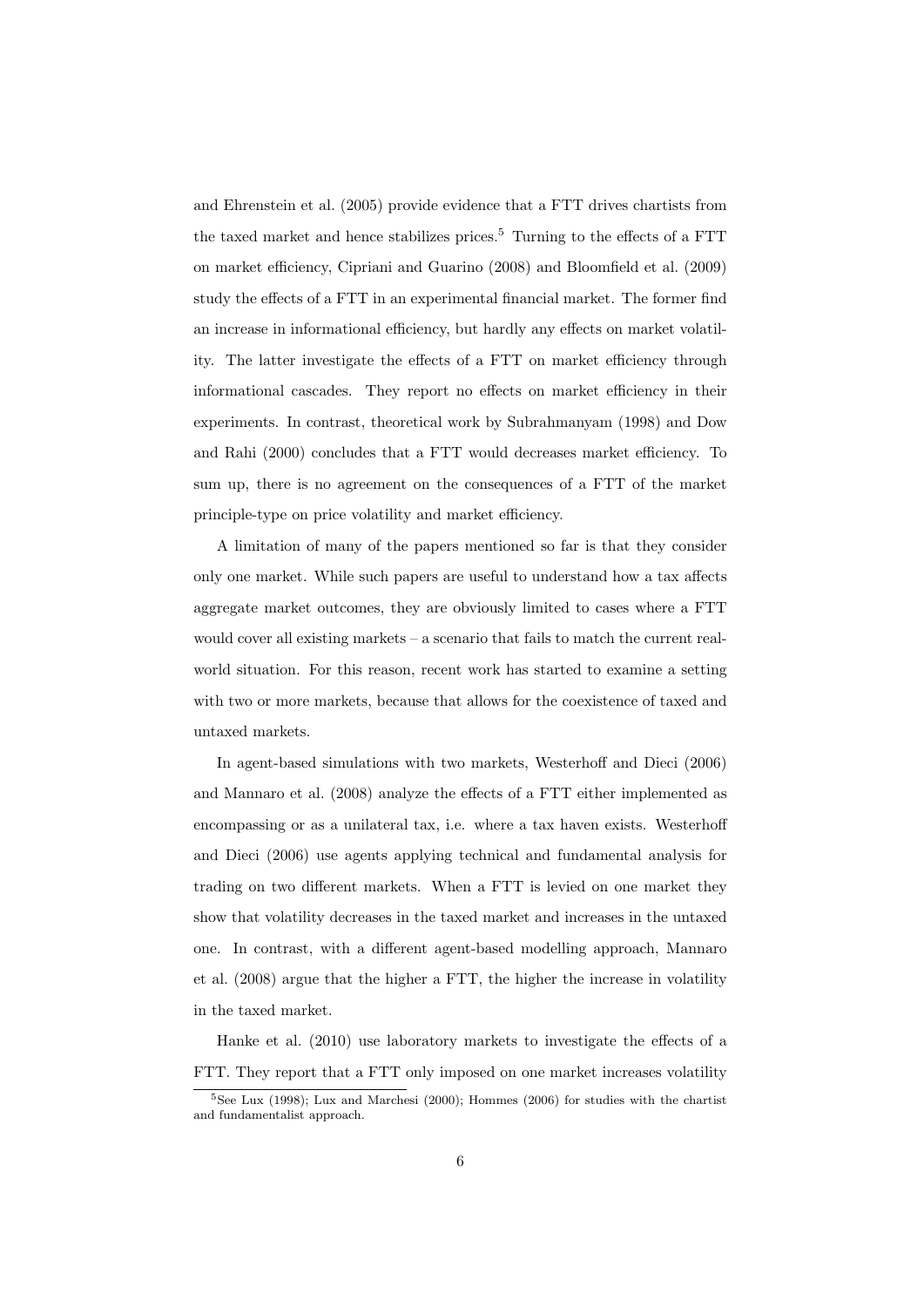when the market is small and illiquid, but has no impact on volatility when the market is large and liquid. Thus, Hanke et al. (2010) stress the crucial interplay of liquidity and volatiltiv when a FTT is imposed.<sup>6</sup> This important relationship is also addressed by Pellizzari and Westerhoff (2009) and Kirchler et al. (2011). Both focus on the market microstructure as an important issue regarding the effects of a FTT. Pellizzari and Westerhoff (2009) show – in the framework of a one-market agent-based model, though – that in a dealership market where liquidity is held constant through artificial market makers a FTT has no negative effects on volatility. By contrast, in a taxed double-auction market volatility rises as soon as liquidity drops. Because of a lower orderbook depth, buy- and sell-orders have a greater price impact which makes prices more volatile. Kirchler et al. (2011) tackle this question with laboratory experiments where traders can trade on two simultaneously running financial markets. They conclude that in markets without market makers an unilaterally imposed FTT increases volatility, while in markets with market makers – and therefore constant liquidity – an unilaterally imposed FTT even decreases volatility. Hence, again there is no consensus on the consequences of a FTT of the market principle-type on price volatility and market efficiency in the academic literature.

So far no paper has explored the effects of an implementation of a FTT implemented as residence principle or as mixture of market and residence principle, leaving it an open question how the institutional details of a FTT matter for its effects. We are going to fill this gap with this paper, concentrating not only on aggregate market outcomes in our analysis, but also on how a FTT affects individual trader behavior.

 $6$ The relationship between market liquidity and the price impact of orders has also been explored by Ehrenstein et al. (2005), Lillo and Farmer (2005), and Mannaro et al. (2008). Ehrenstein et al. (2005) and Mannaro et al. (2008) argue that transaction taxes might have a negative impact on market liquidity, hinting at increasing volatility when the market is illiquid.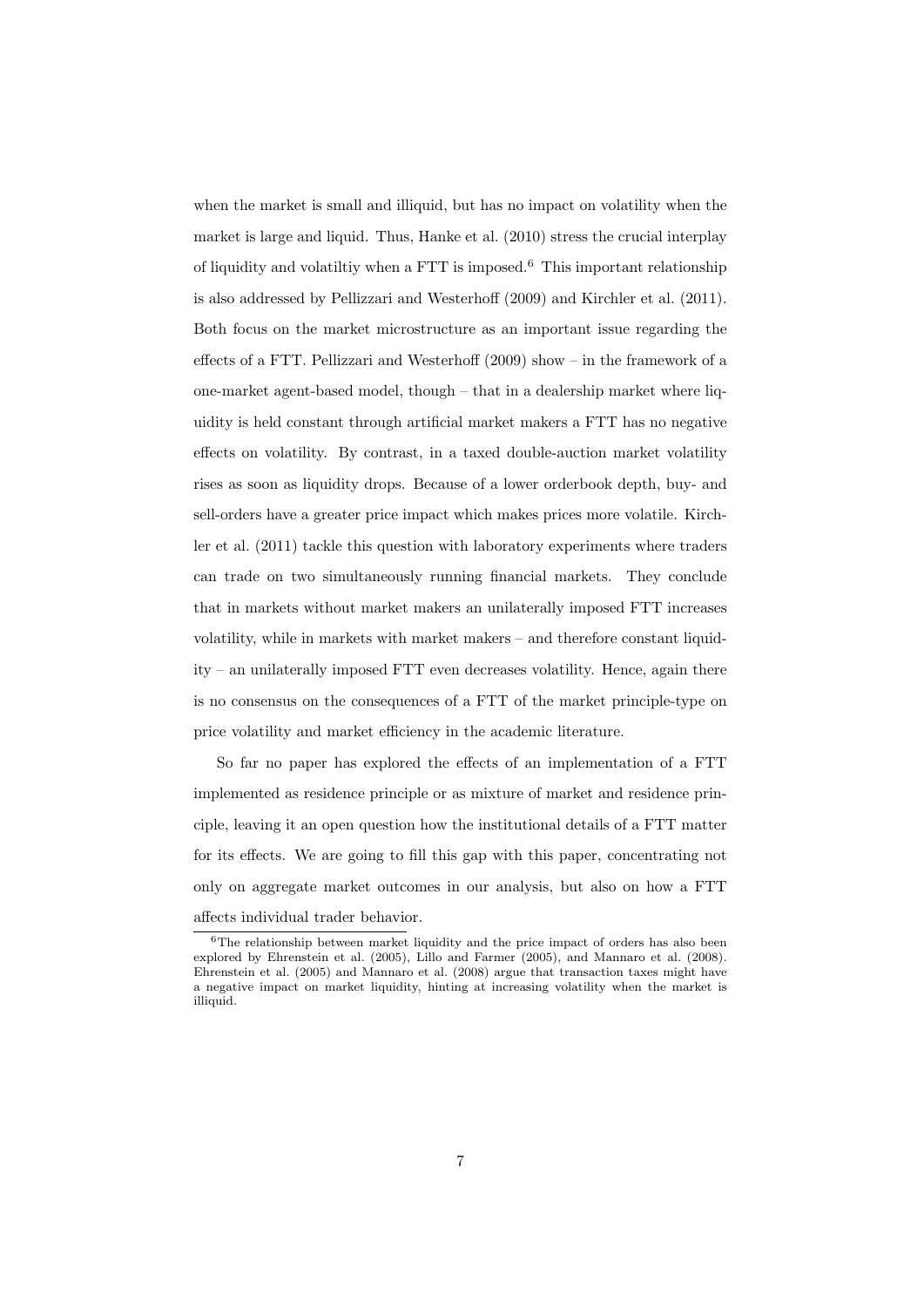### **3 Design of the Experiment**

The fundamental value of the asset traded (expressed in Taler) is modelled as geometric Brownian motion:

$$
FV_k = FV_{k-1} \cdot e^{\gamma_k}.
$$
 (1)

 $FV_k$  denotes the fundamental value in period *k* and  $\gamma_k$  is a normally distributed random variable with a mean of zero and a standard deviation of 10 percent. The  $FV_0$  is set to 40. We draw one fundamental value path randomly (path I) and then create a counterpart by mirroring path I at the unconditional expected value of the  $FV$ .<sup>7</sup> In half of the sessions for each treatment we use path I, in the other half path II. Furthermore, we introduce a symmetric information structure. In each period each subject receives a private signal on the fundamental value of the asset. This signal is calculated as the current FV plus a noise term with a mean of zero and a standard deviation of 5 percent. Estimation errors cancel out across subjects to make sure that each market has an unbiased estimation of the FV.<sup>8</sup>

The treatments are designed to test the effects of a financial transaction tax (FTT), either implemented as a tax on each transaction conducted in a given market (market principle), or a tax on each transaction by a person hailing from a given jurisdiction (residence principle), or a combination of both.

Subjects can trade units of one asset on two different markets (denoted LEFT and RIGHT). Subjects are assigned to one market as their home market, i.e., half of the subjects are residents of market LEFT (home market LEFT) and the other half are residents of market RIGHT (home market RIGHT). This enables us to tax transactions on a particular market or the residents of a given market (or jurisdiction), respectively, within various taxation scenarios.

<sup>7</sup> In particular,

 $FV_k(pathII) = 80 - FV_k(pathI).$ 

<sup>8</sup>This was implemented by drawing positive estimation errors for half of the subjects and using the respective negative error terms for the other half of subjects.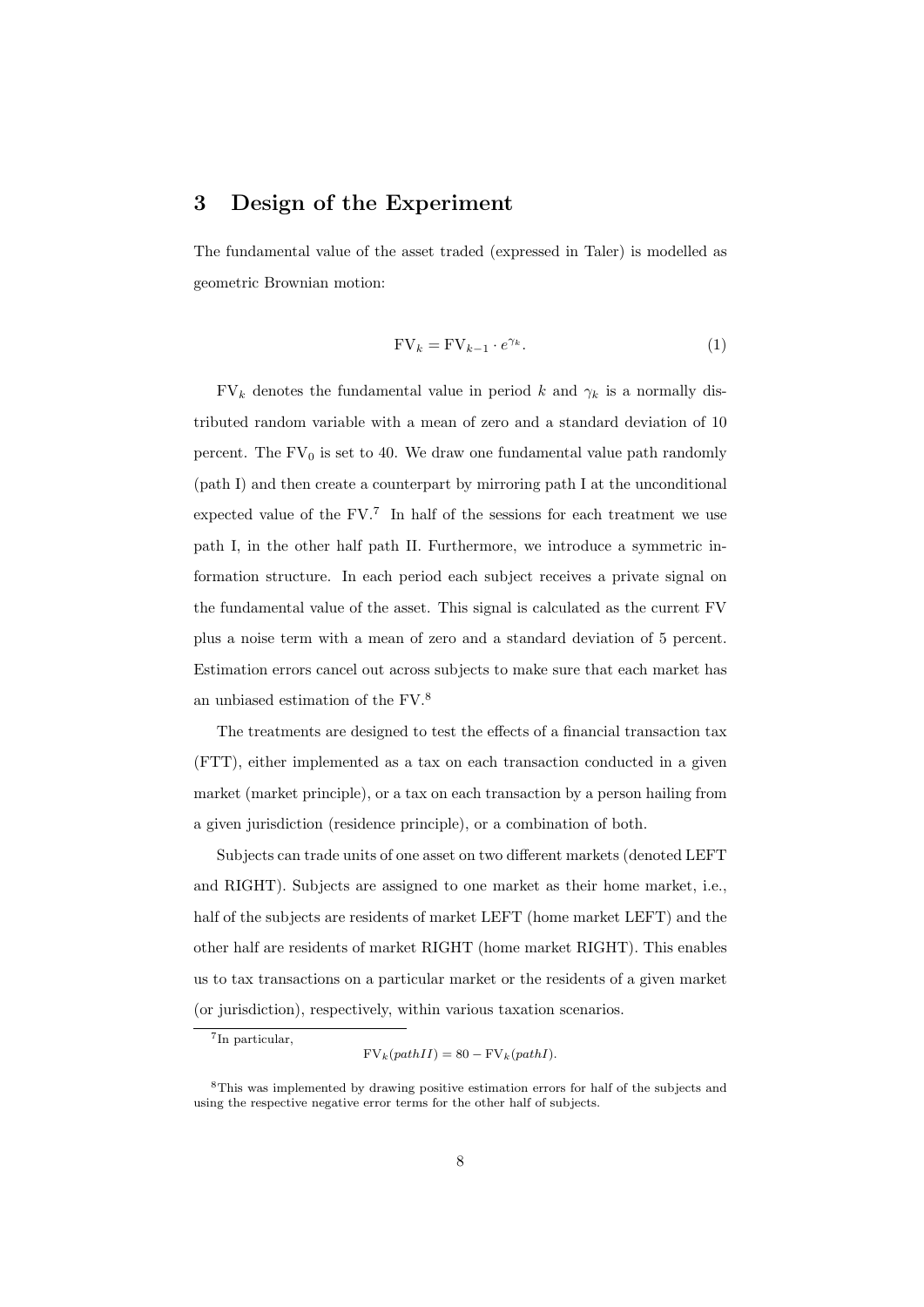As a preliminary before presenting design details, we provide the following definitions: A *session* consists of two markets (LEFT and RIGHT) where ten subjects can trade simultaneously for a sequence of 8 periods. These are divided into two *phases* of 4 consecutive trading periods where a certain taxation scenario is levied. A *taxation scenario (treatment)* specifies how a FTT of 0.1 percent is collected, i.e. either as a tax on transactions in a given market, as a tax on residents of a given market (jurisdiction), or a combination of both.

Each session is populated by 10 subjects and has 8 periods of 4 minutes trading.<sup>9</sup> Subjects trade units of the asset on two continuous double auction markets simultaneously. Both markets (LEFT and RIGHT) are displayed on the trading screen at the same time. It is possible to buy assets on the right market and to sell them on the left market, or vice versa, as it is possible to buy or sell assets on the same market.

#### **3.1 Treatments**

We implement four treatments which only differ with respect to the taxation scenarios.

**Treatment** M**: market principle**. This taxation scenario follows the proposal of Tobin (1978) to introduce a FTT on financial markets as a market tax. This means that each trade on the taxed market is taxed, irrespective of the residencies of the involved traders. For the sake of simplicity we only tax market LEFT, while market RIGHT serves as tax haven.

**Treatment** R**: residence principle**. This taxation scenario follows the idea of imposing a FTT on residents of a given market (jurisdiction). Every market participant who is resident in the jurisdiction that levies a FTT is taxed for all his trading activities, no matter whether these are conducted on the domestic or a foreign market. In particular, subjects who are residents of the

<sup>9</sup>Before trading started subjects had 15 minutes to read written instructions. Questions were answered privately. Then the trading screen was explained and two trial periods (not relevant for payment) were conducted to allow subjects to become familiar with the trading screen and the trading procedure (see Appendix C for the trading screen and the experimental instructions).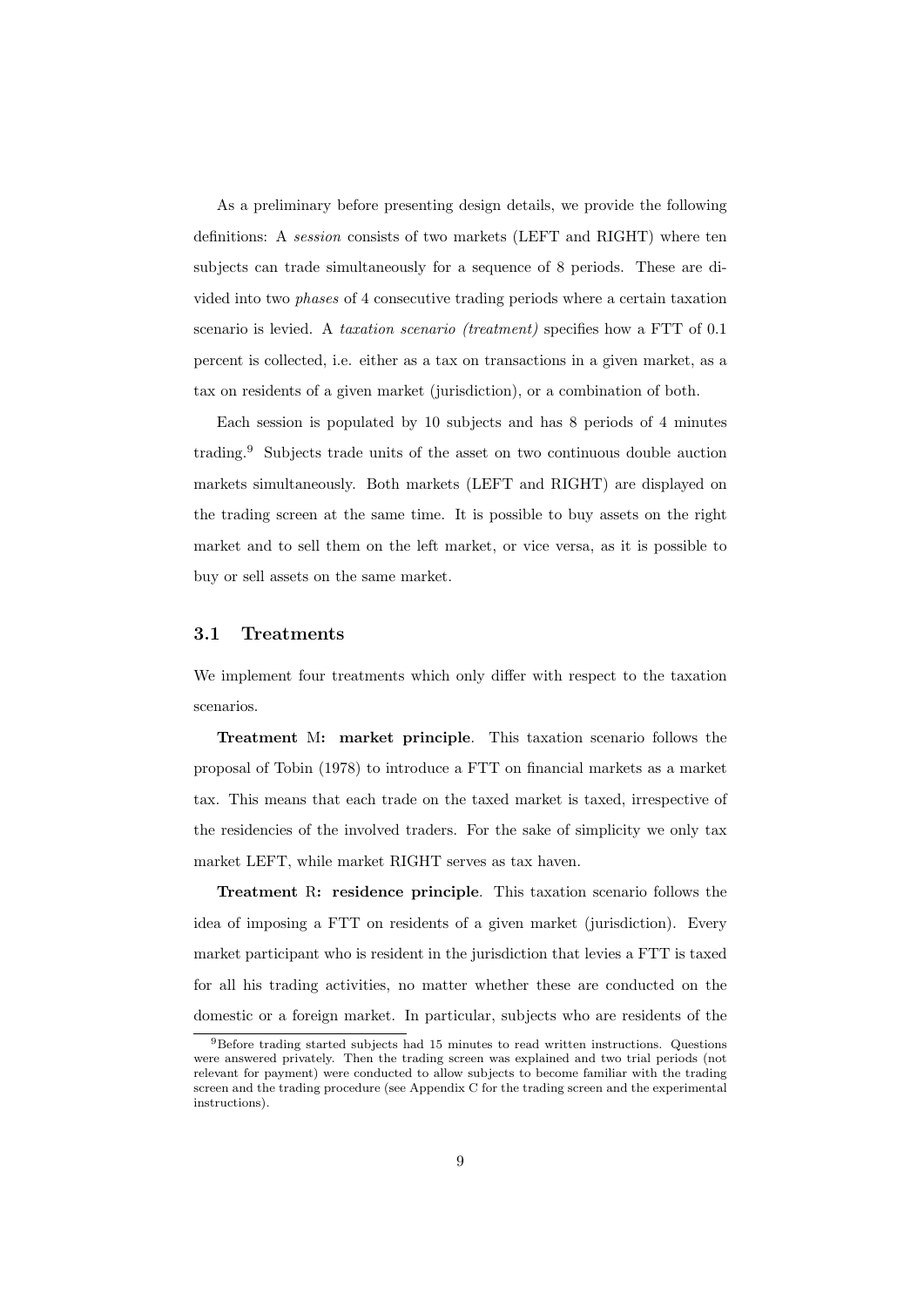left market (home market LEFT) are taxed for each trade they make, no matter whether it happens on the left or right market. Subjects with residence on the right market (home market RIGHT) can trade on the left and right market without being taxed.

**Treatment** MRSAME**: market and residence principle on the same** market. Treatment MR<sub>SAME</sub> is a combination of treatments M and R and comes close to the plans of eleven members of the European Union for the implementation of a FTT. We implement the FTT on market LEFT where the market and residence principles are applied at the same time: subjects with home market LEFT are taxed irrespective whether they trade on the left or right market (residence principle). In addition, subjects with home market RIGHT who trade on the LEFT market are taxed as well (market principle). Only trading on the right market remains untaxed for subject with home market RIGHT.

**Treatment** MR<sub>DIFF</sub>: market and residence principle on different **markets**. This treatment stands for the possible scenario that one country imposes a FTT according to the residence principle and another country imposes a FTT following the market principle. A FTT for subjects with home market LEFT is applied according to the residence principle. In addition, the market principle is applied on the right market. Thus, subjects with home market LEFT are taxed by their home jurisdiction whenever they trade and additionally face a tax of 0.1 percent when trading on the right market. In contrast, subjects with home market RIGHT are only taxed for trading on their home market, as market LEFT remains untaxed for them.

Table 1 shows the taxation scenarios depending on residence and trading activity, i.e. trading on the left or right market.

#### *Insert Table 1 about here*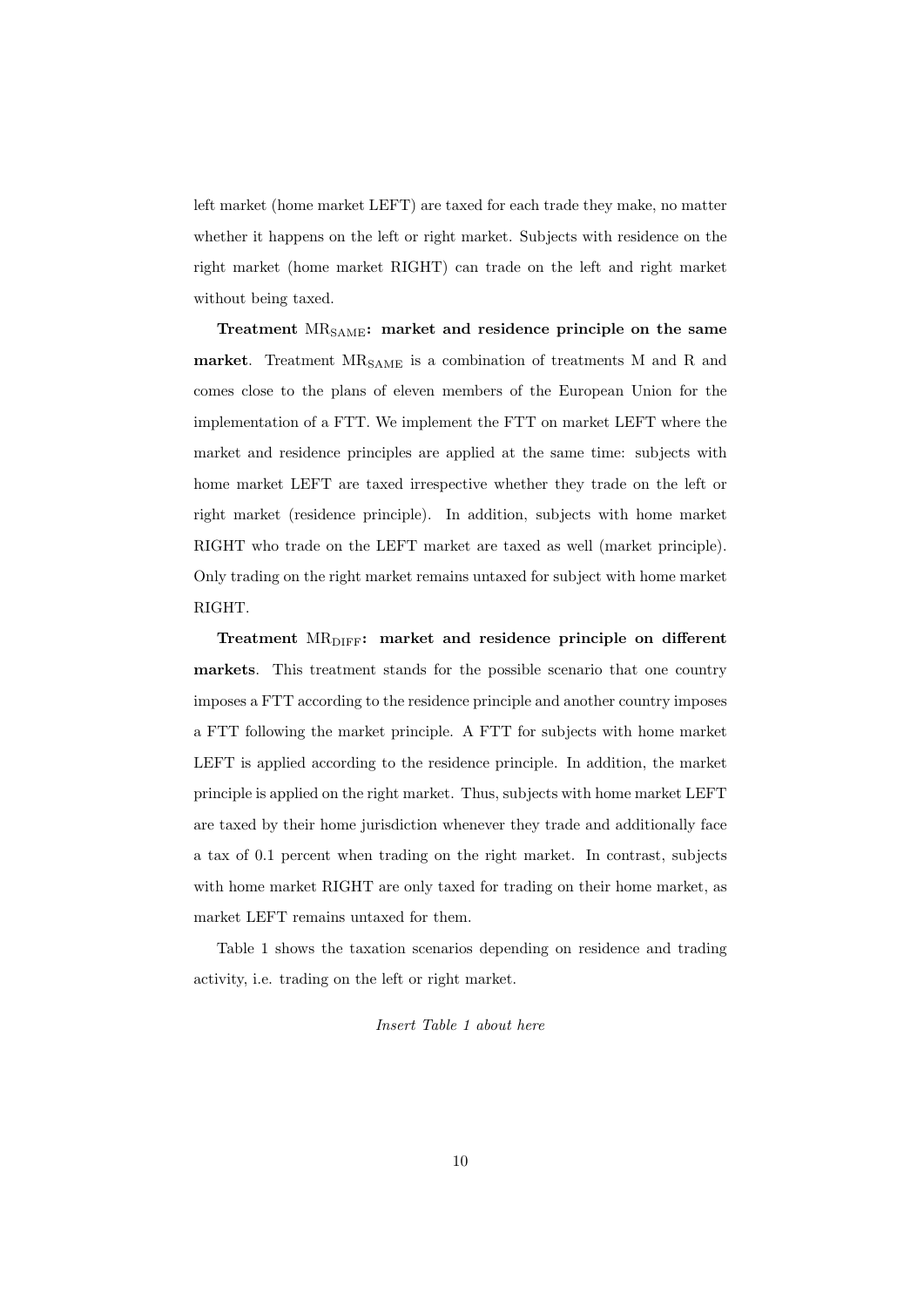#### **3.2 The Order of Implementing the FTT**

In all treatments we use a specific taxation scenario either in the first phase (periods 1-4) or in the second phase (periods 5-8). For instance, when we introduce a FTT in the first phase, we abolish the FTT in the second phase. To control for possible learning effects in each treatment, we impose a FTT in half of the sessions in the first phase, and in the second phase in the other half of the sessions. Before the beginning of each phase subjects are informed about the imposition/abolition of a FTT with an announcement screen. This screen is shown for one minute and outlines in detail how the FTT is levied. It also provides a calculation example for taxation. Subjects do not get any information about the possible implementation of a FTT before the main experiment starts and they are not informed in advance whether and when the taxation is changed again, i.e., the taxation changes come as a surprise. Once a FTT has been introduced, the tax rate is also displayed on the trading screen.

#### **3.3 Market Architecture and Implementation**

In each session half of the subjects are initially endowed with 75 units of the asset and 3000 in Taler (experimental currency). The other half starts with 25 units of the asset and 5000 in Taler. Given an initial fundamental value  $FV_0$  of 40, each subject's initial wealth is 6000 in Taler. Holdings of assets and Taler are carried over from one period to the next. Furthermore, subjects are able to go short up to 100 units of the asset and  $6000$  in Taler.<sup>10</sup> Before the beginning of a new period, all order books are emptied and there are no interest payments on holdings in assets or cash. To avoid end-of-experiment effects, subjects are told that the experiment will end between period 6 and 12.

In this experiment all units of the asset are bought back at the fundamental value of the last period. Thus, final wealth is the sum of the portfolio value of the asset (units of the asset held multiplied by the fundamental value of the last

<sup>&</sup>lt;sup>10</sup>The maximum levels of shorting assets and cash add up to double their initial average endowments.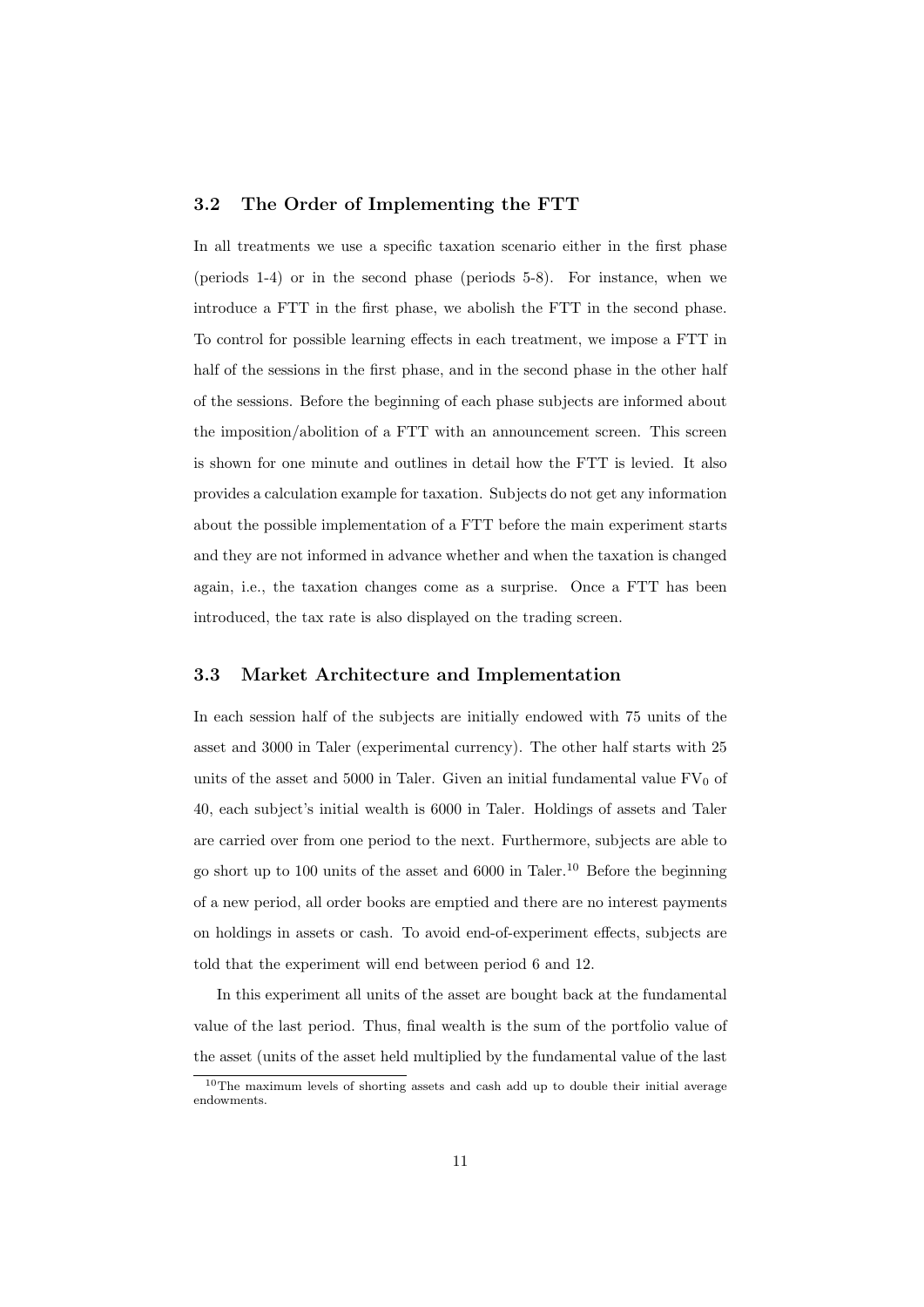period) and cash holdings. This sum is converted into Euros at an exchange rate of 1 EUR  $=$  400 Taler.

In total, we conducted 12 sessions for each of the four treatments, resulting in 48 sessions and a total of 480 subjects participating in the experiments. All subjects were economics and business students at the University of Innsbruck, recruited with ORSEE (Greiner, 2004). Sessions were computerized using zTree 3.2.8 (Fischbacher, 2007) and lasted about 90 minutes. Average payment to subjects was EUR 20.4.

#### **3.4 Elicitation of Risk Attitude and Loss Aversion**

In this experiment, we also conducted two tasks to elicit subjects' risk attitudes and loss aversion. To test for subjects' risk attitudes we employ a mechanism based on Gneezy and Potters (1997). We endow subjects with EUR 2, out of which they can invest an amount  $X$  in a  $50/50$  coin flip lottery. If the subject wins in the lottery she earns EUR  $2+1.5X$ , and if she loses she earns EUR  $2-X$ . The more risk averse, the less a subject would invest in the lottery, and thus the lower is X.

For the elicitation of loss aversion we employ a method developed by Gächter et al. (2007). Subjects are asked to either accept or reject a series of coin flip lotteries. One of the lotteries is later chosen randomly to determine a subject's earnings. In case the randomly chosen lottery is rejected, the subject earns EUR 0, regardless of the outcome of the coin flip. In case the lottery is accepted the subject either earns EUR 5 or loses an amount X. The amount X varies across lotteries, ranging from a minimum loss of EUR 2 to a maximum loss of EUR 6. Assuming a simple piecewise linear loss aversion specification, the row in which a subject switches from accepting the lottery to rejecting it defines the loss aversion parameter. It ranges from "larger than 2.5" in case of rejecting all lotteries to "lower than  $0.83$ " in case of accepting all lotteries.<sup>11</sup>

<sup>&</sup>lt;sup>11</sup>If losses were incurred in one part of the experiment they were deducted from profits in other parts. No subject came close to an overall loss.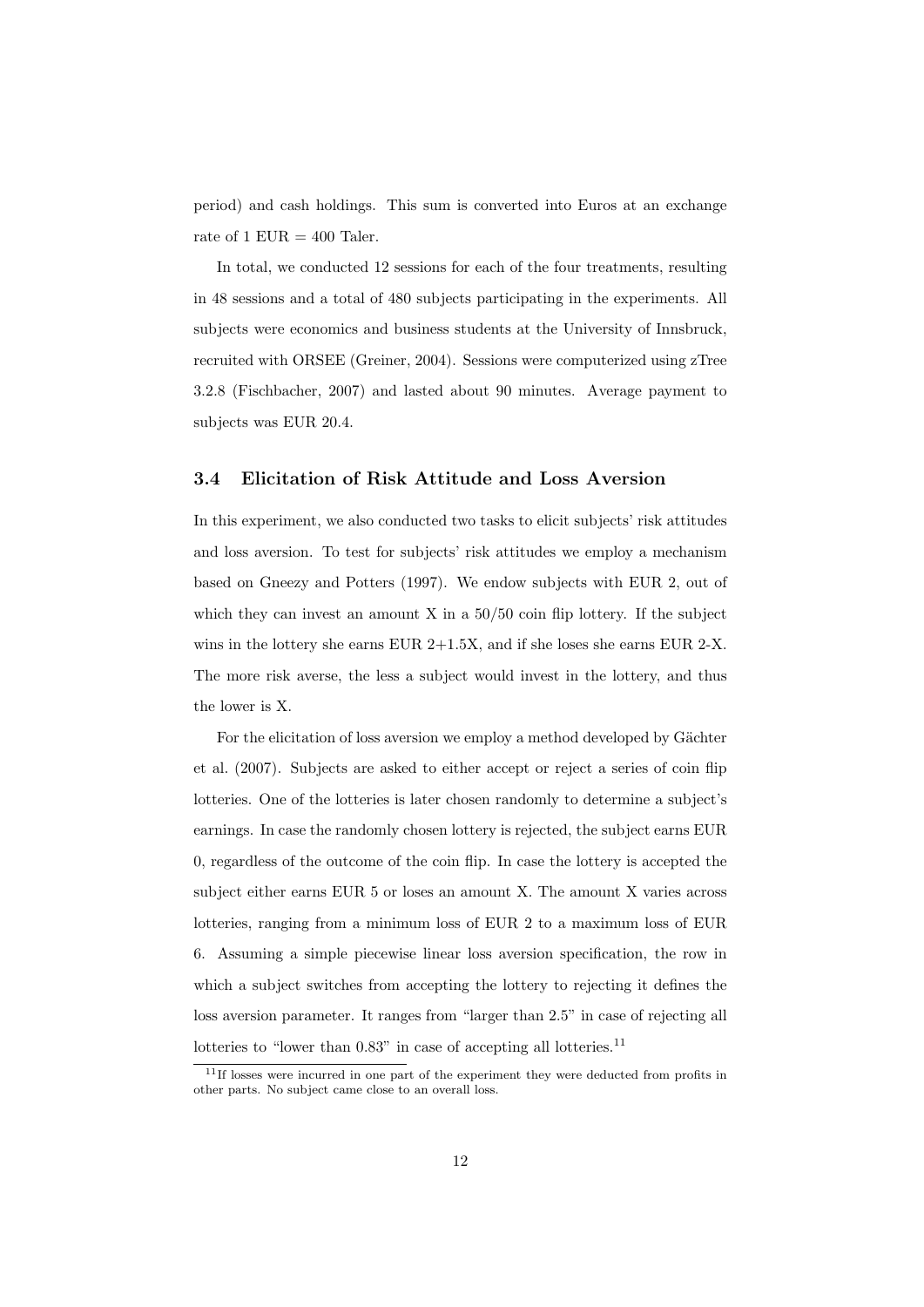# **4 The Effects of FTT on Aggregate Market Outcomes**

We use the following panel regression model to investigate the consequences of a FTT on the market variables trading volume, price volatility, and market efficiency:

$$
y_{m,p} = \alpha + \beta_1 \text{LEFT}_p + \beta_2 \text{RIGHT}_p + \epsilon_{m,p}.
$$
 (2)

Here,  $y_{m,p}$  is a generic placeholder for the dependent variables explained below, *m* indicates cross-section (either the LEFT or RIGHT market in a specific session) and *p* phase (i.e., four periods in which a certain taxation scenario is applied). LEFT is a binary dummy for the left market and RIGHT is a binary dummy for the right market when a taxation scenario is applied. Consequently, intercept  $\alpha$  represents the state in which both markets are untaxed, i.e. no taxation scenario is imposed. We apply clustered standard errors on a session level to allow for correlation within sessions and independence of observations between sessions. In addition, we run pairwise Wald-tests to test for differences between the left and the right market when a taxation scenario is applied.

#### *Insert Table 2 about here*

Table 2 provides formulae for the dependent variables on a macro level. Following Kirchler et al. (2011) we normalize trading volume (*V OL*) by the mean and standard deviation of trading volume in each session *s* to control for idiosyncratic effects of individual sessions. As one can see from Table 2 the means and standard deviations are calculated from period data. To arrive at the normalized volume of phase *p* of market *m* (either LEFT or RIGHT) the average of the respective four period values is calculated.

A similar approach as for normalized trading volume is applied for the volatility measure – the standard deviation of normalized returns (*SDRET*). Log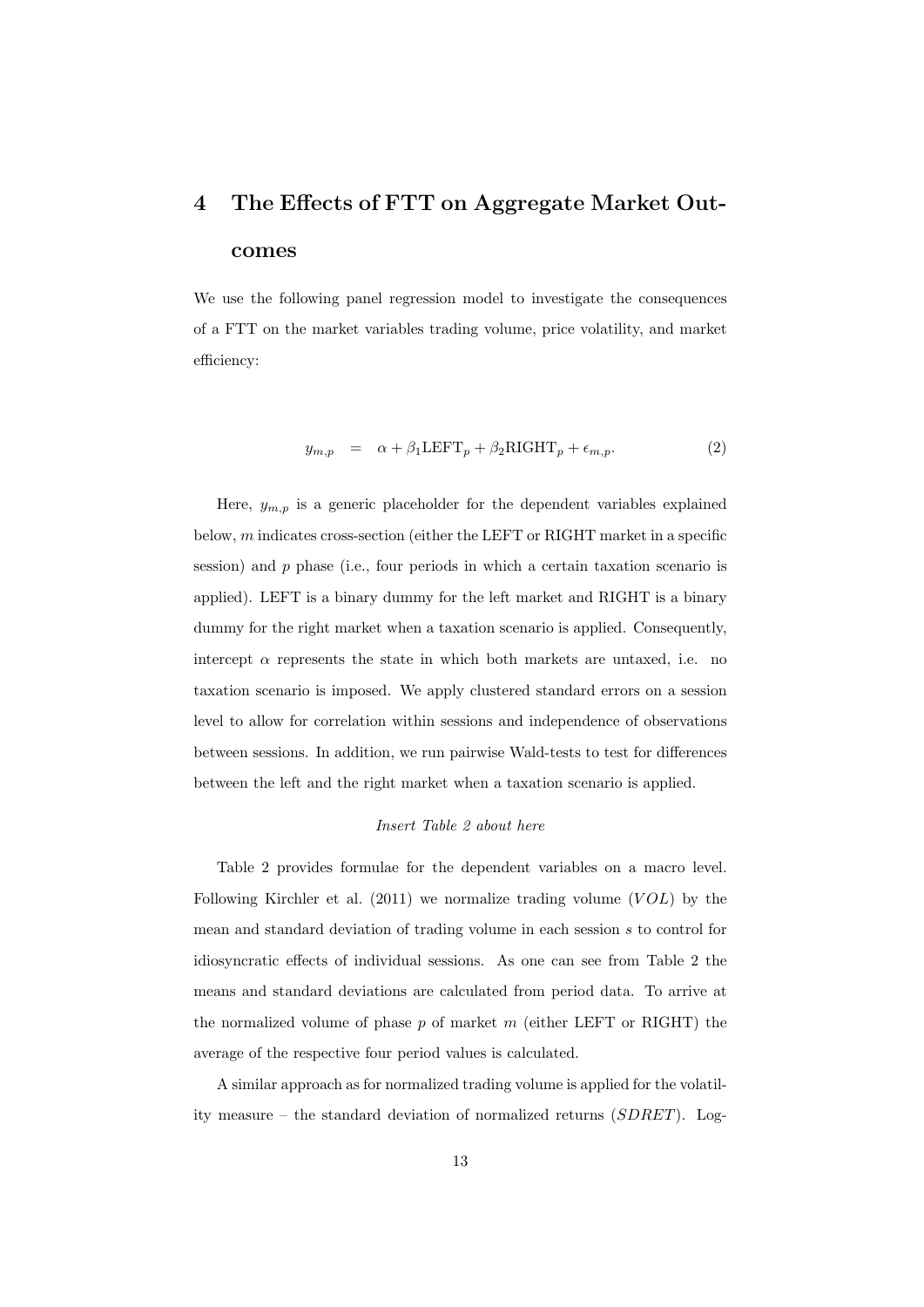returns between consecutive trades *i*, *rets,m,i*, are normalized by the mean and the standard deviation in each session.<sup>12</sup> The standard deviation of these normalized returns in each market phase serves as dependent variable. With this approach sessions with idiosyncratic effects in the absolute level of volatility become comparable.

As a proxy for mispricing, relative absolute deviation (*RAD*) is calculated as the absolute difference between mean prices per period and the respective FVs, benchmarked at the average FV in the market (see Stöckl et al. (2010)). Hence, a high level of *RAD* indicates strong mispricing and therefore a low level of market efficiency.

Additionally, we measure the level of tax revenues (*T AX*) prior to and after the imposition of a FTT. We calculate both, naive hypothetical tax revenues of untaxed markets by multiplying the trading volume with the tax rate and actual realized tax revenues after the imposition of the tax. We further normalize tax revenues (either naive or realized) by the mean and standard deviation in each market. We do not normalize on a session level as we want to measure the impact of a tax on the tax revenues of each individual jurisdiction. Thus, we use a different regression model which is outlined in Section 4.4.

For the variables *V OL*, *RAD* and *T AX* period values are calculated first and the mean per phase *p* and market *m* is used in the regression.

#### **4.1 Trading Volume**

Figure 1 shows descriptive statistics for normalized trading volume (*V OL*) and Table 3 provides the results of the regressions according to equation (2).

#### *Insert Figure 1 about here*

In treatment M trading volume drops significantly on the left market (taxed market) and increases significantly on the right market (untaxed market) after a FTT is imposed. This is straightforward, as avoiding the tax is easy for

 $12$ See the discussion in Plerou et al. (1999) on the importance of normalizing returns from different observations.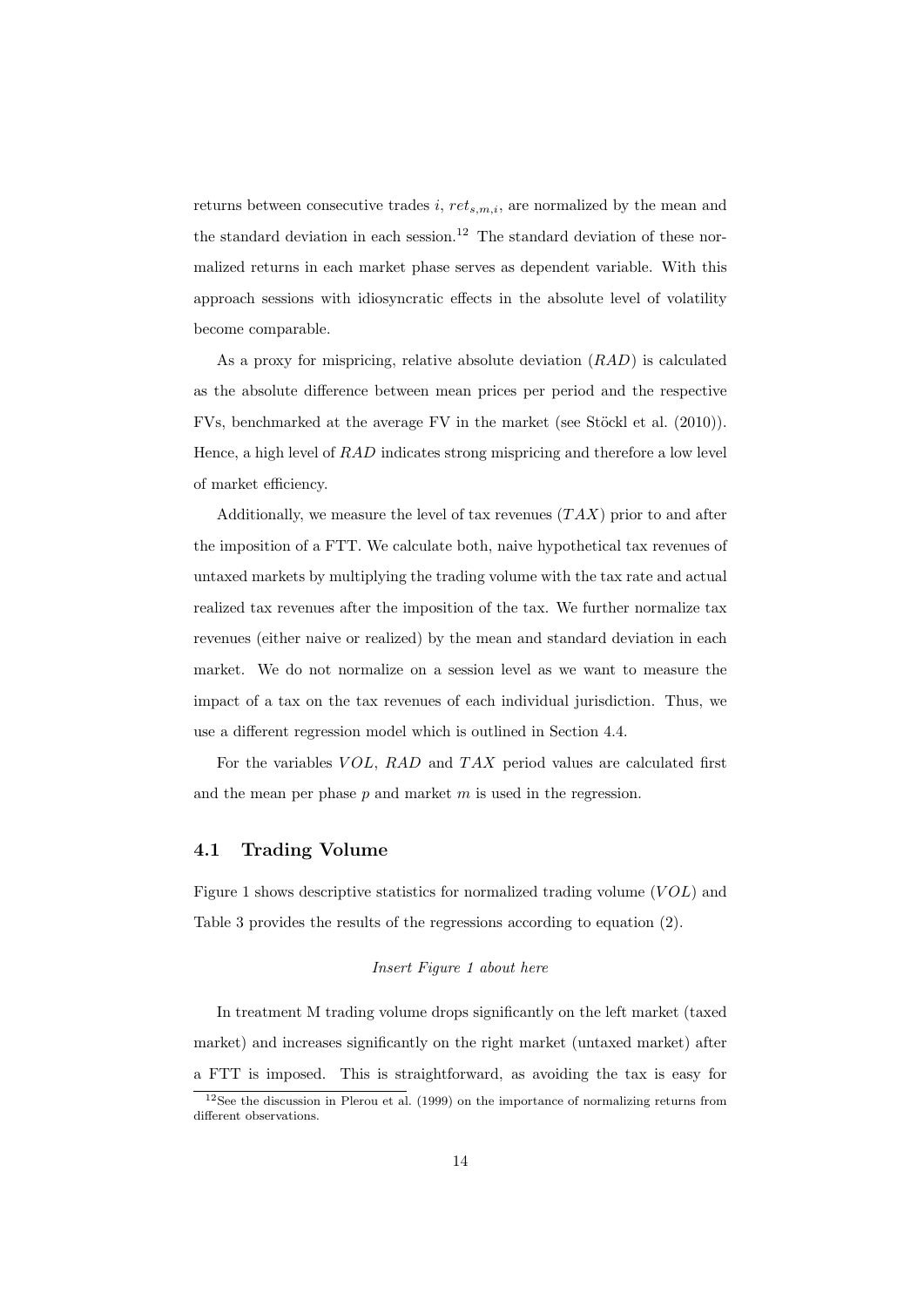everybody by trading on the untaxed RIGHT market. In contrast, treatment R shows almost no differences in trading volume after a tax is levied on subjects with home market LEFT (residence principle). Thus, we observe no major distorting effects of a FTT when it is implemented according to the residence principle.

#### *Insert Table 3 about here*

Treatment MRSAME shows similar patterns as treatment M, though the effects are somewhat weaker. Again, trading volume is significantly reduced on the left market where a FTT is imposed on residents and as a market tax for foreigners. Trading volume increases significantly on the right market. This pattern is driven by residents of market RIGHT who leave the left market and trade on the right market without any tax burden. However, traders with home market LEFT still provide liquidity to the left market, making the effects less pronounced compared to treatment M. In treatment  $MR_{\text{DIFF}}$  one can observe the opposite effects: a strong and significant increase in trading volume in the left market and a significant decrease of trading volume in the right market. Subjects with home market LEFT avoid possible double taxation on the right market and subjects with home market RIGHT also shift their trading activity to the left market to avoid taxation on their home market.

#### **4.2 Volatility**

One of the most controversially discussed issues surrounding the implementation of a FTT is how price volatility is affected. Descriptive results are outlined in Figure 2 and econometric estimations are shown in Table 4. We find that the development of volatility varies markedly across treatments. After the imposition of the FTT in treatment M, the level of volatility increases in the taxed market (LEFT), whereas it remains almost unchanged in the untaxed market (RIGHT). Most importantly, we report a significant difference between the left market and the right market when a tax is levied (see pairwise Wald-tests in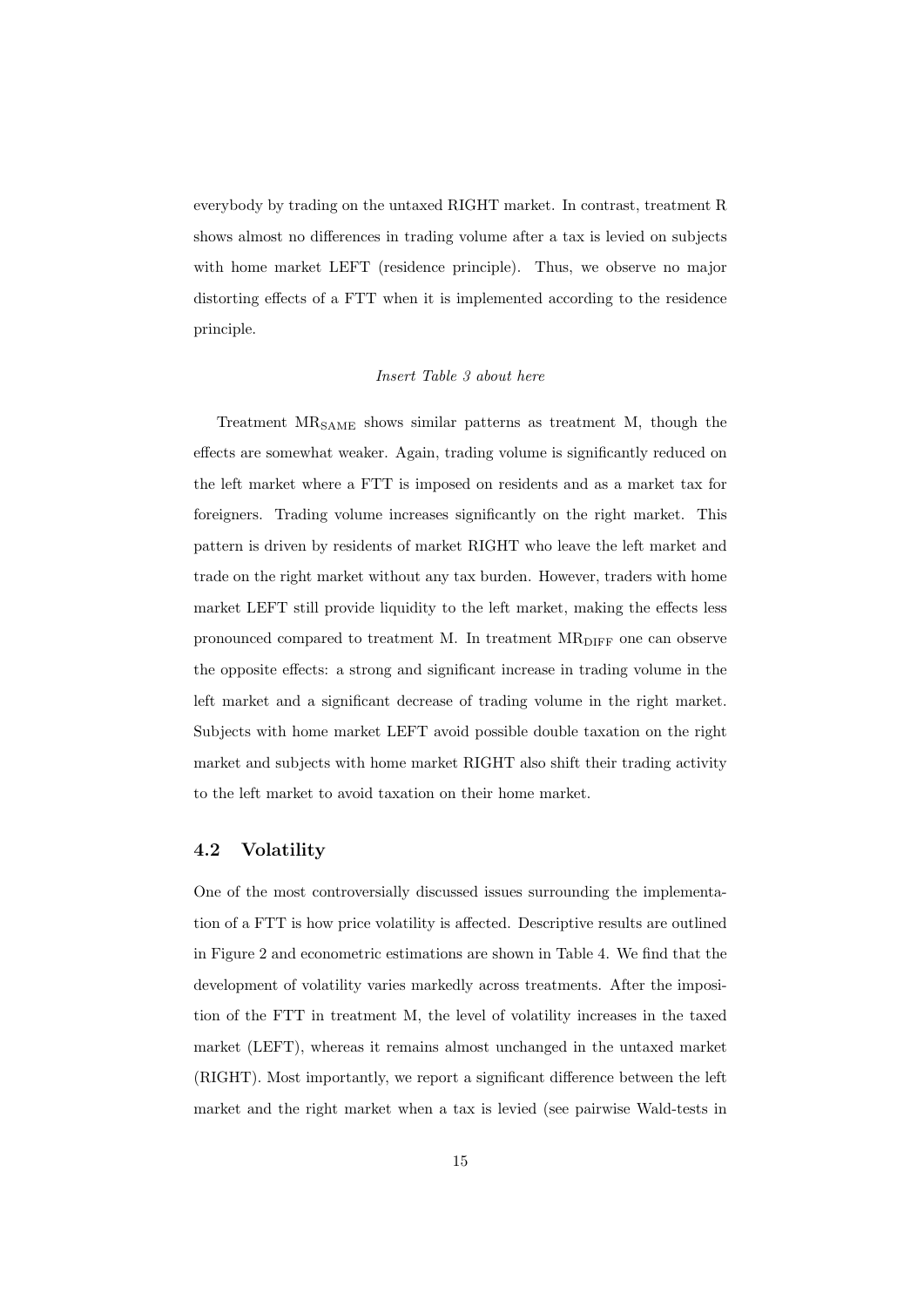Table 4). However, in treatment R no differences between market LEFT and market RIGHT are visible. Thus, imposing a residence principle on subjects with home market LEFT causes no changes in volatility. Similarly to treatment  $M$ , we report an increase of volatility in the left market in treatment  $MR_{SAME}$ and a slight decrease in volatility in the right market. Again, we find a significant difference between the left and the right market when a tax is imposed. In treatment MR<sub>DIFF</sub> we find the opposite pattern: volatility decreases in market LEFT and increases in market RIGHT when a residence tax (LEFT) and a market tax (RIGHT) are applied. Volatility in both markets is significantly different from each other. Hence, volatility in our markets is mostly volume-driven: whenever volume is high, volatility is low, and vice versa.

*Insert Figure 2 and Table 4 about here*

#### **4.3 Market Efficiency**

The values of *RAD* in the different treatments are shown in Figure 3. Econometric tests are provided in Table 5. They show that the implementation of a FTT has no significant effect on market efficiency in any of treatments M,  $MR_{SAME}$  and  $MR_{DIFF}$ . Only when a residence tax is levied in treatment R, mispricing is significantly reduced in the left market. This is mainly driven by one outlier in a market that was untaxed. Therefore inefficiency was highest in this treatment. However, the inefficiency observed in this treatment when LEFT is taxed, is at the same level as in the other three treatments. Thus, the reduced inefficiency is a result of a less efficient benchmark, rather when indeed lower inefficiency, when compared to other treatments.

#### *Insert Figure 3 and Table 5 about here*

#### **4.4 Tax Revenues**

In the political debate on the implementation of a FTT tax revenues are a core argument of the proponents of the tax. Therefore, we calculate a naive estimate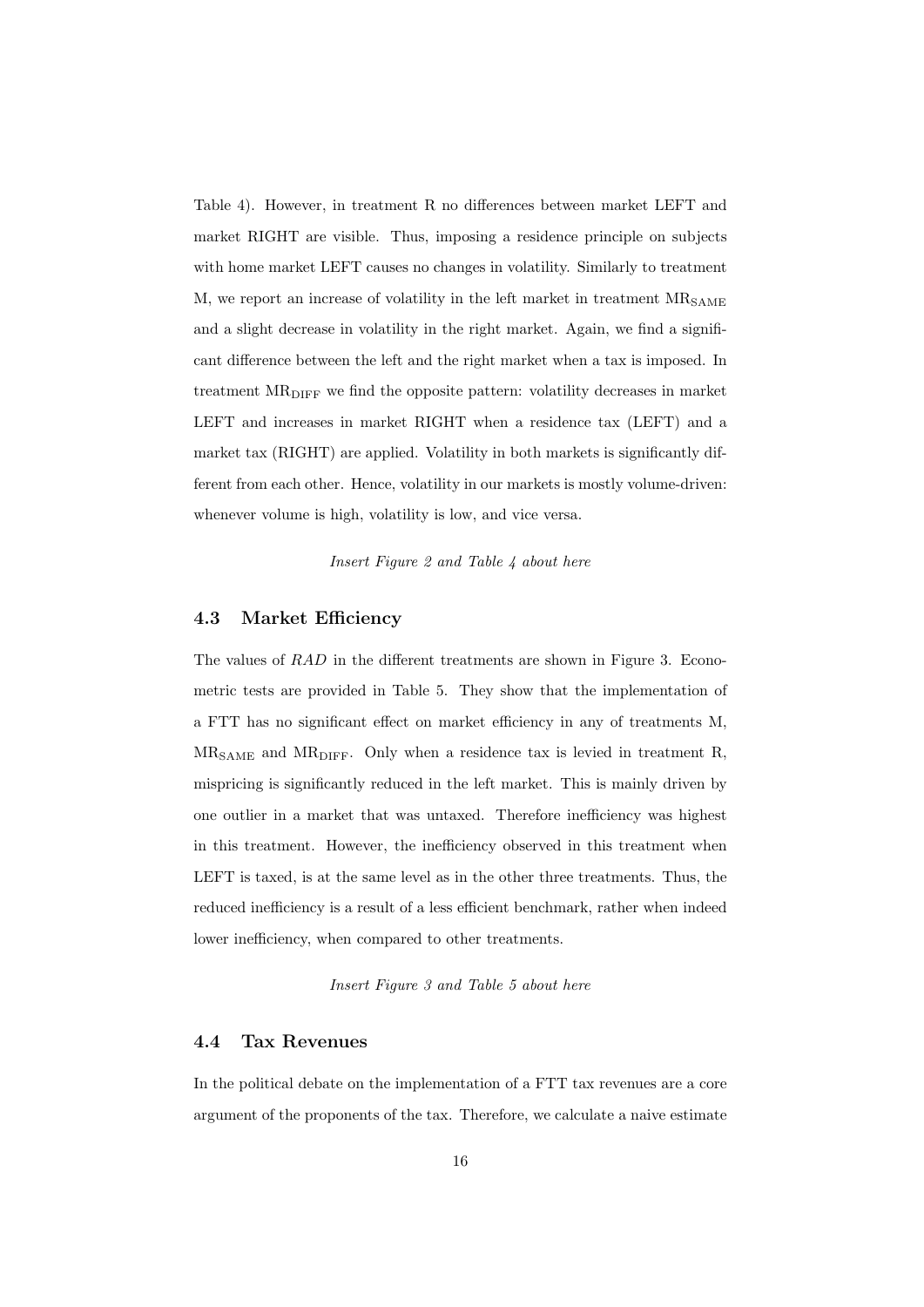of hypothetical tax revenues – i.e., tax revenue if trading volume would not change after the introduction of a tax – and compare it to the actually realized tax revenues in each treatment. Figure 4 gives descriptive results on naive and realized tax revenues.

#### *Insert Figure 4 about here*

Since we measure level of tax revenues prior to and after the imposition of a FTT for each market (jurisdiction) separately, a different regression model is used:

$$
y_{m,p} = \alpha + \beta_1 FTT_p + \epsilon_{m,p}.
$$
 (3)

Here,  $y_{m,p}$  is a generic placeholder for the tax revenues in the phase prior to and after the introduction of a FTT on each market, *m* indicates cross-section (either the LEFT or RIGHT market in a specific session) and *p* phase (i.e., four periods in which a certain taxation scenario is applied). *F T T* is a binary dummy for the left or right market when a tax is levied and the intercept *α* represents the state in which the market is untaxed.

Table 6 provides econometric estimations. We see that in treatment M realized tax revenues are significantly lower than naively estimated hypothetical tax revenues. This result is driven by the strong shift in trading volume out of the taxed market LEFT. In contrast, we find no significant changes in tax revenues prior and after the introduction of a FTT in treatments R and MR<sub>SAME</sub>. The latter effect can be explained by a lower shift in trading volume after the imposition of a FTT as traders taxed according to the residence principle cannot avoid the tax, except by not trading. In treatment MR<sub>DIFF</sub> market LEFT as well as market RIGHT impose a FTT. Both market places show a significantly lower amount of tax revenues once a FTT is implemented, compared to the naive tax revenues. The extremely low tax revenues in the right market are due to its market tax, which traders avoid by trading on the left market. The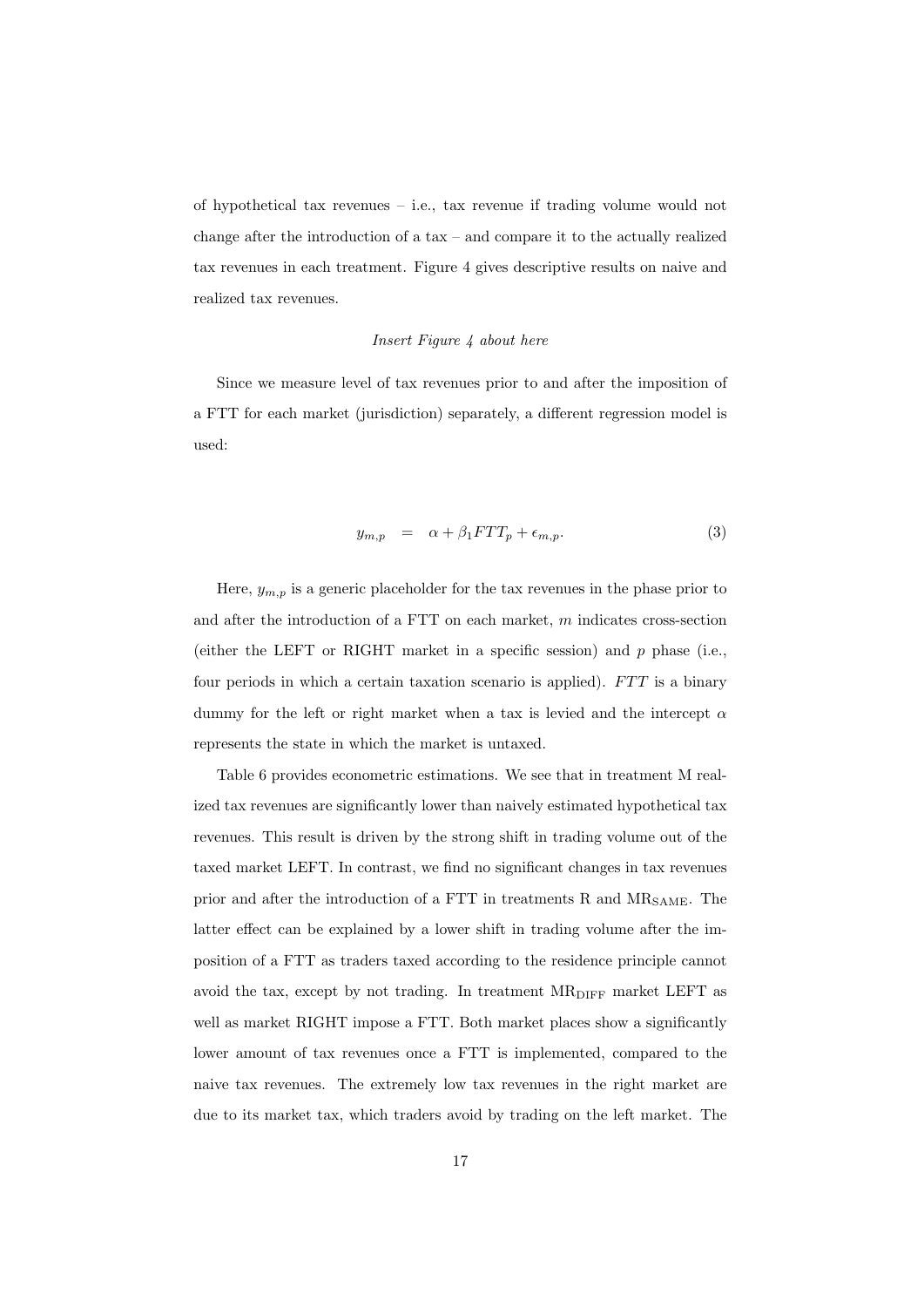significantly lower tax revenues on the left market are triggered by the residence tax of traders with home market LEFT, who trade less. This effect is not compensated by traders with home market RIGHT, although they trade without tax burden on the left market.

*Insert Table 6 about here*

#### **4.5 Discussion of Market Outcomes**

To sum up, the results on a macro level show a very clear picture. The implementation of a FTT as a market tax (treatment M) or as a combination of a market and a residence tax (treatment  $MR_{SAME}$  and treatment  $MR_{DIFF}$ ) has negative effects on the marketplace which imposes the FTT as a market tax. In particular, subjects avoid a market tax and shift most of their trading volume to the tax haven. Due to the loss of liquidity, volatility is significantly higher in markets with a market tax compared to the ones without market tax. This result is in line with earlier evidence in Hanke et al. (2010) and Kirchler et al. (2011).

When the residence principle is applied – an institutional form of a FTT not discussed in the literature so far – the affected traders cannot avoid the tax and therefore they provide higher liquidity to the market compared to a scenario with a market tax that is easily avoided. This is also confirmed by running regression equation (2) with limit orders as dependent variable. The number of posted limit orders decreases significantly in the taxed market after the imposition of a FTT in treatments with a market tax  $(M \text{ and } MR_{SAME}:$  zvalues of -7.872 and -4.196, respectively). In contrast, liquidity, measured by the number of limit orders, stays constant  $(R, z-value$  of 0.407) or even increases  $(MR<sub>DIFF</sub>, z-value of 6.823)$  in treatments where a residence tax is imposed without a corresponding market tax. As a consequence, the implementation of a FTT according to the residence principle has no negative effects on volume and volatility in its plain-vanilla form in treatment R. This non-negative effect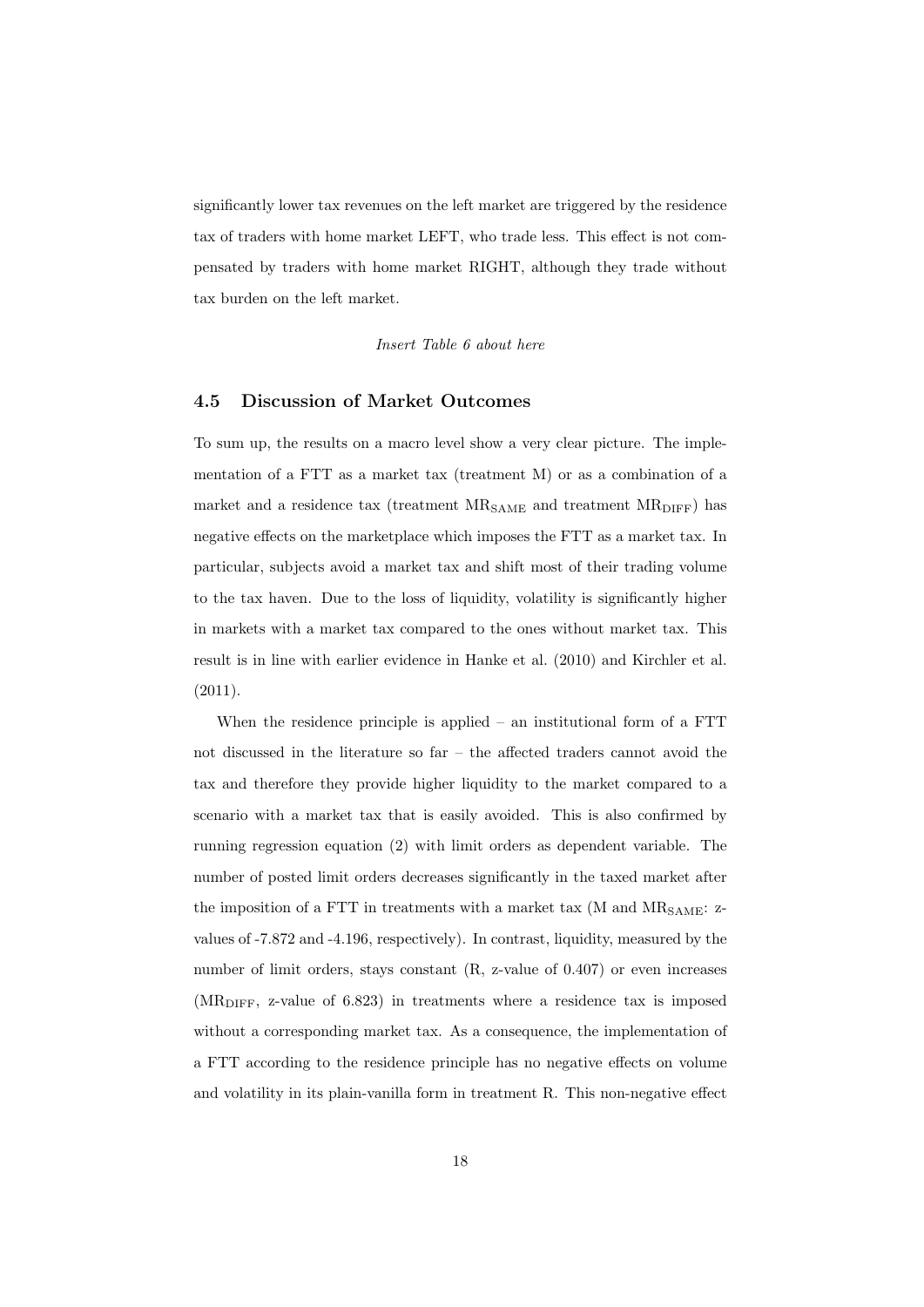of a residence-based tax is reinforced and even leads to a significantly lower volatility of this market as soon as the other market imposes a market-based tax. This pattern is evident in treatment  $MR$ <sub>DIFF</sub> as volatility decreases in the left market because of an inflow of liquidity from the right market.

## **5 Analysis of Individual-Level Data**

Our experimental approach allows to examine individual level data on trading behavior in detail. Here, we investigate whether a FTT has different effects on traders with different levels of risk tolerance. To do so, we first establish whether risk attitudes are related to trading behavior in general. Then we proceed and check whether a FTT has different effects on traders with different risk attitudes.<sup>13</sup>

#### **5.1 Risk Aversion and Individual Trading**

To explore differences in the trading behavior of subjects conditional on their risk attitudes, we run the following regression model:

$$
y_i = \alpha + \beta_1 \mathbf{M} * RISK_i + \beta_2 \mathbf{R} * RISK_i +
$$
  

$$
\beta_3 \mathbf{M} \mathbf{R}_{\mathbf{SAME}} * RISK_i + \beta_4 \mathbf{M} \mathbf{R}_{\mathbf{DIFF}} * RISK_i + \epsilon_i.
$$
 (4)

*y<sup>s</sup>* is a generic placeholder for the dependent variables explained below, *i* identifies a particular subject. The interacted binary dummy variables for each treatment – e.g.,  $M^*RISK$  – measure the impact of subject's risk preferences in each treatment. *RISK* stands for the amount X invested in the risky lottery in the risk aversion task (Gneezy and Potters, 1997). The higher a subject's

<sup>&</sup>lt;sup>13</sup>Since not only risk attitudes might be important for trading on markets, we also consider loss aversion as a potentially important trader characteristic in order to explain trading behavior. However, in our analysis we do not observe any significant impact of subjects' level of loss aversion (parameter *λ*) on their trading behavior, as shown in Appendix A and B. In fact, adding loss aversion as an explanatory variable makes the model fit worse (as measured by BIC or AIC). For this reason, and for the sake of brevity and readability, we therefore relegate the analysis including loss aversion to the Appendix.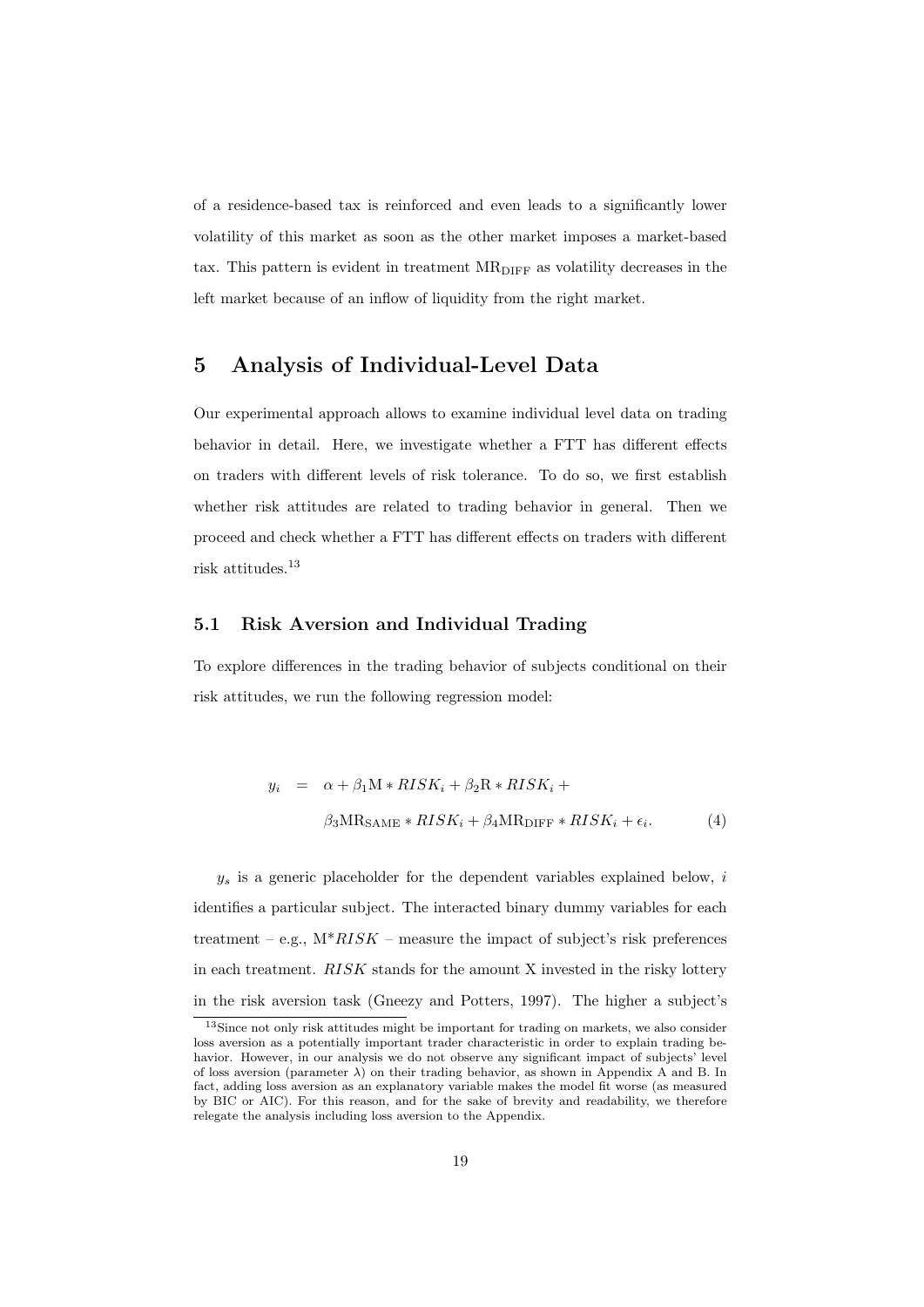amount X is, the less risk-averse she is considered. The intercept  $\alpha$  represents the average of all treatments.<sup>14</sup> Table 7 presents the dependent variables: normalized trading volume per subject, normalized limit orders per subject, and normalized standard deviation of stock holdings per subject.<sup>15</sup> It is important to mention that as all dependent variables are normalized the interacted binary dummies only measure the impact of the risk coefficient.

#### *Insert Table 7 about here*

Table 8 outlines the results. We find that subjects with high risk tolerance coefficients show a significantly higher trading activity. Subjects who are less risk-averse trade significantly more and post significantly more limit orders compared to their more risk-averse counterparts. These results are robust across all treatments. As a consequence, subjects with high risk coefficients show a significantly higher standard deviation of stock holdings and therefore hold more volatile and extreme portfolio positions over time.

#### *Insert Table 8 about here*

Additionally, we analyze the use of short selling and borrowing cash with regards to subjects' risk attitudes. As outlined above, short selling and borrowing was allowed up to 100 percent of the initial endowments in assets and cash. We find that only 64 out of 480 subjects (13.3 percent) have short positions in assets and 41 subjects (8.5 percent) have negative cash holdings at the end of at least one period. Approximately 60 percent of the subjects who go at least once short in assets or cash have the highest risk coefficient of 2, while only 34 percent of the subjects who do not use short-selling or borrowing have the highest risk coefficient. To test whether there is a significant difference in the distribution of risk coefficients between these two groups, we run a Kolmogorov-Smirnov equality-of-distributions test. Indeed, we find a significant difference

<sup>14</sup>We apply clustered standard errors on a session level to allow for correlation within sessions and independence between sessions.

<sup>&</sup>lt;sup>15</sup>Again, we normalize trading volume, limit orders and standard deviation of stock holdings per subject to control for idiosyncratic effects of individual sessions as argued in Section 4.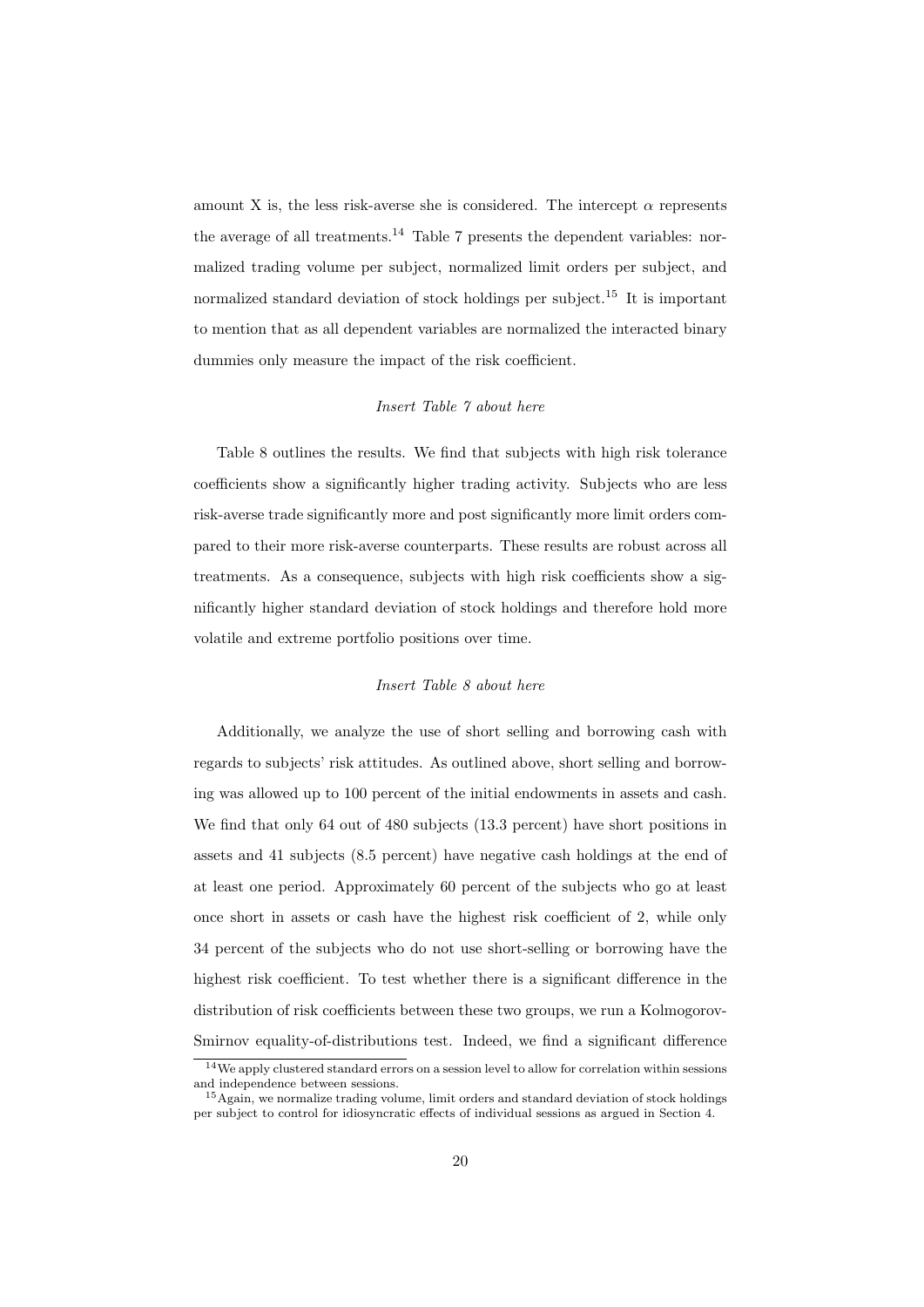between the distribution of both groups (D-value for short-selling: 0.2462, pvalue: 0.002, N=480; D-value for borrowing: 0.2492, p-value: 0.019; N=480). Thus, the more risk tolerant subjects are, the more they use short selling and borrowing.

We summarize this subsection by noting that subjects' trading behavior strongly depends on their risk tolerance. More specifically, subjects with more risk tolerance – i.e. with lower degrees of risk aversion – trade more, post more limit orders, show a higher volatility in their asset holdings and use short selling opportunities more frequently. These effects hold across all treatments. Based on these findings, we can now proceed to answer our final question, whether the imposition of a FTT has different effects on traders with different levels of risk aversion.

#### **5.2 Interaction of FTT with Risk Aversion**

We apply the following regression model to explore whether subjects with different risk attitudes react differently to the imposition of a FTT:

$$
y_{m,p} = \alpha + \beta_1 RISK_i + \epsilon_i. \tag{5}
$$

Here, *ym,p* is a generic placeholder for the dependent variables and *RISK<sup>i</sup>* stands for the risk coefficient of subject *i*. 16

#### *Insert Table 9 about here*

We use the following dependent variables: First, we calculate the normalized sum of all tax payments per subject *i* (*SUMT AXi*). This allows to test whether subjects with different risk attitudes show a different proneness for paying the tax. Second, we calculate subject *i*'s ratio between the trading volume on the left market and on the right market when a tax is levied (*MARKET SHAREi*).

<sup>&</sup>lt;sup>16</sup>Again, we apply clustered standard errors on a session level.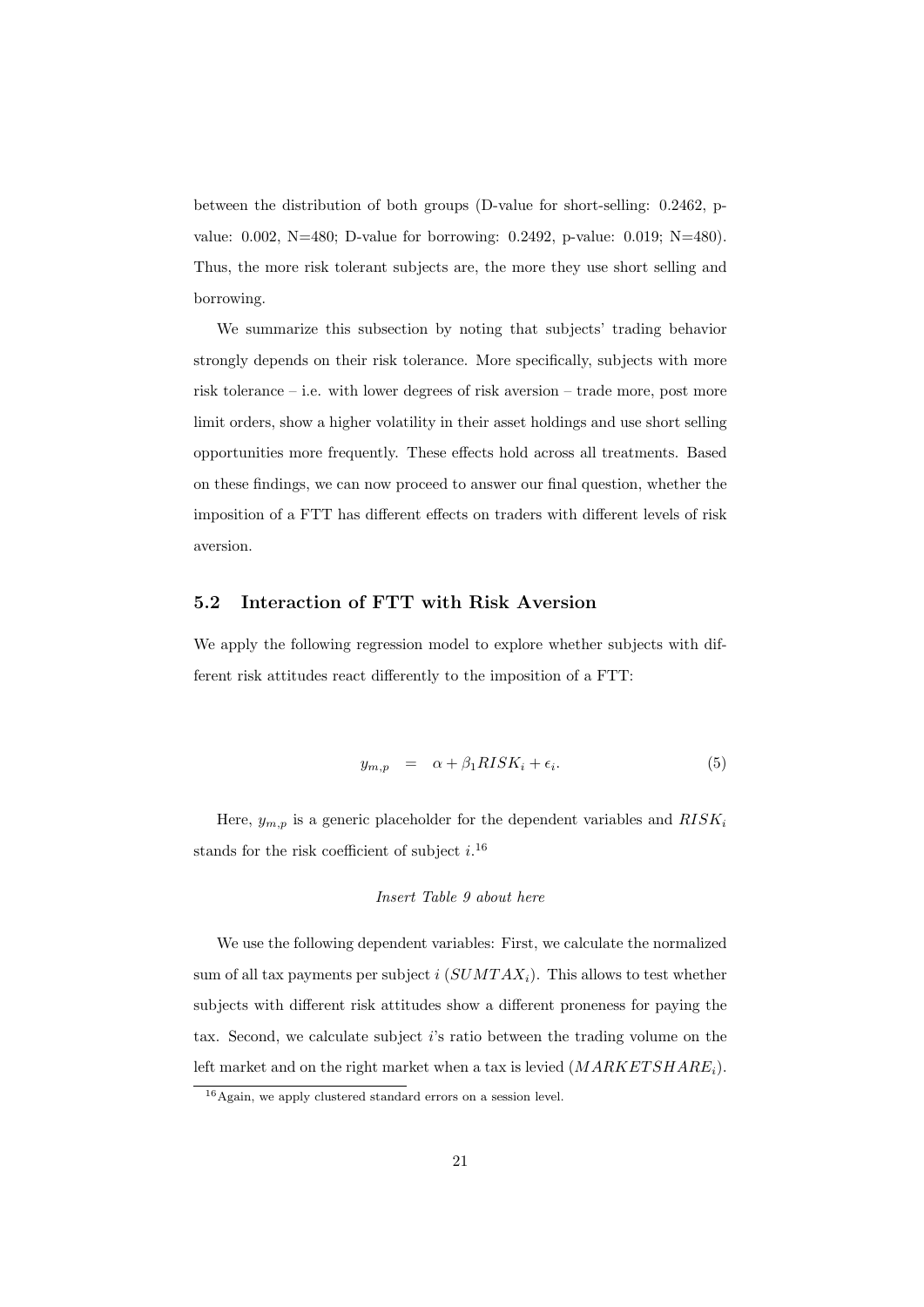Here, we examine whether less risk averse subjects avoid more taxes resulting in a smaller market share on the taxed market compared to more risk averse subjects. Third, we compare each subject's change in trading volume prior and after a FTT is applied on both markets ( $\Delta VOLLEFT$  and  $\Delta VOLRIGHT$ ). This enables us to investigate whether risk attitude determines behavioral changes after the imposition of a FTT on each market place. Table 9 shows the variables, and Table 10 presents the econometric results. Except for one single case (which lies well in the limits of chance), we find no differences in behavior of subjects with different risk attitudes when a FTT is applied.

#### *Insert Table 10 about here*

In sum, this final subsection has provided strong evidence that traders with different risk attitudes do *not* react differently to the imposition of a FTT. This means that risk tolerant and risk averse traders adapt their trading behavior in the same way when a FTT is levied. As a consequence, the macro results of our paper are not primarily driven by the tax avoiding behavior of traders with low levels of risk aversion. Instead, results on a macro level are driven by adaptive behavior of all traders, which is independent of their risk attitudes (and also independent of their level of loss aversion, as shown in the Appendix).

### **6 Conclusion**

The possible introduction of a FTT in eleven member states of the European Union in 2015 constitutes a very large-scale policy experiment, with unclear consequences for financial markets all over Europe (and most likely elsewhere). We consider laboratory experiments as ideal, cheap, and practically riskfree testbeds to explore likely consequences of a legislative change before this change is actually implemented.<sup>17</sup> For this reason, we conducted experiments to explore

<sup>17</sup>Several researchers have advocated the potential usefulness of experiments for addressing policy-relevant questions. For instance, Roth (2002) discusses the role of (experimental) economists as institutional engineers. However, it is clear that experiments are by necessity always a simplification and can thus not give a perfect and fully comprehensive picture of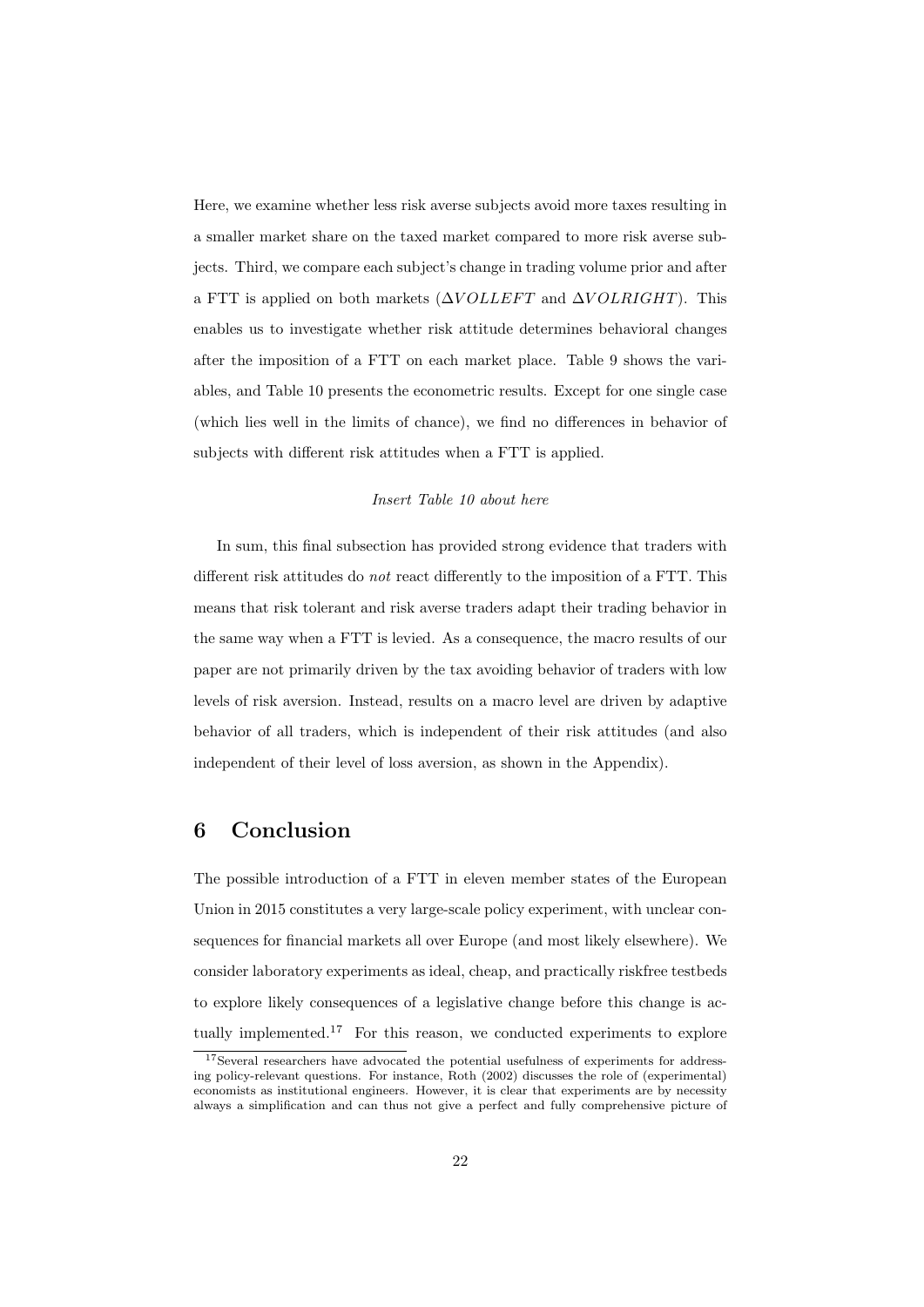the effects of a FTT on market outcomes and individual traders. We compared the "market principle" and the "residence principle" as basis of a FTT, examining both principles separately, but also jointly. We found that applying only the residence principle as basis for a FTT had no significant effects on trading volume or volatility. The market principle, however, resulted in large and significant shifts in trading volume from the taxed market to the untaxed alternative. With liquidity in the taxed market evaporating, volatility increased significantly, while it dropped in the untaxed alternative.

The combined implementation of market and residence principle within one jurisdiction showed the following effects: a significant drop in trading volume in the jurisdiction implementing both principles and a respective increase in the other one. By contrast, volatility increased in the jurisdiction with a tax on residents and market tax for foreigners, whereas it dropped in the one without any tax burdens. However, both effects were considerably weaker than when only the market principle was applied. This means that adding the residence principle dampened (rather than exacerbated) the negative repercussions from applying a market principle. We consider the latter a particularly interesting, and novel, finding of our experiment. Our results highlight that details of the implementation are of paramount importance and economists should get their hands dirty with these details.

the real-world situation under consideration (see e.g. List (2011) for limitations of laboratory experiments).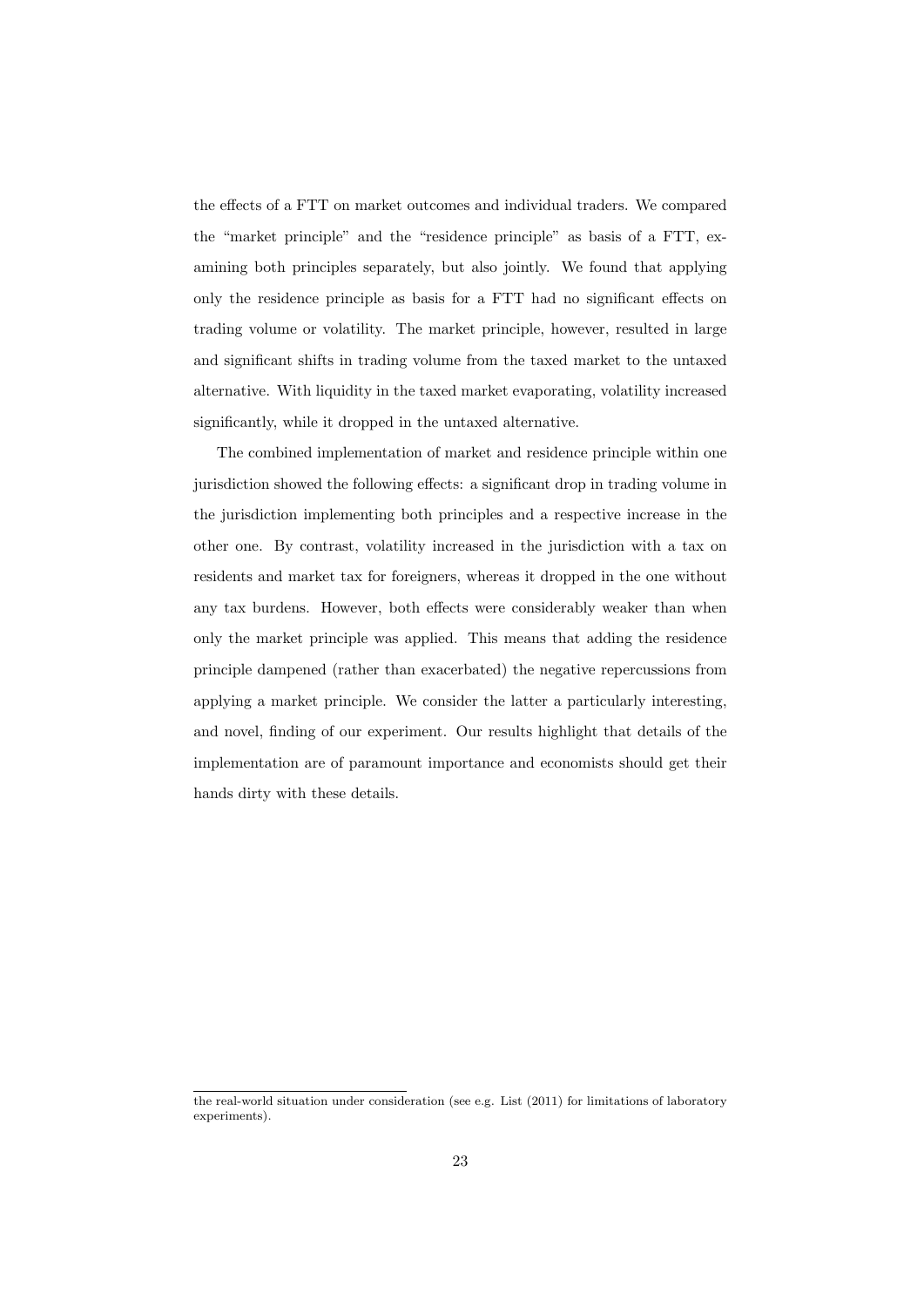### **References**

- Aliber, Robert C., Chowdhry Bhagwan, Yan Shu. 2003. Some evidence that a tobin tax on foreign exchange transactions might increase volatility. *European Finance Review* **7**(3) 481–510.
- Baltagi, Badi H., Dong Li, Qi Li. 2006. Transaction tax and stock market behavior: evidence from an emerging market. *Empirical Economics* **31** 393– 408.
- Bloomfield, Robert, Maureen O'hara, Gideon Saar. 2009. How noise trading affects markets: an experimental analysis. *The Review of Financial Studies* **22**(6) 2275–2301.
- Cipriani, M., A. Guarino. 2008. Transaction costs and informational cascades in financial markets. *Journal of Economic Behavior and Organization* **68** 581–592.
- Dow, J., R. Rahi. 2000. Should sepculators be taxed? *Journal of Business* **73** 89–107.
- Ehrenstein, G., F. Westerhoff, D. Stauffer. 2005. Tobin tax and market depth. *Quantitative Finance* **5**(2) 213–218.
- Ehrenstein, Gudrun. 2002. Cont-bouchaud percolation model including tobin tax. *International Journal of Modern Physics C* **13**(10) 1323–1331.
- Fischbacher, Urs. 2007. z-tree: Zurich toolbox for ready-made economic experiments. *Experimental Economics* **10**(2) 171–178.
- Gächter, Simon, E. J. Johnson, A. Hermann. 2007. Individual-level loss aversion in riskless and risky choices. CeDEx Discussion Paper No. 2007-02.
- Gneezy, Uri, Jan Potters. 1997. An experiment on risk taking and evaluation periods. *Quarterly Journal of Economics* **112** 631–645.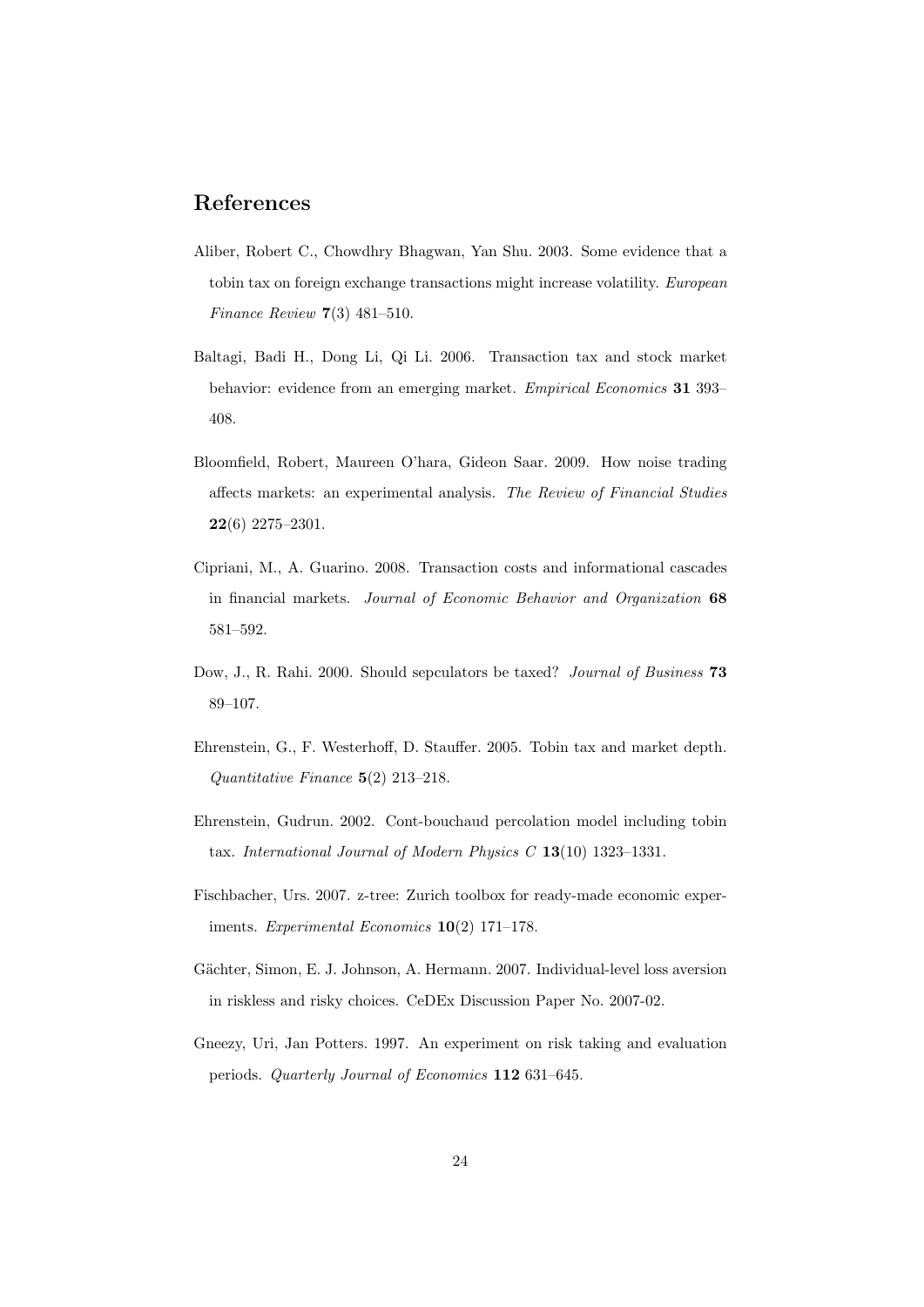- Greiner, Ben. 2004. *Forschung und wissenschaftliches Rechnen 2003, An Online Recruitment System for Economic Experiments*. GWDG Bericht 63. Gesellschaft fuer Wissenschaftliche Datenverarbeitung, Goettingen, 79–93.
- Habermeier, K., A. Kirilenko. 2003. Securities transaction taxes and financial markets. J. Weaver, R. Dodd, J. Baker, eds., *Debating the Tobin Tax* . New Rules for Global Finance Coalition, Washington D.C.
- Hanke, Michael, Jürgen Huber, Michael Kirchler, Matthias Sutter. 2010. The economic consequences of a tobin tax - an experimental analysis. *Journal of Economic Behavior and Organization* **74** 58–71.
- Hau, Harald. 2006. The role of transaction costs for financial volatility: Evidence from the paris bourse. *Journal of the European Economic Association* **4**(4) 862–890.
- Hommes, Cars. 2006. Heterogeneous agent models in economics and finance. Leigh Tesfatsion, Kenneth L. Judd, eds., *Handbook of Computational Economics, Edition 1, Volume 2* . 1109–1186.
- Jones, Charles M., Paul J. Seguin. 1997. Transaction costs and price volatility: Evidence from commission deregulation. *The American Economic Review* **87**(4) 728–737.
- Keynes, J.M. 1936. *The General Theory of Employment, Interest and Money*. London: MacMillan.
- Kirchler, Michael, Jürgen Huber, Daniel Kleinlercher. 2011. Market microstructure matters when imposing a tobin tax - evidence from laboratory experiments. *Journal of Economic Behavior & Organisation* **80(3)** 586–602.
- Kupiec, Paul H. 1995. A securities transactions tax and capital market efficiency. *Contemporary Economic Policy* 101–112.
- Lillo, Fabrizio, J. Doyne Farmer. 2005. The key role of liquidity fluctuations in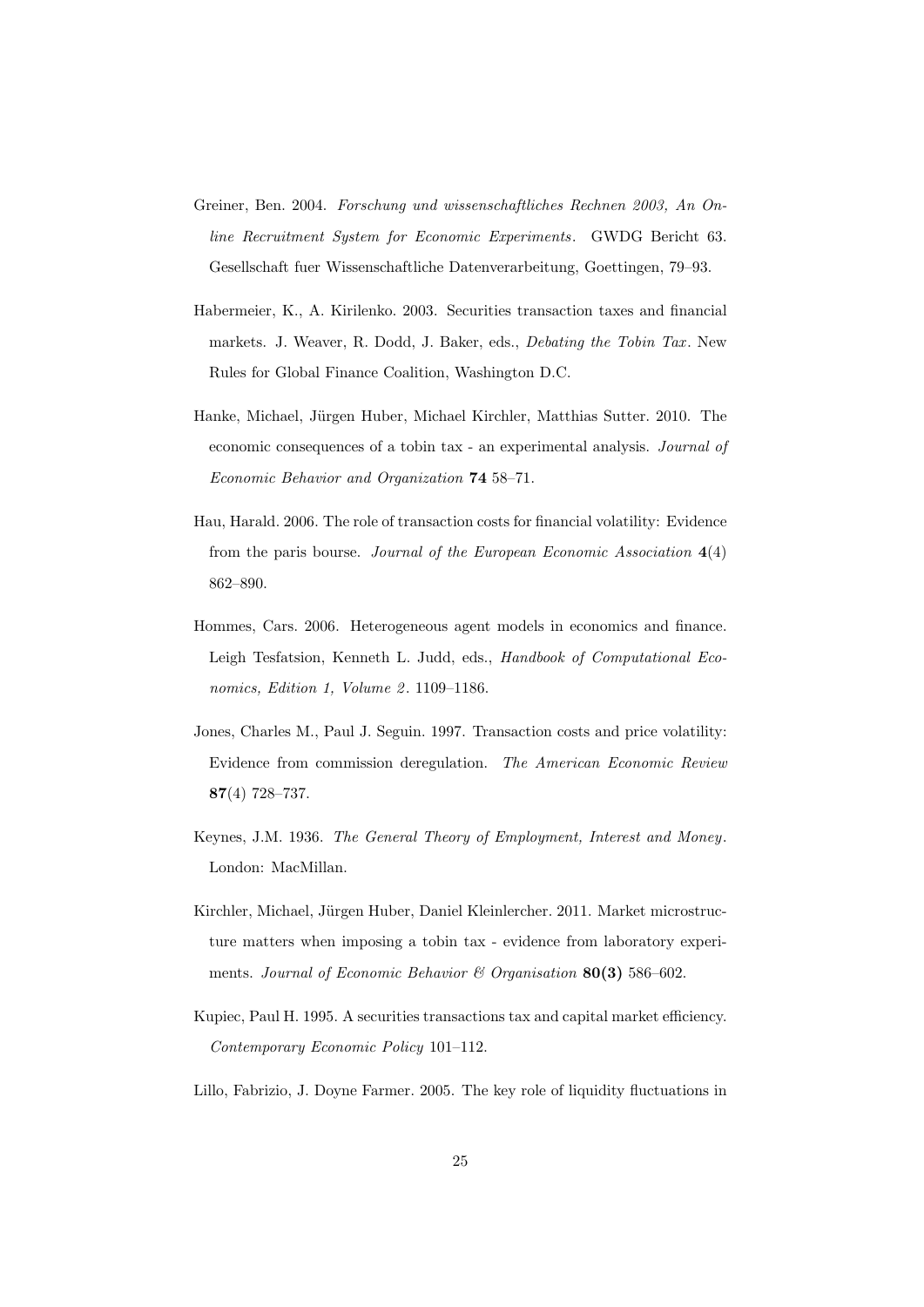determining large price changes. *Fluctuation and Noise Letters* **5**(2) L209– L216.

- List, John. 2011. Why economists should conduct field experiments and 14 tips for pulling one off. *Journal of Economic Perspectives* **25**(3) 3–16.
- Lux, Thomas. 1998. The socio-economic dynamics of speculative markets, interacting agents, chaos, and the fat tails of return distributions. *Journal of Economic Behavior and Organization* **33** 143–165.
- Lux, Thomas, Michele Marchesi. 2000. Volatility clustering in financial markets, a microsimulation of interacting agents. *International Journal of Theoretical and Applied Finance* **3** 675–702.
- Mannaro, Katiuscia, Michele Marchesi, Alessio Setzu. 2008. Using an artificial financial market for assessing the impact of tobin-like transaction taxes. *Journal of Economic Behavior and Organization* **67** 445–462.
- McCulloch, Neil, Grazia Pacillo. 2011. The tobin tax: A review of the evidence. *IDS Research Report* **68** 1–79.
- Pellizzari, Paolo, Frank Westerhoff. 2009. Some effects of transaction taxes under different microstructures. *Journal of Economic Behavior and Organization* **72** 850–863.
- Plerou, Vasiliki, Parameswaran Gopikrishnan, Luís A. Nunes Amaral, Martin Meyer, Eugene H. Stanley. 1999. Scaling of the distribution of price fluctuations of individual companies. *Physical Review E* **60** 6519–6529.
- Roth, Alvin E. 2002. The economist as engineer: Game theory, experimentation, and computation as tools fo design economics. *Econometrica* **70**(4) 1341– 1378.
- Schwert, William G., Paul J. Seguin. 1993. Securities transaction taxes: An overview of costs, benefits, and unresolved questions. *Financial Analysts Journal* 27–35.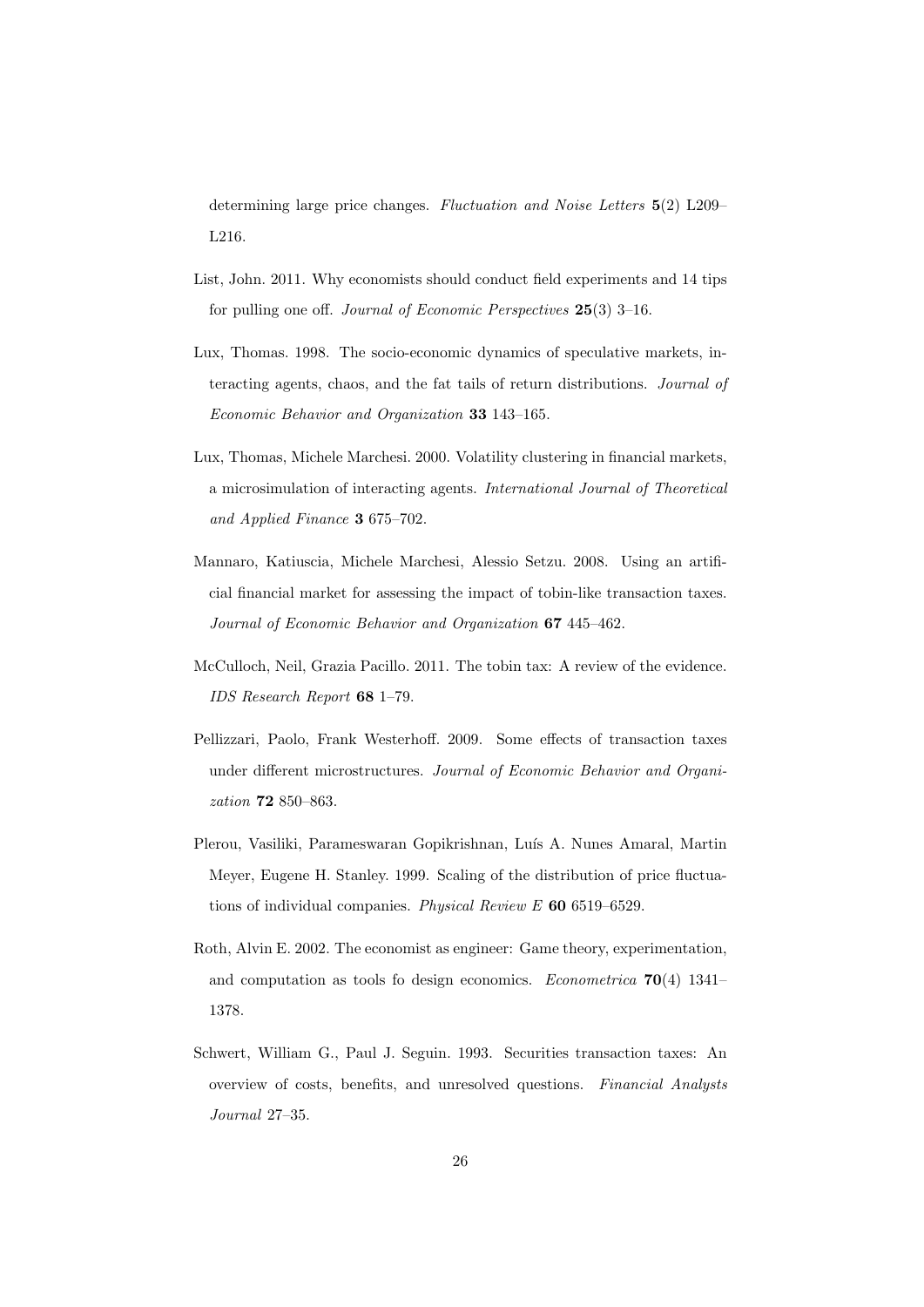- Spahn, Paul Bernd. 2002. On the feasibility of a tax on foreign exchange transactions. *Report to the Federal Ministry for Economic Cooperation and Development* .
- Stiglitz, Joseph E. 1989. Using tax policy to curb speculative short-term trading. *Journal of Financial Services Research* **3** 101–115.
- Stöckl, Thomas, Jürgen Huber, Michael Kirchler. 2010. Bubble measures in experimental asset markets. *Experimental Economics* **13** 284–298.
- Subrahmanyam, Avanidhar. 1998. Transaction taxes and financial market equilibrium. *Journal of Business* **71**(1) 81–118.
- Summers, L., V.P. Summers. 1989. When financial markets work too well: A cautious case for a securities transaction tax. *Journal of Financial Services Research* **3** 261–286.
- Tobin, James. 1978. A proposal for international monetary reform. *Eastern Economic Journal* **4** 153–159.
- ul Haq, Mahbub, Inge Kaul, Isabelle Grunberg. 1996. *The Tobin Tax. Coping with Financial Volatility*. Oxford University Press.
- Umlauf, Steven R. 1993. Transaction taxes and the behaviour of the swedish stock market. *Journal of Financial Economics* **33** 227–240.
- Westerhoff, Frank H. 2003. Heterogeneous traders and the tobin tax. *Journal of Evolutionary Economics* **13** 53–70.
- Westerhoff, Frank H., Roberto Dieci. 2006. The effectiveness of keynes-tobin transaction taxes when heterogenous agents can trade in different markets: A behavioral finance approach. *Journal of Economic Dynamics & Control* **30**(2) 293–322.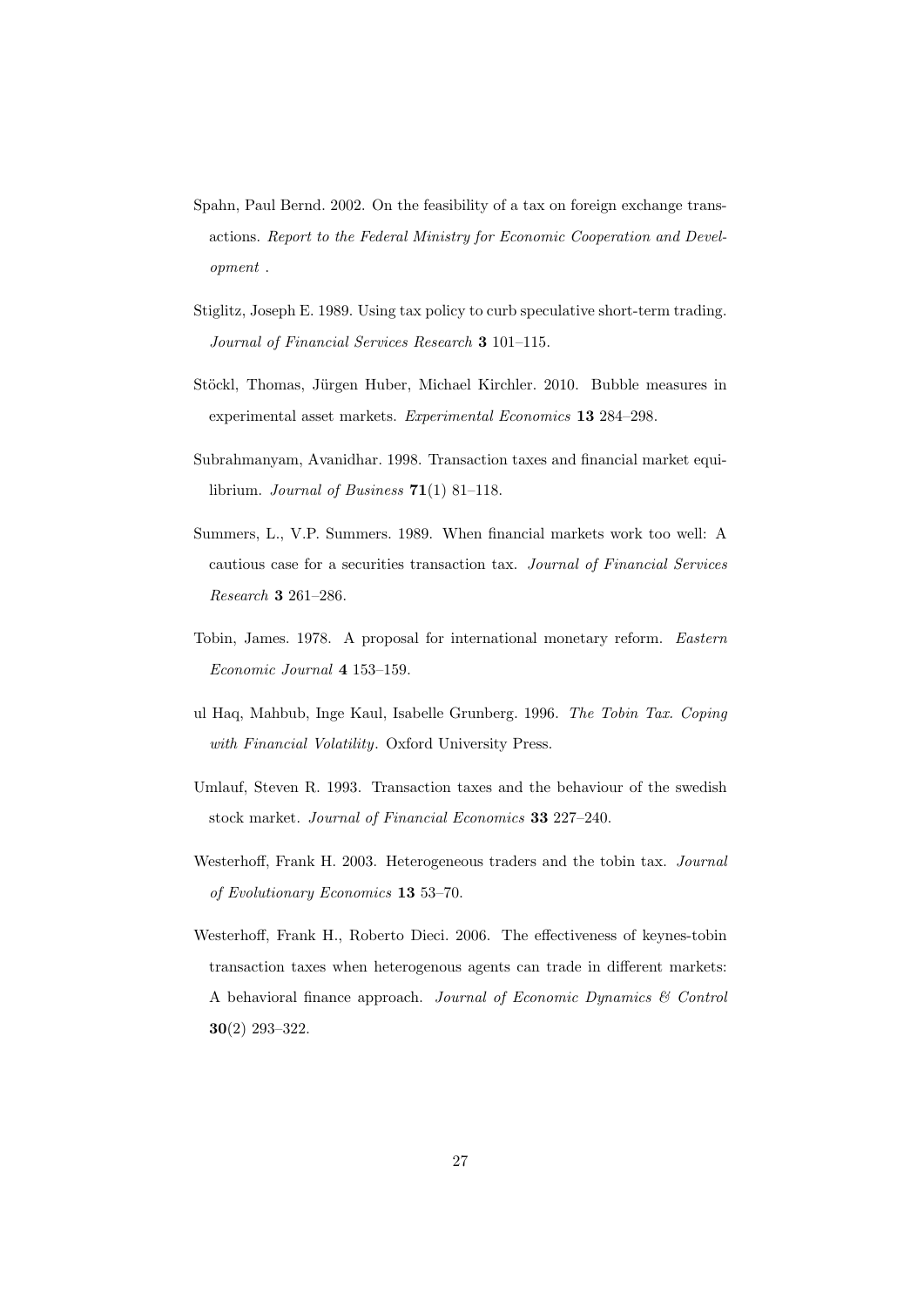## **Tables and Figures**

|  |                                                |  |  | Table 1: Taxation Scenarios for the various treatments depending on subjects' |  |
|--|------------------------------------------------|--|--|-------------------------------------------------------------------------------|--|
|  | home market and trading place (LEFT or RIGHT). |  |  |                                                                               |  |

|                              |         | Tax when trading on market |
|------------------------------|---------|----------------------------|
| Treatment M                  | LEFT    | <b>RIGHT</b>               |
| Home Market LEFT             | $0.1\%$ |                            |
| Home Market RIGHT            | $0.1\%$ |                            |
|                              |         |                            |
| Treatment R                  | LEFT    | <b>RIGHT</b>               |
| Home Market LEFT             | $0.1\%$ | $0.1\%$                    |
| Home Market RIGHT            |         |                            |
|                              |         |                            |
| Treatment MR <sub>SAME</sub> | LEFT    | <b>RIGHT</b>               |
| Home Market LEFT             | $0.1\%$ | $0.1\%$                    |
| Home Market RIGHT            | $0.1\%$ |                            |
|                              |         |                            |
| Treatment MR <sub>DIFF</sub> | LEFT    | RIGHT                      |
| Home Market LEFT             | $0.1\%$ | $0.2\%$                    |
| Home Market RIGHT            |         | $0.1\%$                    |

In case of taxation, entries show the tax rate conditional on the residence of the subjects for each market.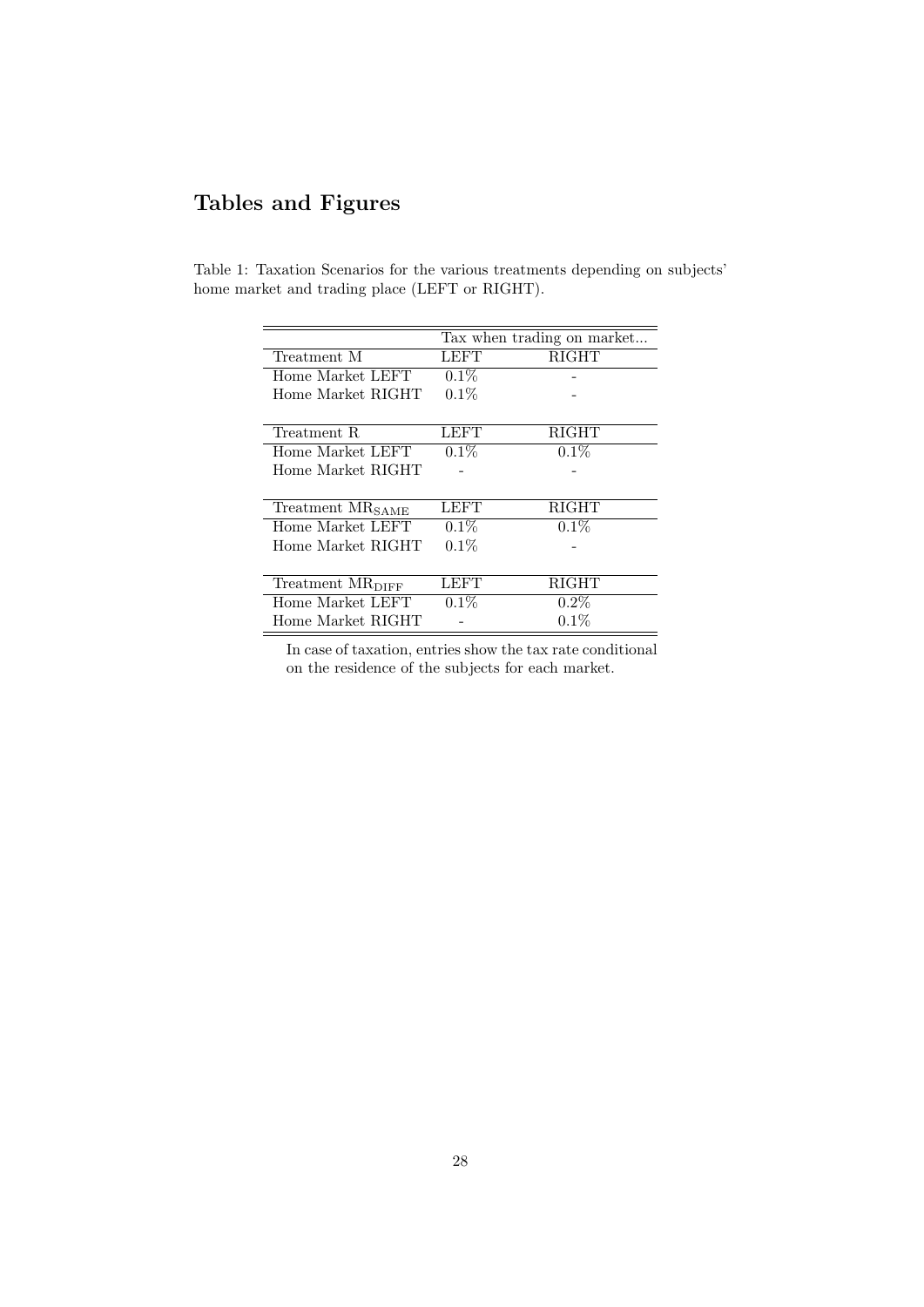Table 2: Formulae for the calculation of variables on the market level.

| Measure                        | Calculation                                                     |
|--------------------------------|-----------------------------------------------------------------|
| Normalized trading volume      | $VOL_{s,m,k} = (vol_{s,m,k} - vol_s)/\sigma_s^{vol}$            |
| Normalized returns (tick data) | $RET_{s,m,i} = (ret_{s,m,i} - \overline{ret_s})/\sigma_s^{ret}$ |
| SD of normalized returns       | $SDRET = SD(RET_{s,m,i})$                                       |
| Relative absolute deviation    | $RAD_{s,m,k} =  \overline{P_{s,m,k}} - FV_{s,m,k} / FV_s $      |
| Normalized tax revenues        | $TAX_{m,k} = (tax_{m,k} - \overline{tax_{m}})/\sigma_{m}^{tax}$ |

*s*...session, *m*...market (either LEFT or RIGHT), *k*...period, *i*...trades.  $vol_{s,m,k}$  = units of the asset traded in period *k*;  $\overline{vol_s}$  = average trading volume per period of the asset in session *s*;  $\sigma_s^{vol} =$  standard deviation of all trading volumes per period of the asset in session *s*;

 $ret_{s,m,i} = \ln(P_{s,m,i}) - \ln(P_{s,m,i-1})$ ;  $P_{s,m,i}$  = trading price of trade *i*;  $\overline{ret_s}$  = average of all returns (*ret*) in session *s*;  $\sigma_s^{ret}$  = standard deviation of all returns (*ret*) in session *s*;  $\overline{P_{s,m,k}}$  = (volume-weighted) mean price;  $FV_{s,m,k}$  = fundamental value in session *s* and period *k* (identical in both markets);  $\overline{FV_s}$  = average fundamental value of the session;  $\overline{tax}_{m,k}$  = tax revenues in Taler in market *m* and period *k*;  $\overline{tax<sub>m</sub>}$  = average tax revenues per period in Taler in market  $m$ ;  $\sigma_m^{tax}$  = standard deviation of all tax revenues per period in Taler in market *m*;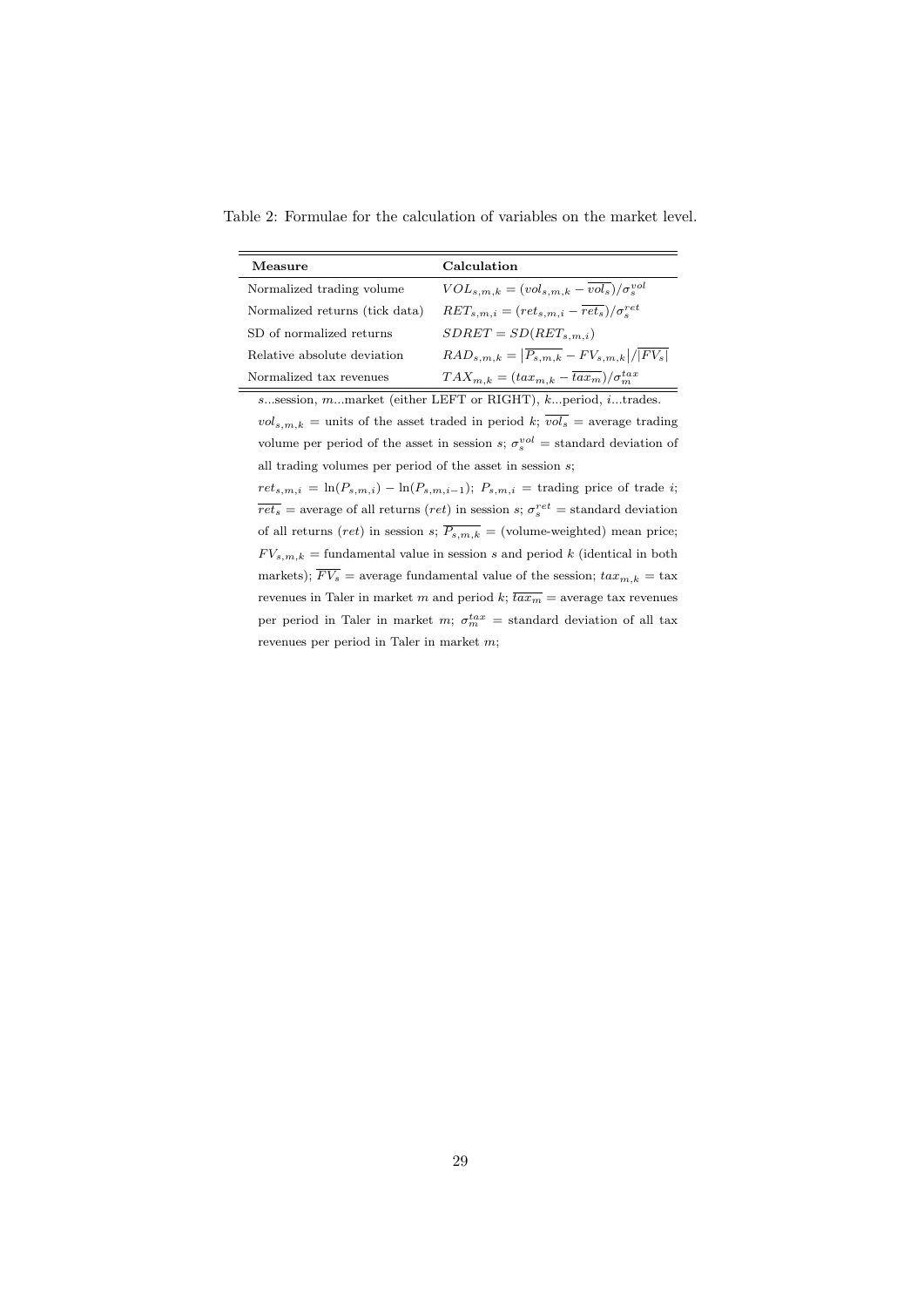| VOL                  | М           | R          | <b>MR</b> SAME | <b>MRDIFF</b> |
|----------------------|-------------|------------|----------------|---------------|
| Intercept            | $-0.023$    | $-0.060$   | 0.014          | 0.083         |
|                      | $(-0.571)$  | $(-0.592)$ | (0.136)        | (1.186)       |
| LEFT                 | $-0.997***$ | 0.150      | $-0.688***$    | $0.685***$    |
|                      | $(-10.420)$ | (0.704)    | $(-2.962)$     | (3.543)       |
| <b>RIGHT</b>         | $1.091***$  | 0.090      | $0.633***$     | $-1.016***$   |
|                      | (13.518)    | (0.282)    | (2.926)        | $(-9.338)$    |
| Pairwise Wald-tests: |             |            |                |               |
| LEFT vs.             |             |            |                |               |
| <b>RIGHT</b>         | $976.00***$ | 0.03       | $43.68***$     | $137.90***$   |
| N                    | 48          | 48         | 48             | 48            |

Table 3: Trading volume ( $VOL$ ) across treatments.

Treatments: M: Market tax on market LEFT. R: Residence tax for residents of market LEFT. MR<sub>SAME</sub>: Residence tax for residents of market LEFT and corresponding market tax on market LEFT. MR<sub>DIFF</sub>: Residence tax for residents of market LEFT and corresponding market tax on market RIGHT.

Variables: Intercept: phase in which both markets are untaxed. LEFT: market LEFT, either taxed or untaxed. RIGHT: market RIGHT, either taxed or untaxed.

\*, \*\* and \*\*\* represent the 10%, 5% and the 1% significance levels of a double-sided test. Top: Coefficient values with corresponding zvalues (in parentheses) are provided. Bottom: t-statistics of pairwise Wald-tests are shown.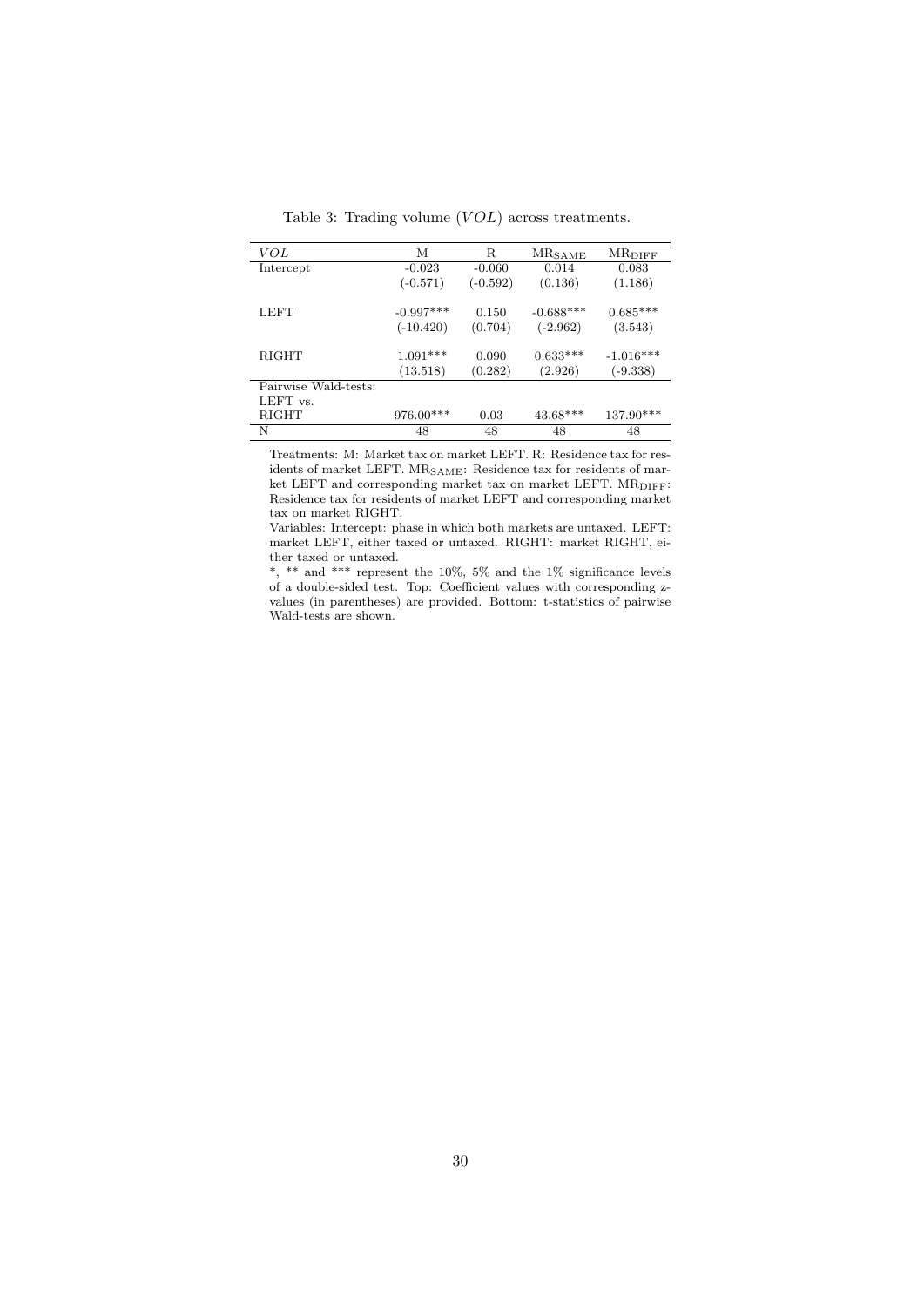| <b>SDRET</b>         | М          | R          | $MR_{SAME}$ | $MR$ DIFF  |
|----------------------|------------|------------|-------------|------------|
| Intercept            | $0.935***$ | $0.974***$ | $0.924***$  | $1.049***$ |
|                      | (9.748)    | (11.433)   | (13.020)    | (13.905)   |
| LEFT                 | 0.294      | $-0.058$   | 0.240       | $-0.175$   |
|                      | (1.188)    | $(-0.280)$ | (1.073)     | $(-1.137)$ |
|                      |            |            |             |            |
| <b>RIGHT</b>         | $-0.031$   | 0.012      | $-0.121$    | 0.164      |
|                      | $(-0.176)$ | (0.072)    | $(-0.883)$  | (1.060)    |
| Pairwise Wald-tests: |            |            |             |            |
| LEFT vs.             |            |            |             |            |
| <b>RIGHT</b>         | $3.93**$   | 0.68       | $7.14***$   | $4.81**$   |
| N                    | 47         | 48         | 48          | 45         |

Table 4: Volatility (*SDRET*) across treatments.

Treatments: M: Market tax on market LEFT. R: Residence tax for residents of market LEFT. MR<sub>SAME</sub>: Residence tax for residents of market LEFT and corresponding market tax on market LEFT. MRDIFF: Residence tax for residents of market LEFT and corresponding market tax on market RIGHT.

Variables: Intercept: phase in which both markets are untaxed. LEFT: market LEFT, either taxed or untaxed. RIGHT: market RIGHT, either taxed or untaxed.

\*, \*\* and \*\*\* represent the  $10\%$ , 5% and the 1% significance levels of a double-sided test. Top: Coefficient values with corresponding zvalues (in parentheses) are provided. Bottom: t-statistics of pairwise Wald-tests are shown.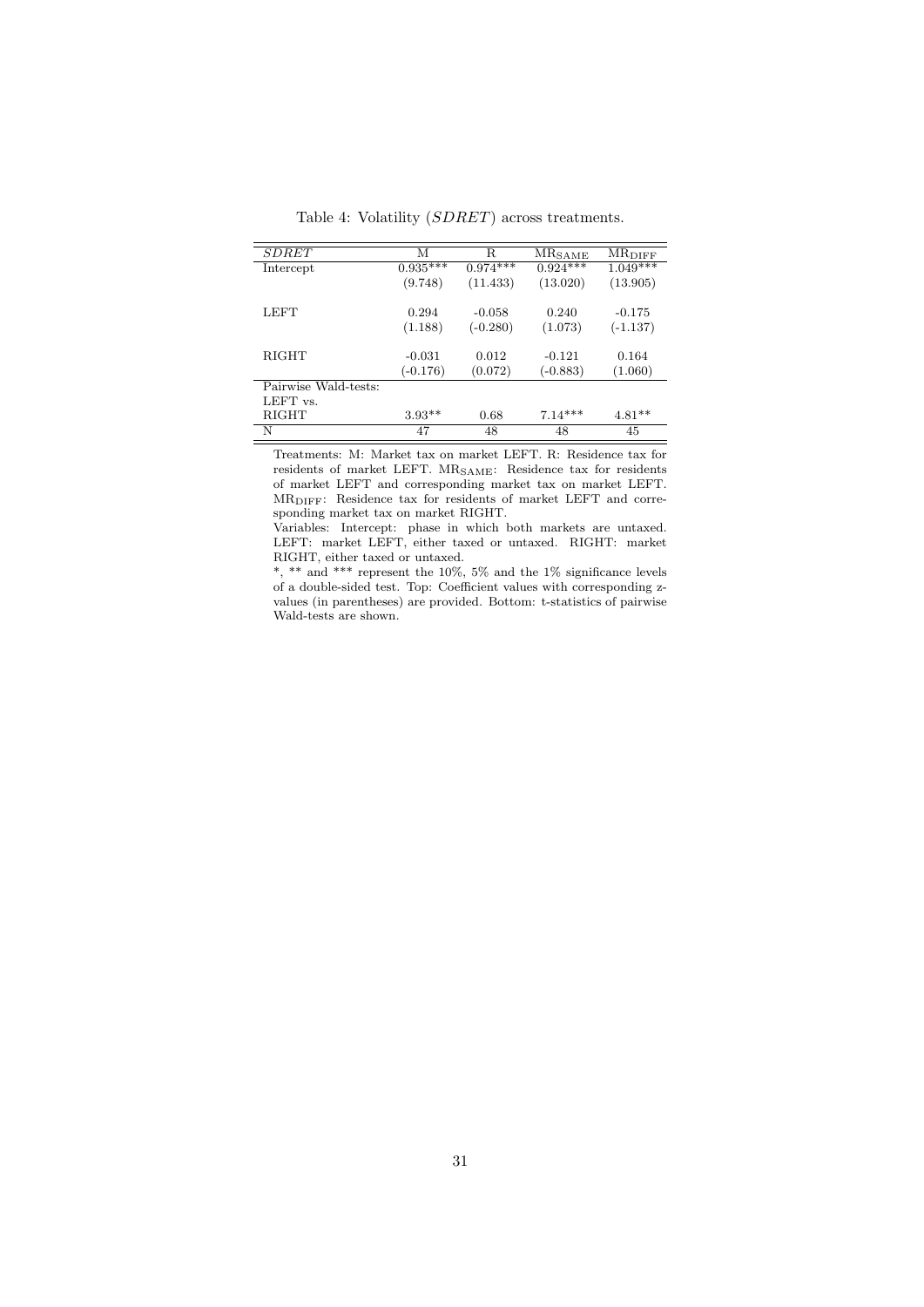| RAD                  | М          | R           | $MR_{SAME}$ | <b>MR</b> DIFF |
|----------------------|------------|-------------|-------------|----------------|
| Intercept            | $0.082***$ | $0.098***$  | $0.082***$  | $0.137**$      |
|                      | (5.915)    | (7.313)     | (7.478)     | (2.585)        |
|                      |            |             |             |                |
| LEFT                 | 0.029      | $-0.030***$ | 0.002       | $-0.053$       |
|                      | (0.876)    | $(-3.021)$  | (0.114)     | $(-1.078)$     |
|                      |            |             |             |                |
| <b>RIGHT</b>         | $-0.003$   | $-0.018$    | $-0.001$    | $-0.047$       |
|                      | $(-0.200)$ | $(-1.413)$  | $(-0.079)$  | $(-0.871)$     |
| Pairwise Wald-tests: |            |             |             |                |
| LEFT vs.             |            |             |             |                |
| RIGHT                | 1.35       | $4.64**$    | 0.46        | 0.17           |
| N                    | 48         | 48          | 48          | 46             |

Table 5: Market efficiency (*RAD*) across treatments.

Treatments: M: Market tax on market LEFT. R: Residence tax for residents of market LEFT. MR<sub>SAME</sub>: Residence tax for residents of market LEFT and corresponding market tax on market LEFT. MRDIFF: Residence tax for residents of market LEFT and corresponding market tax on market RIGHT.

Variables: Intercept: phase in which both markets are untaxed. LEFT: market LEFT, either taxed or untaxed. RIGHT: market RIGHT, either taxed or untaxed.

\*, \*\* and \*\*\* represent the  $10\%$ , 5% and the 1% significance levels of a double-sided test. Top: Coefficient values with corresponding zvalues (in parentheses) are provided. Bottom: t-statistics of pairwise Wald-tests are shown.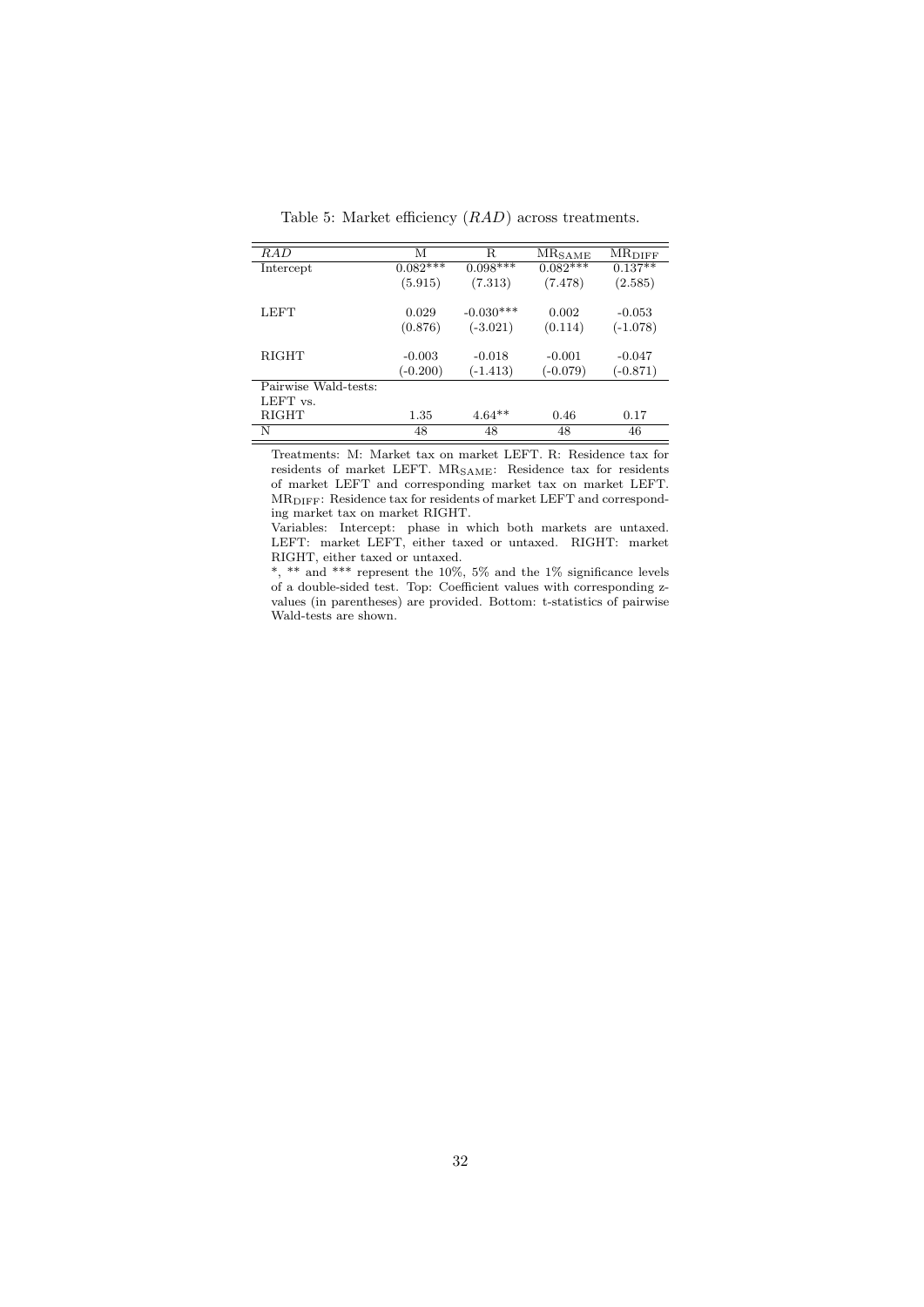Table 6: Normalized tax revenues (*T AX*) for market LEFT and market RIGHT across the various taxation scenarios.

| TAX       | М                | R.         | $MR_{\footnotesize \rm SAME}$ |             | $MR$ diff    |
|-----------|------------------|------------|-------------------------------|-------------|--------------|
|           | LEFT <sup></sup> | LEFT       | LEFT                          | <b>LEFT</b> | <b>RIGHT</b> |
| Intercept | $0.625***$       | 0.116      | $-0.113$                      | $0.377***$  | $0.758***$   |
|           | (7.080)          | (0.713)    | $(-0.729)$                    | (5.721)     | (31.506)     |
| FTT       | $-1.249***$      | $-0.232$   | 0.206                         | $-0.755***$ | $-1.516***$  |
|           | $(-7.080)$       | $(-0.713)$ | (0.688)                       | $(-5.721)$  | $(-31.506)$  |
| N         | 24               | 24         | 24                            | 24          | 24           |

Treatments: M: market tax on market LEFT. R: tax for residents of market LEFT.  $\rm MR_{SAME}\colon$  tax for residents of market LEFT and corresponding market tax on market LEFT. MR<sub>DIFF</sub>: tax for residents of market LEFT and corresponding market tax on market RIGHT. Variables: Intercept: phase in which a market is untaxed. FTT: phase in which a market is taxed.

\*, \*\* and \*\*\* represent the 10%, 5% and the 1% significance levels of a double-sided test. Coefficient values with corresponding z-values (in parentheses) are provided.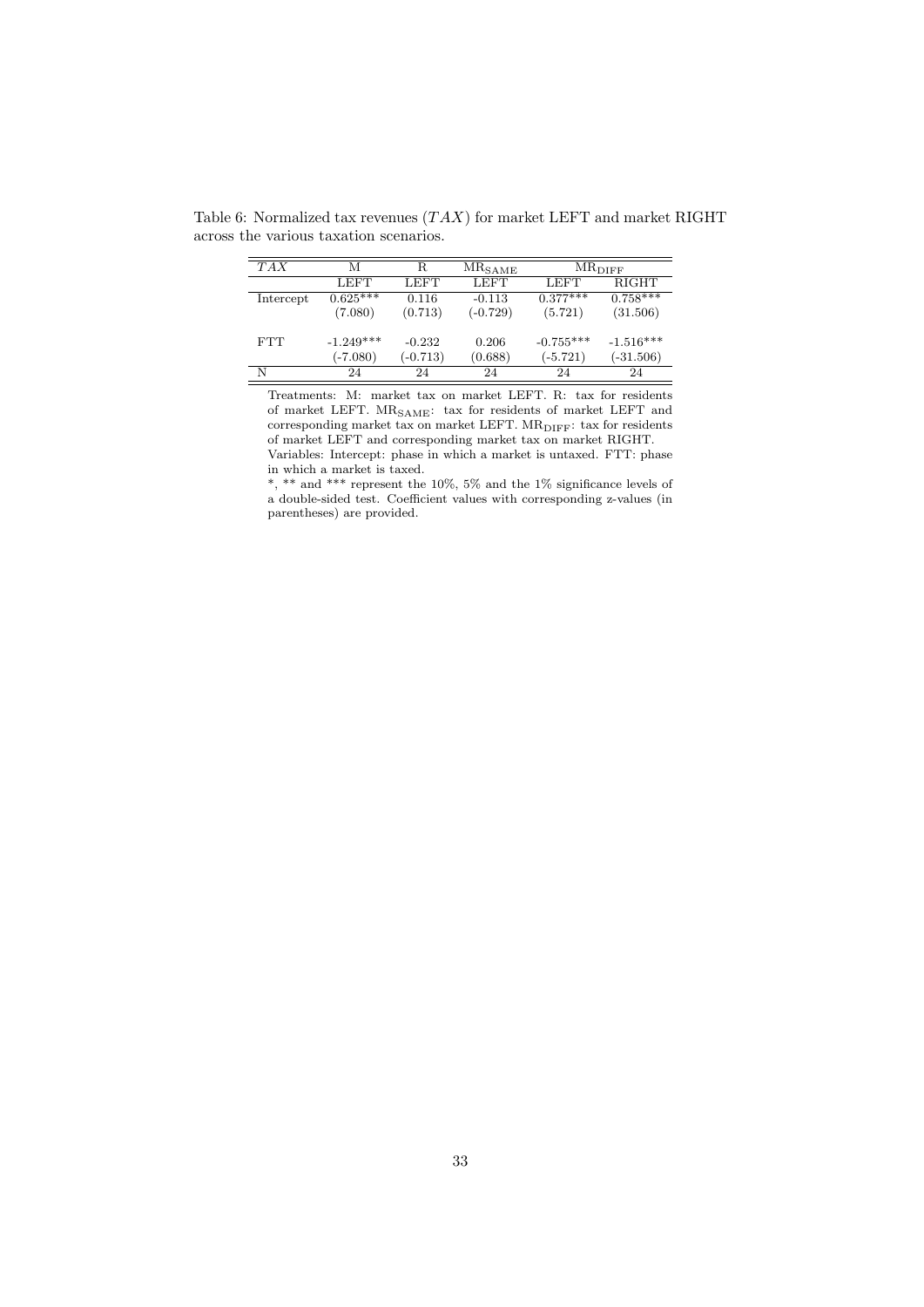Table 7: Formulae for the calculation of variables on an individual level.

| Measure                         | Calculation                                                            |
|---------------------------------|------------------------------------------------------------------------|
| Normalized trading volume       | $VOLi=(voli - \overline{vols})/\sigma_s^{vol}$                         |
| Normalized limit orders         | $LO_i = (lo_i - \overline{lo_s})/\sigma_s^{lo}$                        |
| Normalized SD of stock holdings | $SDSTOCKi = (sd\_stocki - \overline{sd\_stocks})/\sigma_s^{sd\_stock}$ |
| $s$ session, $i$ trader.        |                                                                        |

 $vol_i$  = average number of traded assets per period for trader *i*;  $vol_s$  = average trading volume per period in session *s* among all subjects;  $\sigma_s^{vol} =$  standard deviation of all trading volumes among all subjects in session  $s$ ;  $lo_i$  = average number of limit orders per period for trader *i*;  $\overline{lo_s}$  = average number of of all limit orders (*lo*) among all subjects in session *s*;  $\sigma_s^{lo}$  = standard deviation of the number of all limit orders (*lo*) in session *s* among all subjects;  $sd\_stock_t$  = standard deviation of stock holdings per trader *i*;  $\overline{sd\_stock_s}$  = average standard deviation of stock holdings in session *s*;  $\sigma_s^{sd\_stock}$  = standard deviation of all standard deviations of stock holdings in session *s*;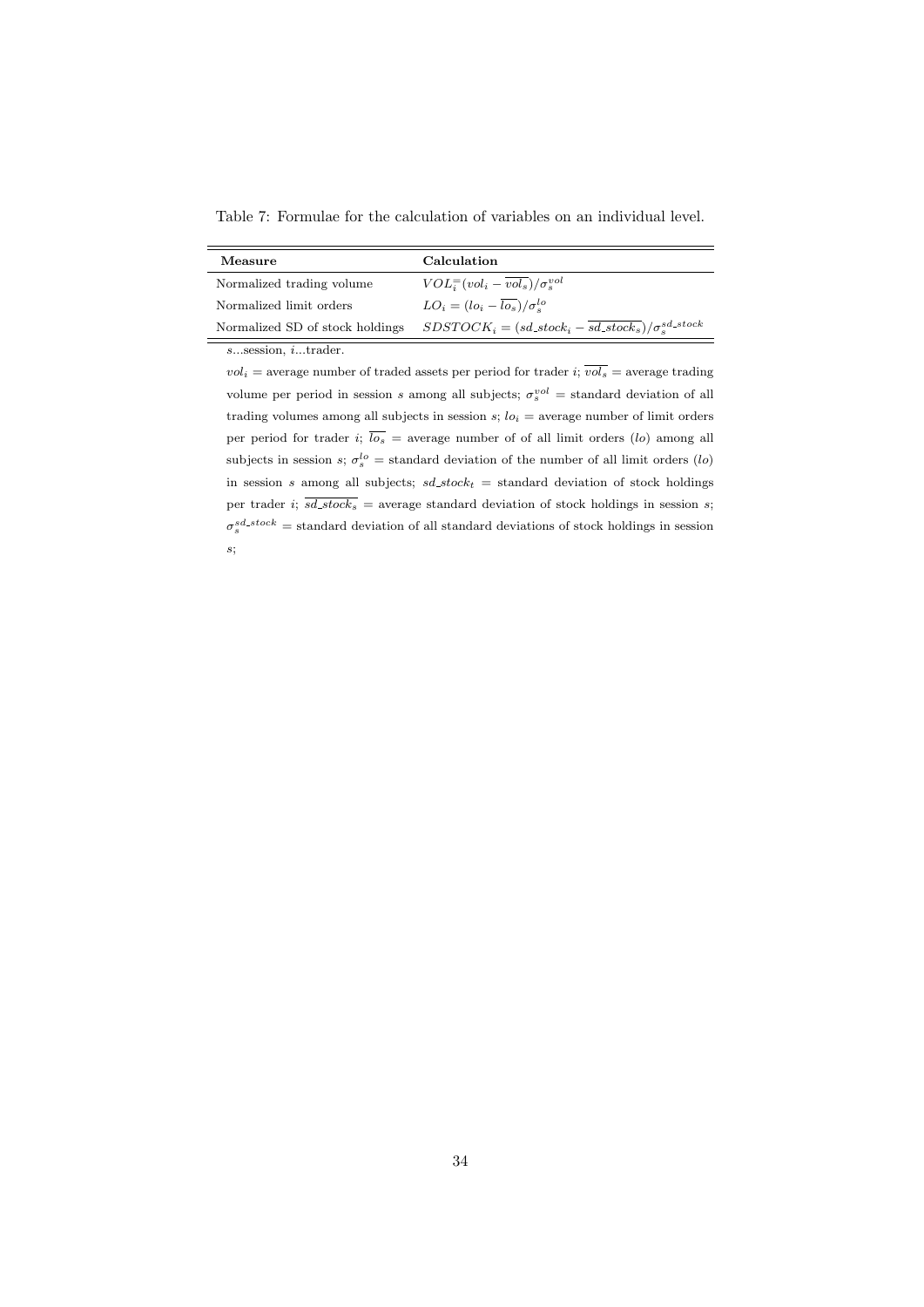|                         | VOL         | LO          | <i>SDSTOCK</i> |
|-------------------------|-------------|-------------|----------------|
| Intercept               | $-0.230***$ | $-0.294***$ | $-0.230**$     |
|                         | $(-3.499)$  | $(-3.536)$  | $(-2.422)$     |
| $M*RISK$                | $0.159***$  | $0.196***$  | 0.120          |
|                         | (3.128)     | (2.943)     | (1.630)        |
| $R^*RISK$               | $0.180***$  | $0.240***$  | $0.207***$     |
|                         | (3.430)     | (3.208)     | (2.735)        |
| $MR_{\text{SAME}}*RISK$ | $0.199***$  | $0.267***$  | $0.178*$       |
|                         | (2.983)     | (3.790)     | (1.907)        |
| $MR_{\text{DIFF}}*RISK$ | $0.166***$  | $0.201***$  | $0.199***$     |
|                         | (3.648)     | (3.405)     | (3.165)        |
| N                       | 480         | 480         | 480            |

Table 8: Regression for differences in behavior conditional on subjects' risk attitudes.

Treatments: M: Market tax on market LEFT. R: Residence tax for residents of market LEFT.  $\rm MR_{SAME}\colon\, Resi$ dence tax for residents of market LEFT and corresponding market tax on market LEFT.  $\rm MR_{\rm DIFF} \colon$  Residence tax for residents of market LEFT and corresponding market tax on market RIGHT.

Variables: *V OL*: normalized trading volume. *LO*: normalized limit orders. *SDST OCK*: normalized standard deviation of stock holdings. Intercept: average across all treatments. *RISK*: amount X invested in the risky lottery in the risk aversion task (Gneezy and Potters, 1997). \*, \*\* and \*\*\* represent the  $10\%$ , 5% and the 1% significance levels of a double-sided test. Coefficient values with corresponding z-values (in parentheses) are provided.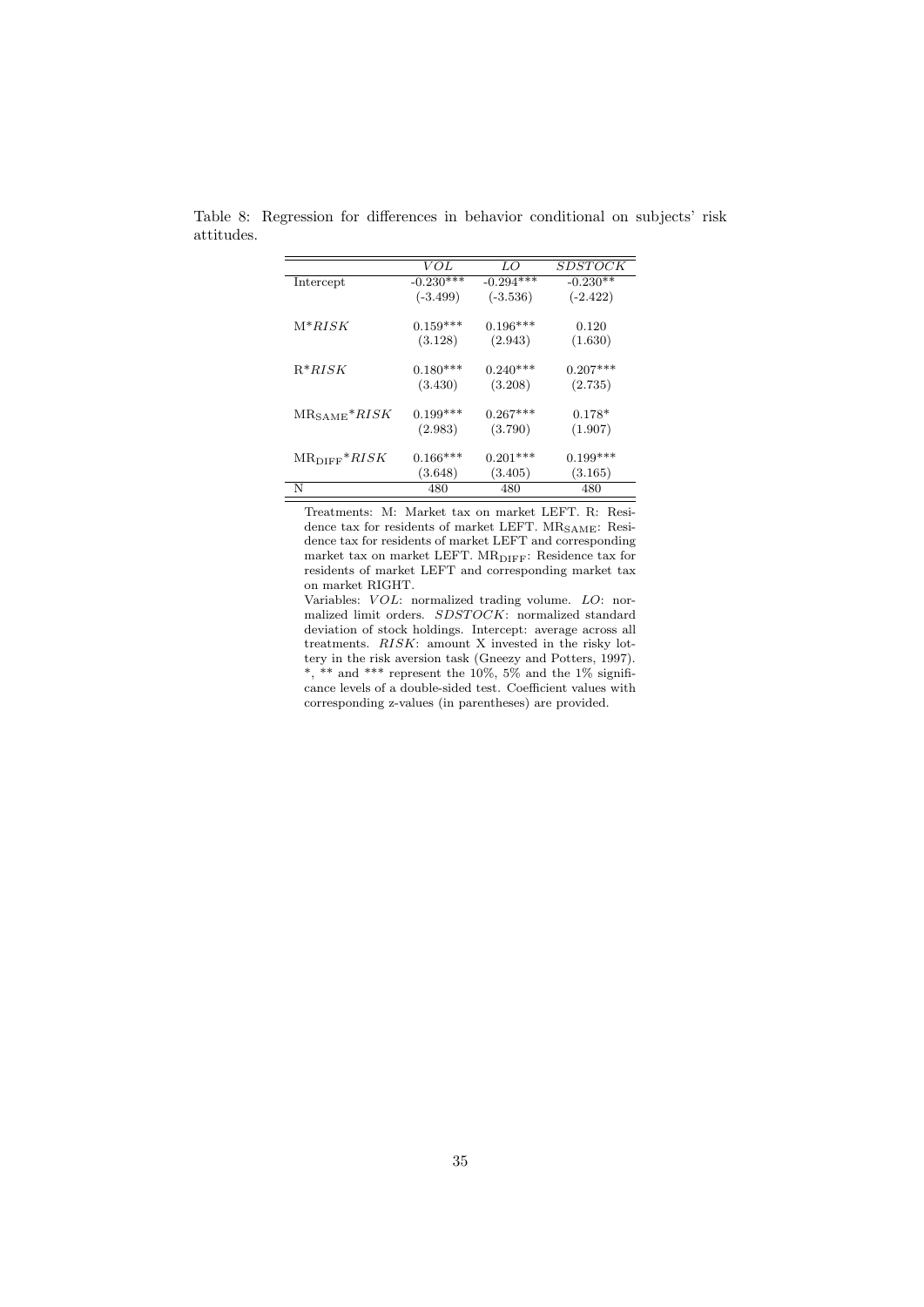| I | I<br>י                     |
|---|----------------------------|
|   |                            |
|   |                            |
|   | j<br>֠<br>I<br>١<br>į<br>j |
|   | )<br>S                     |
|   | S<br>S                     |
|   |                            |
|   | i<br>i<br>j                |
|   | ì<br>֘<br>I                |
|   |                            |
|   | l<br>i<br>Samuan           |
|   | ׇ֦֡֡                       |
|   | J<br>j                     |
|   |                            |
|   | j                          |
| I | ֕                          |
|   |                            |
|   | í<br>ì<br>i<br>l           |

| Measure                         | Calculation                                                                                                          |
|---------------------------------|----------------------------------------------------------------------------------------------------------------------|
| Normalized Tax Payments         | $SUMTAX_{i,k} = (sumtax_{i,k} - sumtax_{s})/\sigma_s^{summax}$                                                       |
| Market Share                    | $MARKETSHARE_i = vol. \text{LEFT}_i / (vol. \text{LEFT}_i + vol. \text{RIGHT}_i)$                                    |
| Change in volume on market LEFT | $\Delta VOLLEFT_i = volLEFT_i/vol.noTax_i - 1$                                                                       |
|                                 | Change in volume on market RIGHT $\Delta VOLRIGH1$ <sub>i</sub> = vol.RIGHT <sub>i</sub> /vol.noTax <sub>i</sub> - 1 |
| ssession, itrader, kperiod.     |                                                                                                                      |

 $vol\text{LEFT}_i$  = trading volume of trader  $i$  on the left market in case of taxation;  $vol\text{-}\text{RIGHT}_i$  = trading volume of trader *i* on the right market in case of taxation;  $vol\_noTax_i$  = average trading volume of trader *vol* LEFT*i* = trading volume of trader *i* on the left market in case of taxation; *vol* RIGHT*i* = trading volume of trader *i* on the right market in case of taxation;  $vol\_noTax_i = average$  trading volume of trader  $i$  in market LEFT and RIGHT in case of no taxation; in market LEFT and RIGHT in case of no taxation;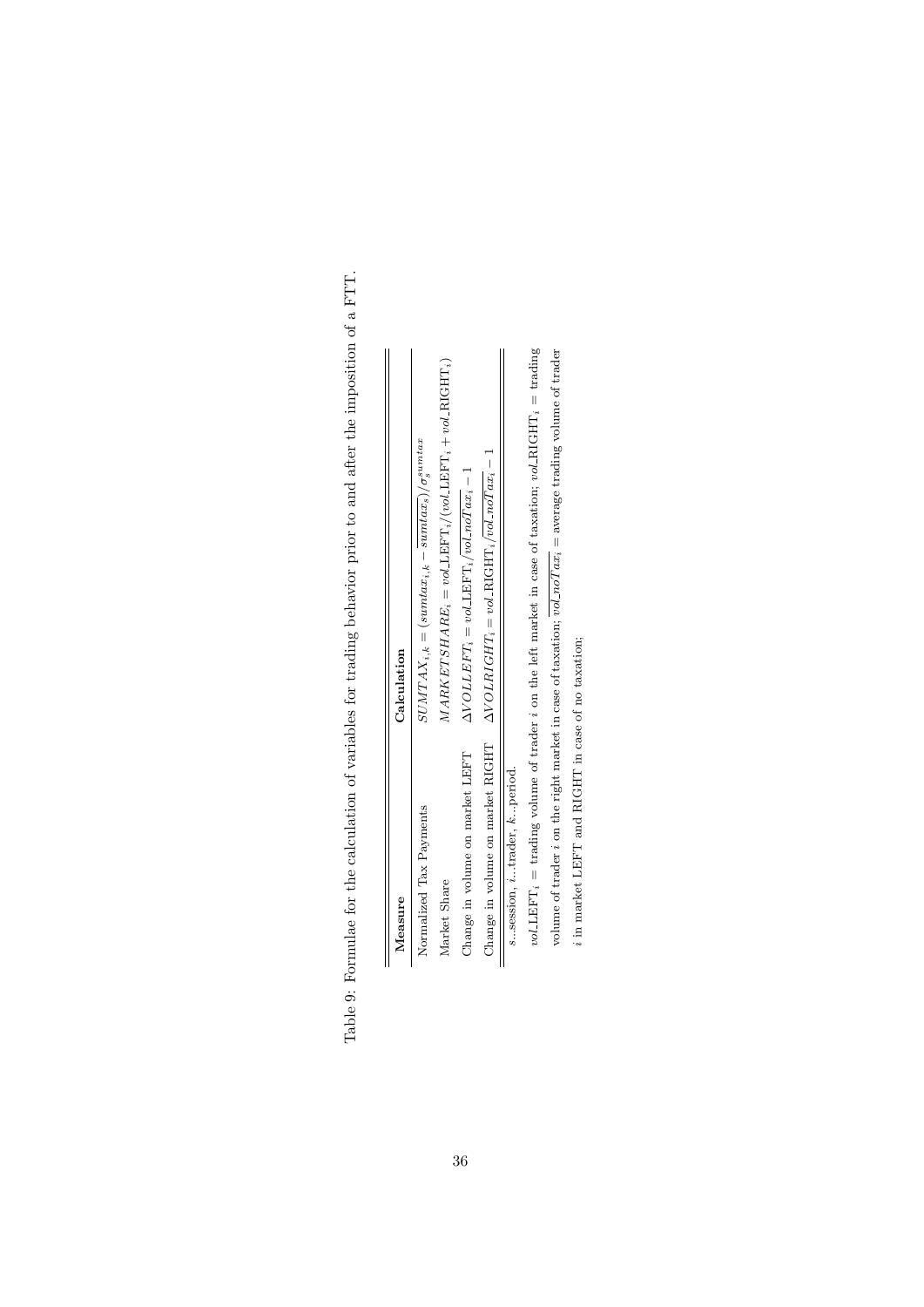| <b>SUMTAX</b>               | Overall    | М           | $\mathbf{R}$            | $MR_{SAME}$                      | <b>MRDIFF</b>                            |
|-----------------------------|------------|-------------|-------------------------|----------------------------------|------------------------------------------|
| Intercept                   | $-0.068$   | $-0.032$    | $-0.147$                | 0.018                            | $-0.126$                                 |
|                             | $(-0.833)$ | $(-0.156)$  | $(-0.912)$              | (0.109)                          | $(-0.805)$                               |
|                             |            |             |                         |                                  |                                          |
| RISK                        | 0.052      | 0.023       | 0.115                   | $-0.015$                         | 0.091                                    |
|                             | (0.834)    | (0.157)     | (0.918)                 | $(-0.109)$                       | (0.804)                                  |
| $\overline{\rm N}$          | 480        | 120         | 120                     | 120                              | 120                                      |
| <b>MARKETSHARE</b>          | Overall    | M           | $\overline{R}$          | $\overline{\rm MR}_{\rm SAMPLE}$ | $\overline{\rm MR}_{\rm DIFF}$           |
| Intercept                   | $0.445***$ | $0.087**$   | $0.579***$              | $0.308***$                       | $0.901***$                               |
|                             | (7.281)    | (2.786)     | (7.086)                 | (7.005)                          | (13.404)                                 |
|                             |            |             |                         |                                  |                                          |
| <i>RISK</i>                 | 0.009      | 0.041       | $-0.008$                | $-0.005$                         | $-0.019$                                 |
|                             | (0.323)    | (1.765)     | $(-0.141)$              | $(-0.206)$                       | $(-0.435)$                               |
| N                           | 408        | 119         | 58                      | 115                              | 116                                      |
| $\overline{\Delta VOLLEFT}$ | Overall    | M           | $\overline{\mathrm{R}}$ | $MR_{SAME}$                      | $\overline{\mathrm{MR}_{\mathrm{DIFF}}}$ |
| Intercept                   | 0.450      | $-0.853***$ | 0.159                   | 0.987                            | $1.396***$                               |
|                             | (1.225)    | $(-10.379)$ | (0.720)                 | (0.821)                          | (4.927)                                  |
|                             |            |             |                         |                                  |                                          |
| RISK                        | $-0.223$   | $0.142**$   | 0.019                   | $-0.799$                         | $-0.236$                                 |
|                             | $(-1.031)$ | (2.305)     | (0.118)                 | $(-1.098)$                       | $(-1.448)$                               |
| $\overline{N}$              | 472        | 118         | 119                     | 116                              | 119                                      |
| $\Delta VOLRIGHT$           | Overall    | M           | R                       | $\overline{\rm MR_{SAME}}$       | <b>MRDIFF</b>                            |
| Intercept                   | 1.048      | $1.039**$   | 0.172                   | 3.222                            | $-0.804***$                              |
|                             | (1.480)    | (2.984)     | (0.411)                 | (1.379)                          | $(-5.852)$                               |
|                             |            |             |                         |                                  |                                          |
| RISK                        | $-0.452$   | $-0.094$    | 0.058                   | $-1.505$                         | 0.062                                    |
|                             | $(-1.074)$ | $(-0.537)$  | (0.171)                 | $(-1.026)$                       | (0.714)                                  |
| $\overline{\rm N}$          | 472        | 118         | 119                     | 116                              | 119                                      |

Table 10: Regression for *SUMTAX*, *MARKETSHARE*, ∆*VOLLEFT* and ∆*V OLRIGHT*.

Treatments: M: Market tax on market LEFT. R: Residence tax for residents of market LEFT.  $\rm MR_{SAME}\colon$  Residence tax for residents of market LEFT and corresponding market tax on market LEFT. MR<sub>DIFF</sub>: Residence tax for residents of market LEFT and corresponding market tax on market RIGHT.

Variables: *SUMT AX*: normalized sum of all tax payments per subject. *MARKET SHARE*: subject *i*'s ratio between the trading volume on the left market and on the right market when a tax is levied. △*VOLLEFT* and ∆*V OLRIGHT*: subject *i*'s change in trading volume (on market LEFT or RIGHT) between phases with and without the tax. *RISK*: amount X invested in the risky lottery in the risk aversion task (Gneezy and Potters, 1997).

\*, \*\* and \*\*\* represent the 10%, 5% and the 1% significance levels of a double-sided test. Coefficient values with corresponding z-values (in parentheses) are provided.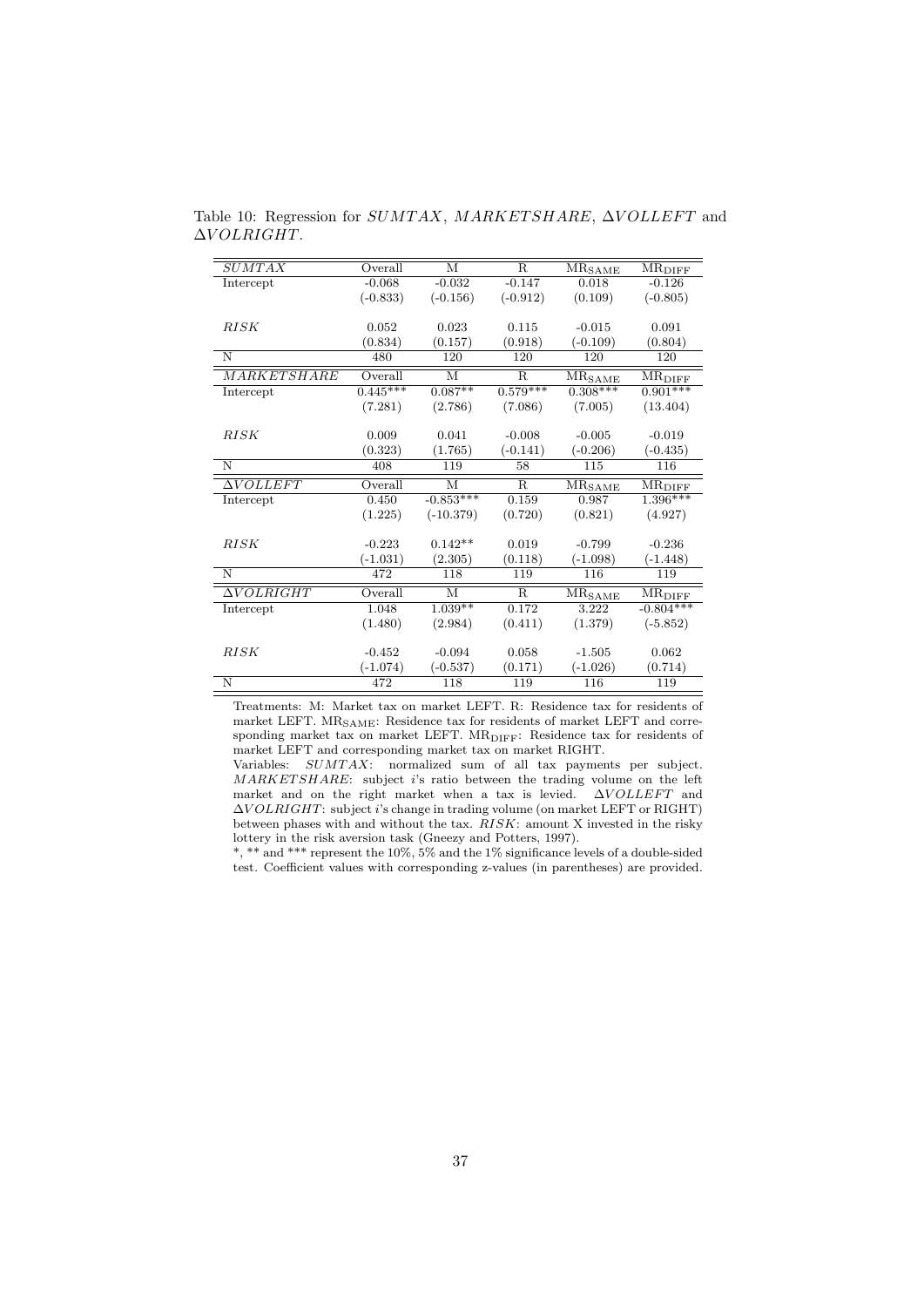

Figure 1: Descriptive statistics for *V OL* (normalized trading volume) averaged per phase and conditional on treatment and taxation scenario. *NO* stands for periods without any tax, *LEFT* for the left market and *RIGHT* for the right market when a tax is applied (on any market).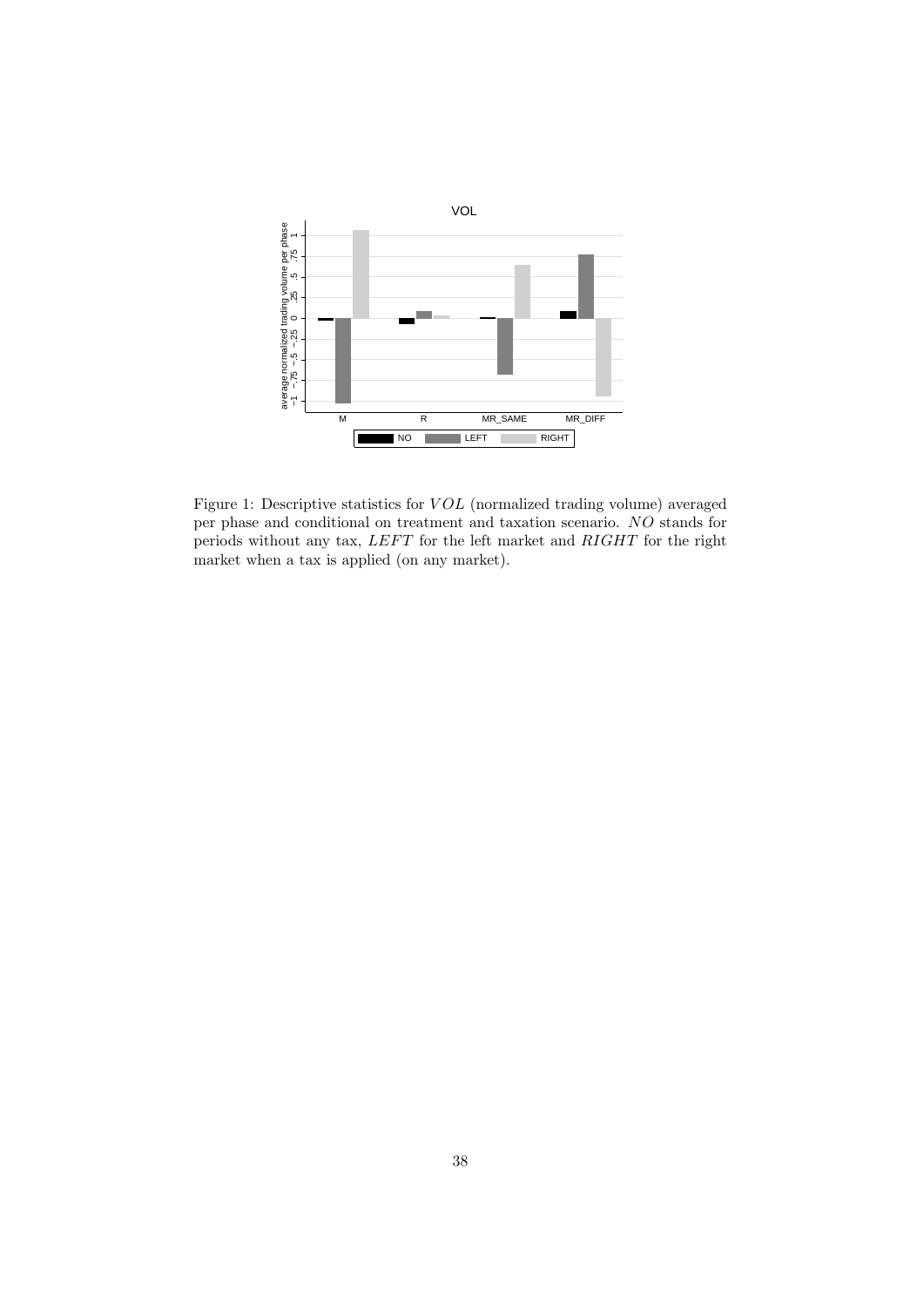

Figure 2: Descriptive statistics for *SDRET* (standard deviation of normalized returns) averaged per phase and conditional on treatment and taxation scenario. *NO* stands for periods without any tax, *LEF T* for the left market and *RIGHT* for the right market when a taxation scenario is applied.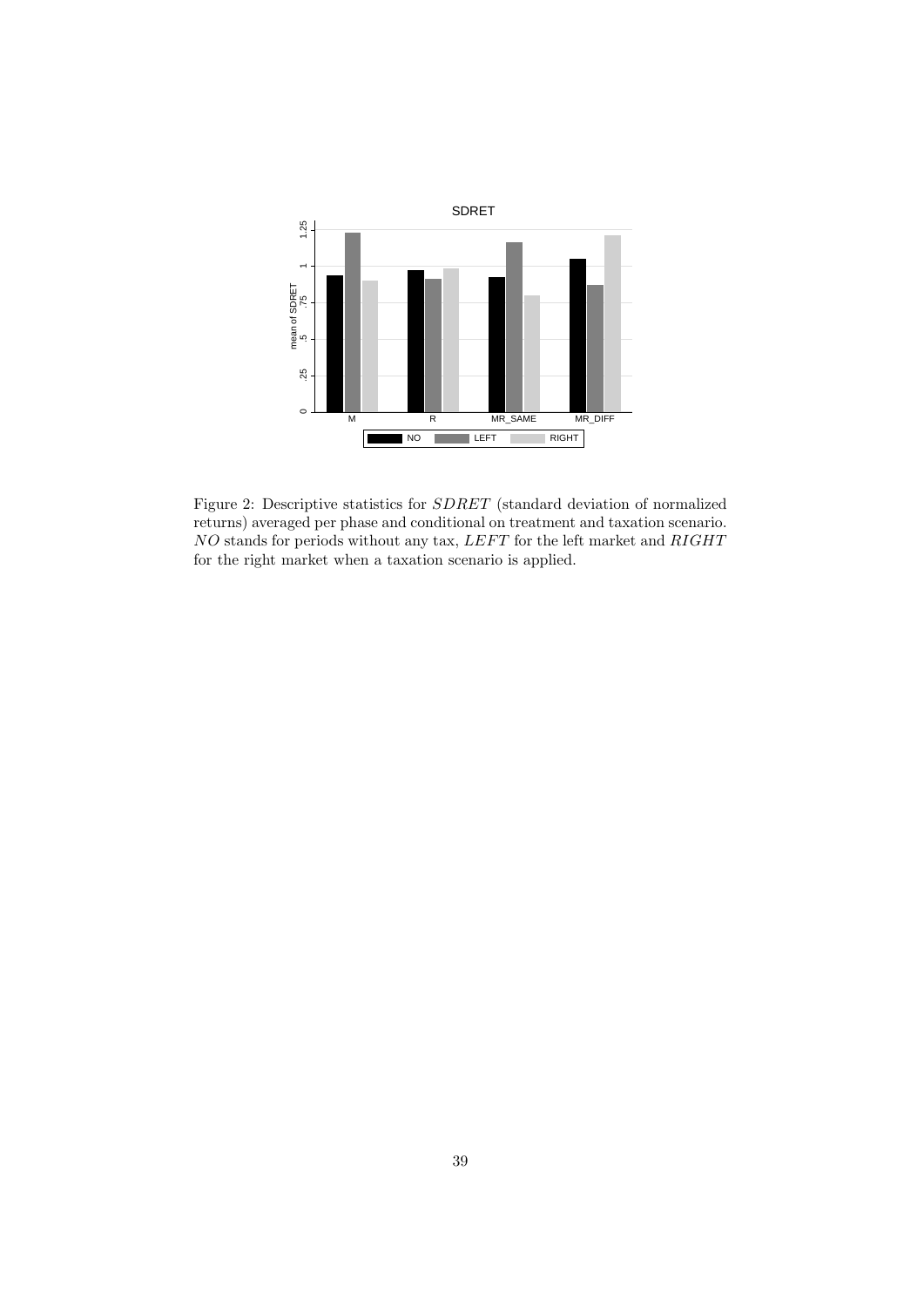

Figure 3: Descriptive statistics for *RAD* (relative absolute deviation of prices compared to fundamentals) averaged per phase and conditional on treatment and taxation scenario. *NO* stands for periods without any tax, *LEFT* for the left market and *RIGHT* for the right market when a taxation scenario is applied.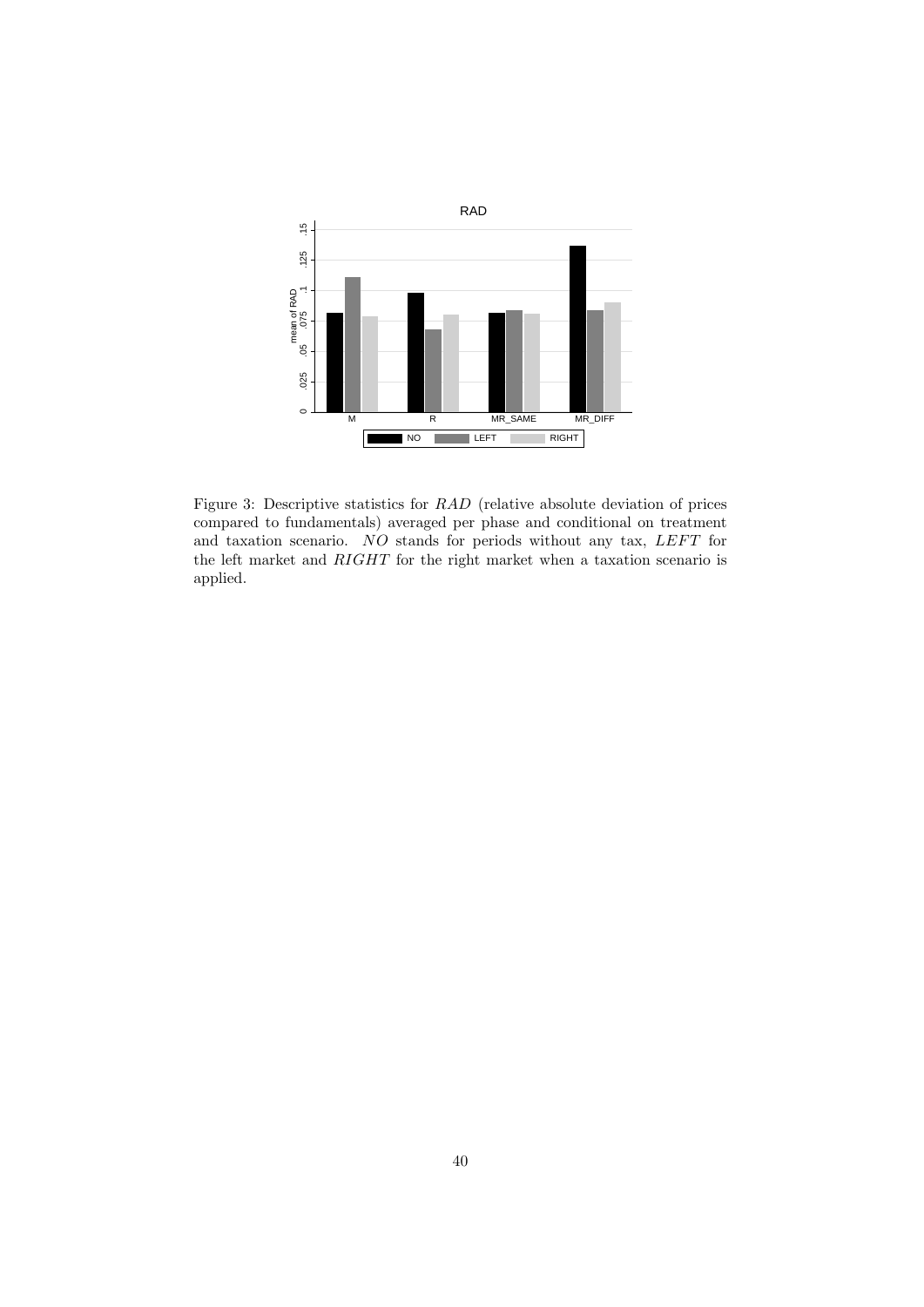

Figure 4: Descriptive statistics for naive and hypothetical tax revenues. Median of hypothetical and realized tax revenues (in Taler) for market LEFT across the various taxation scenarios and market RIGHT in  $MR_{\text{DIFF}}$ .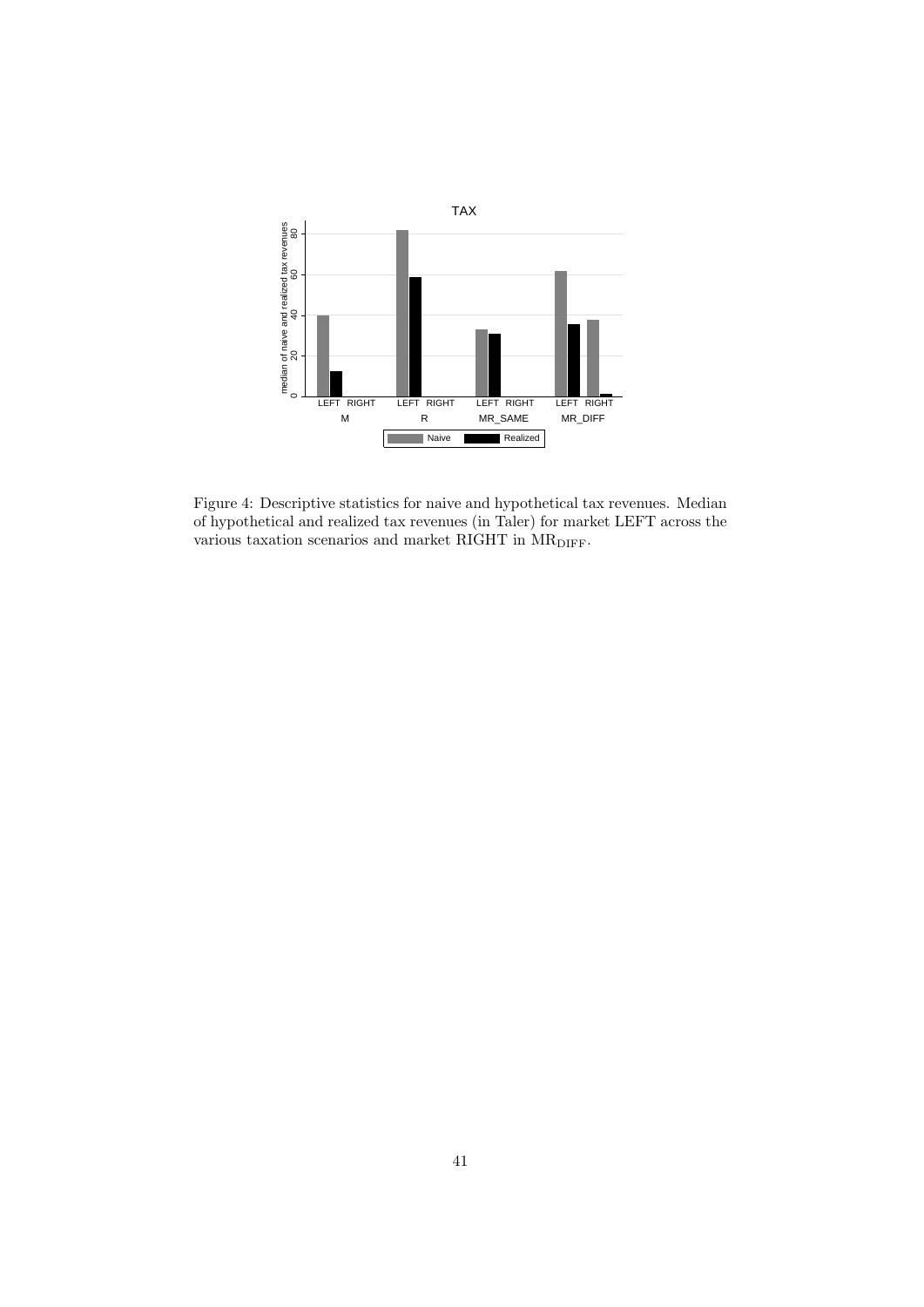## **Appendix**

#### **Appendix A: Loss Aversion and Individual Trading**

To explore whether we observe differences in the trading behavior of subjects conditional on their level of loss aversion, we run the following regression model:

$$
y_i = \alpha + \beta_1 M * LOSS_i + \beta_2 R * LOSS_i +
$$
  

$$
\beta_3 M R_{SAME} * LOSS_i + \beta_4 M R_{DIFF} * LOSS_i + \epsilon_i.
$$
 (6)

 $y_s$  is a generic placeholder for the dependent variables explained below,  $i$ stands for subject. The interacted binary dummy variables for each treatment – e.g., M\**LOSS* – measure the impact of subjects' loss aversion in each treatment. *LOSS* stands for the individual loss aversion parameter  $\lambda$  (Gächter et al., 2007) ranging from larger than 2.5 in case of rejecting all lotteries to smaller than 0.83 in case of accepting all lotteries. The higher the individual loss parameter  $λ$ , the more loss averse a subject is. The intercept  $α$  represents the average of all treatments. Again, we apply clustered standard errors on a session level to allow for correlation within sessions and independence between sessions. It is important to mention that as all dependent variables are normalized the interacted binary dummies only measure the impact of the loss aversion coefficient.

Table A1 shows that loss aversion has an effect on trading volume in the expected direction. More loss averse subjects trade less. Adding the coefficient of *RISK* to the specification in Table A1, we see from Table A2 that the significance of loss aversion gets weaker, and partly insignificant, when we control for *RISK*. In fact, the best model fit (according to BIC and AIC) is given when we only control for *RISK*, as has been done in the main text in Table 8.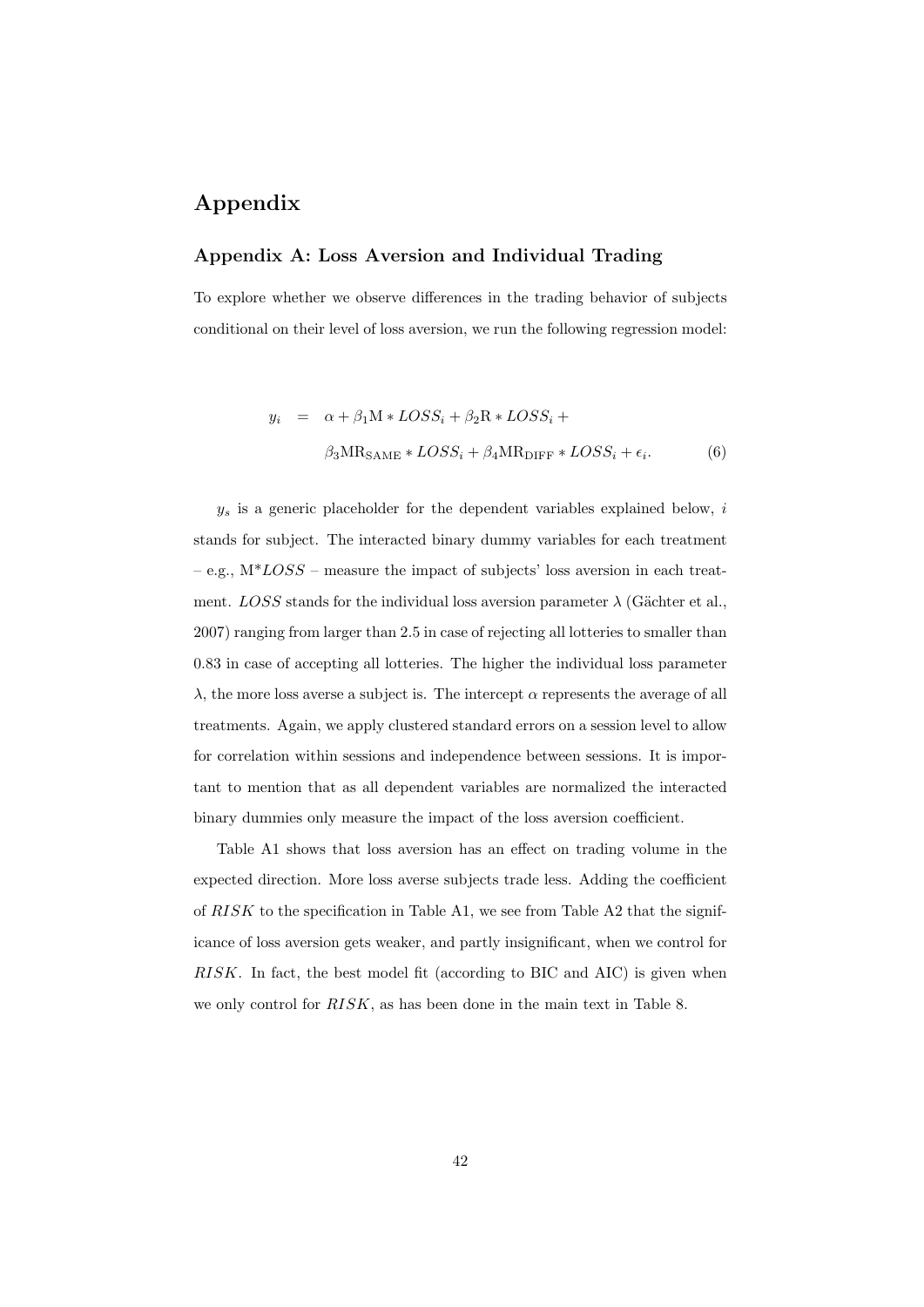|                           | VOL        | LO         | <i>SDSTOCK</i> |
|---------------------------|------------|------------|----------------|
| Intercept                 | $0.321**$  | 0.131      | $-0.050$       |
|                           | (2.013)    | (1.067)    | $(-0.348)$     |
| $M^*LOS$                  | $-0.185**$ | $-0.064$   | 0.017          |
|                           | $(-2.272)$ | $(-0.996)$ | (0.214)        |
| $R^*LOS$                  | $-0.171**$ | $-0.064$   | 0.016          |
|                           | $(-2.150)$ | $(-1.087)$ | (0.211)        |
| $MR_{\text{SAME}} * LOSS$ | $-0.137$   | $-0.055$   | 0.062          |
|                           | $(-1.539)$ | $(-0.824)$ | (0.820)        |
| $MR_{\text{DIFF}}*LOSS$   | $-0.184**$ | $-0.078$   | 0.017          |
|                           | $(-2.227)$ | $(-1.147)$ | (0.219)        |
| N                         | 458        | 458        | 458            |

Table A1: Regression for differences in behavior conditional on subjects' loss aversion.

Treatments: M: Market tax on market LEFT. R: Residence tax for residents of market LEFT.  $MR_{SAME}$ : Residence tax for residents of market LEFT and corresponding market tax on market LEFT.  $\rm MR_{\rm DIFF} \colon\, Resi$ dence tax for residents of market LEFT and corresponding market tax on market RIGHT.

Variables: *V OL*: normalized trading volume. *LO*: normalized limit orders. *SDSTOCK*: normalized standard deviation of stock holdings. Intercept: average across all treatments. *LOSS*: individual loss aversion parameter  $\lambda.$ 

\*, \*\* and \*\*\* represent the 10%, 5% and the 1% significance levels of a double-sided test. Coefficient values with corresponding z-values (in parentheses) are provided.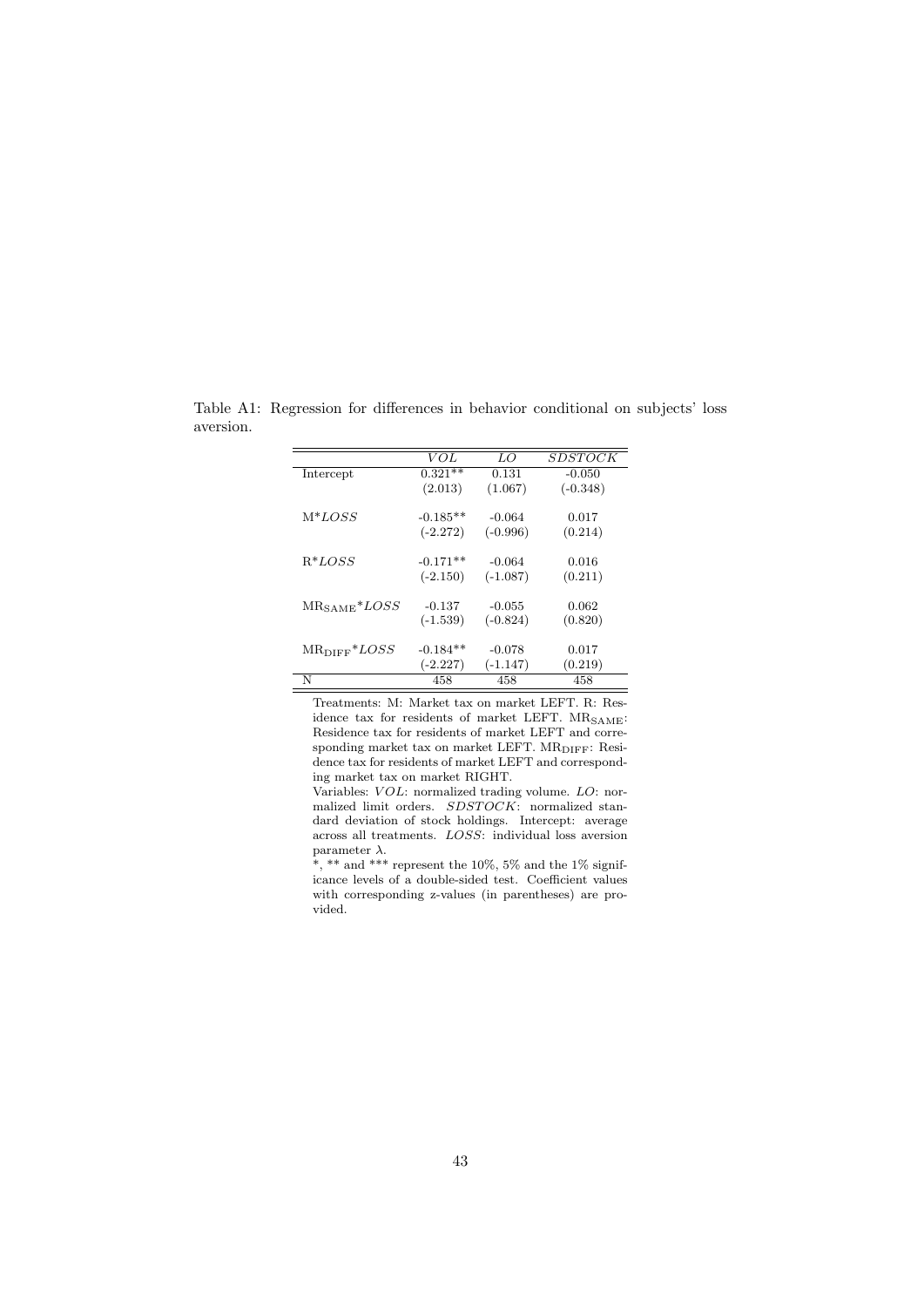|                                        | VOL        | LO         | <b>SDSTOCK</b> |
|----------------------------------------|------------|------------|----------------|
| Intecept                               | 0.090      | $-0.237$   | $-0.342*$      |
|                                        | (0.404)    | $(-1.311)$ | $(-1.885)$     |
| $M*RISK$                               | 0.097      | 0.158      | 0.007          |
|                                        | (1.151)    | (1.323)    | (0.057)        |
| $R^*RISK$                              | $0.162**$  | $0.225*$   | $0.259**$      |
|                                        | (2.212)    | (1.821)    | (2.317)        |
| $MR_{\text{SAME}}$ <sup>*</sup> $RISK$ | 0.099      | $0.265***$ | 0.094          |
|                                        | (0.885)    | (3.120)    | (0.676)        |
| $MR$ DIFF <sup>*</sup> $RISK$          | $0.168**$  | $0.199**$  | $0.296***$     |
|                                        | (2.262)    | (2.069)    | (4.624)        |
| $M*LOSS$                               | $-0.137$   | 0.011      | 0.152          |
|                                        | $(-1.547)$ | (0.126)    | (1.338)        |
| $R^*LOS$                               | $-0.157*$  | $-0.022$   | 0.004          |
|                                        | $(-1.764)$ | $(-0.291)$ | (0.040)        |
| $MR_{\text{SAME}} * LOSS$              | $-0.081$   | $-0.024$   | 0.150          |
|                                        | $(-0.723)$ | $(-0.302)$ | (1.558)        |
| $MR$ DIFF <sup>*LOSS</sup>             | $-0.183*$  | $-0.032$   | $-0.034$       |
|                                        | $(-1.804)$ | $(-0.326)$ | $(-0.392)$     |
| N                                      | 458        | 458        | 458            |

Table A2: Regression for differences in behavior conditional on subjects' risk and loss aversion.

Treatments: M: Market tax on market LEFT. R: Residence tax for residents of market LEFT. MR<sub>SAME</sub>: Residence tax for residents of market LEFT and corresponding market tax on market LEFT. MR<sub>DIFF</sub>: Residence tax for residents of market LEFT and corresponding market tax on market RIGHT.

Variables: *V OL*: normalized trading volume. *LO*: normalized limit orders. *SDST OCK*: standard deviation of stock holdings. Intercept: average across all treatments. *RISK*: amount X invested in the risky lottery in the risk aversion task (Gneezy and Potters, 1997). *LOSS*: individual loss aversion parameter *λ*.

\*, \*\* and \*\*\* represent the 10%, 5% and the 1% significance levels of a double-sided test. Coefficient values with corresponding z-values (in parentheses) are provided.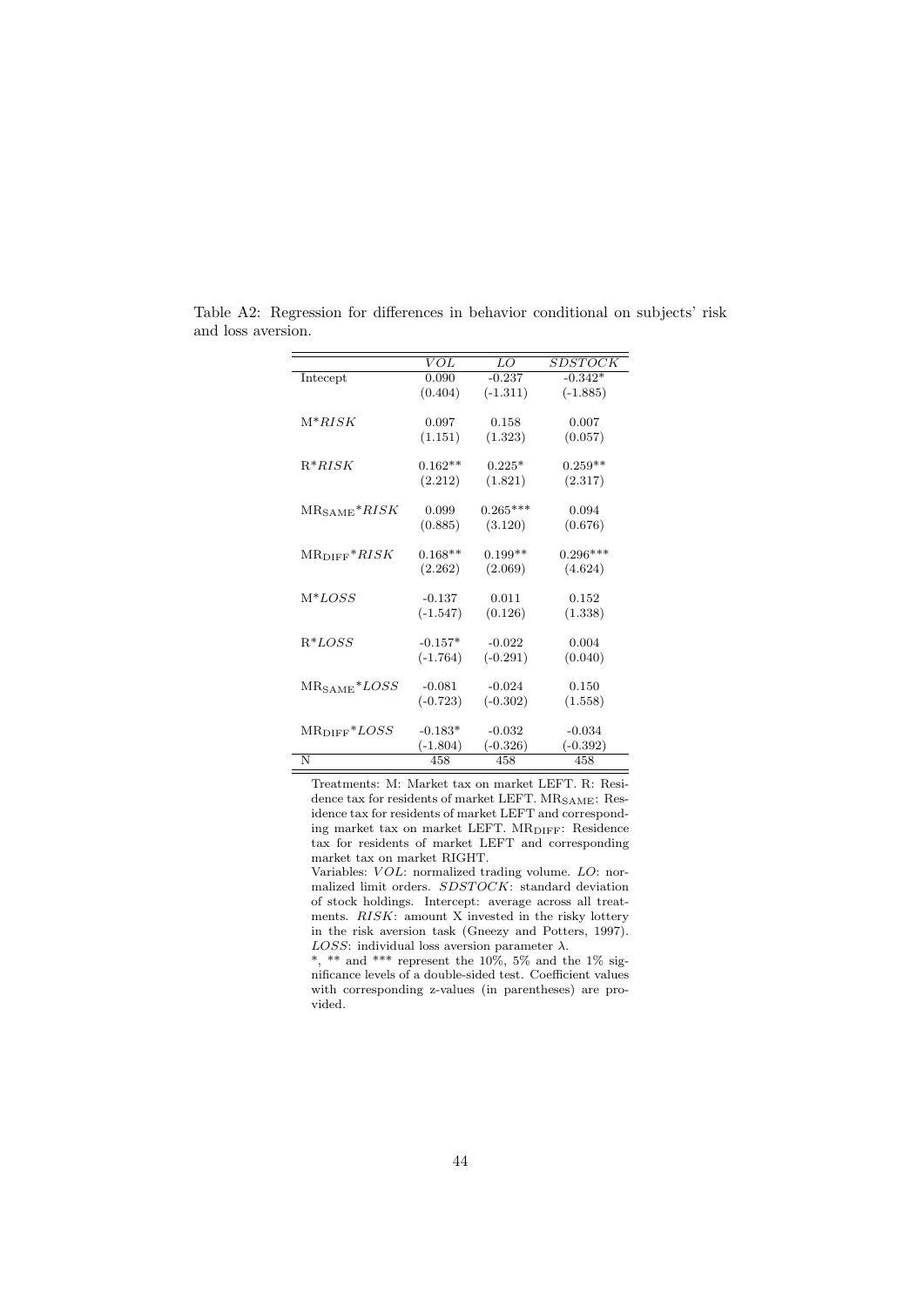#### **Appendix B: Interaction of FTT with Loss Aversion**

We apply the following regression model to explore whether subjects with different levels of loss aversion react differently to the imposition of a FTT:

$$
y_{m,p} = \alpha + \beta_1 LOS S_i + \epsilon_i. \tag{7}
$$

Here,  $y_{m,p}$  is a generic placeholder for the dependent variables and  $LOSS_i$ stands for the loss aversion coefficient of subject  $i^{18}$  Table B1 shows that loss aversion is never significant. This remains true if one adds *RISK* to the specification. Table B2 shows that loss aversion remains insignificant when risk aversion is controlled for. Again, the best model fit (according to BIC and AIC) is given when we only control for *RISK*, as has been done in the main text in Table 10.

<sup>&</sup>lt;sup>18</sup> Again, we apply clustered standard errors on a session level.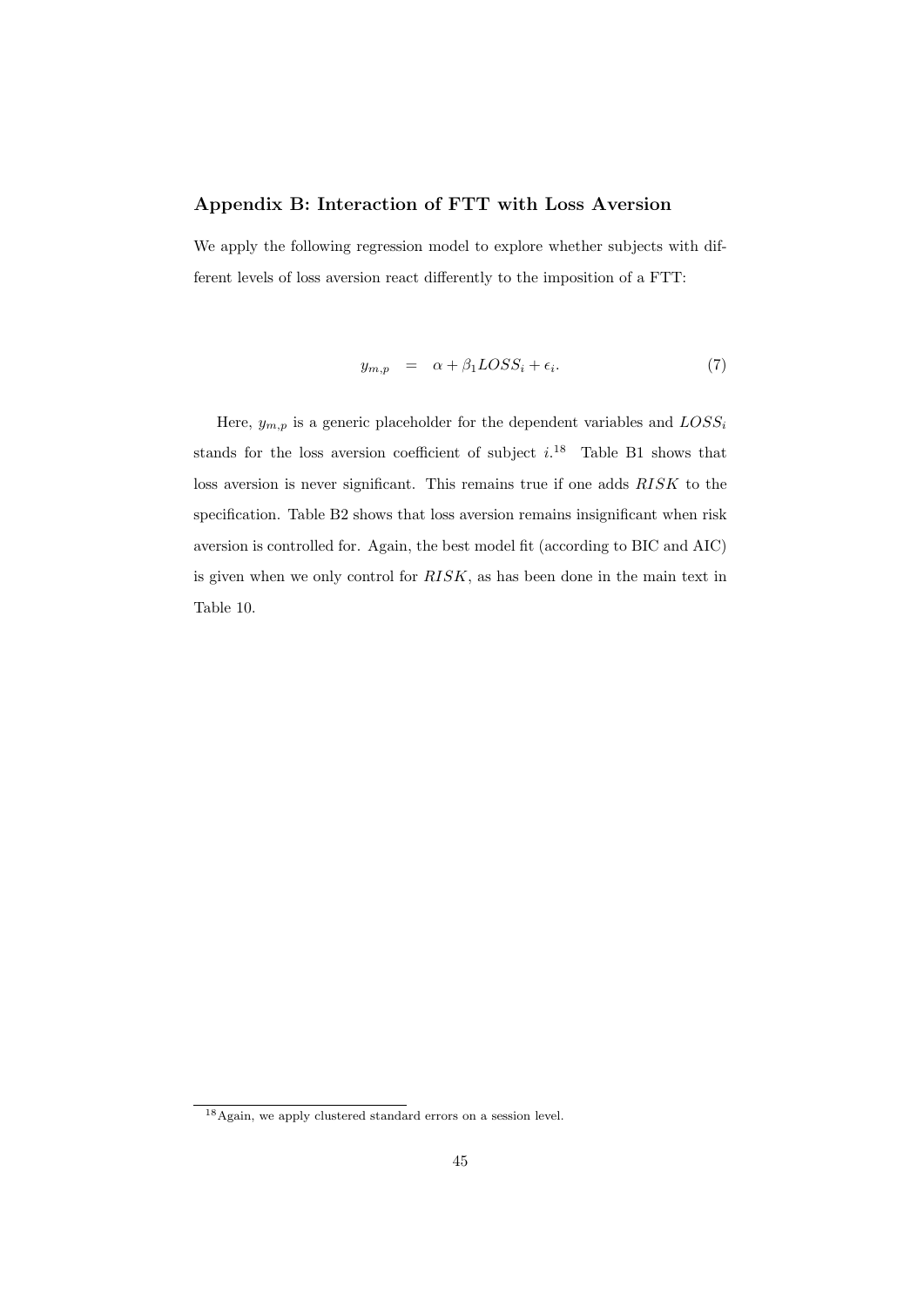| <b>SUMTAX</b>               | Overall          | M                    | R.                      | $MR_{SAME}$                      | $MR_{\rm DIFF}$                      |
|-----------------------------|------------------|----------------------|-------------------------|----------------------------------|--------------------------------------|
| Intercept                   | 0.008            | $-0.197$             | 0.167                   | 0.025                            | 0.012                                |
|                             | (0.052)          | $(-0.816)$           | (0.599)                 | (0.078)                          | (0.035)                              |
|                             |                  |                      |                         |                                  |                                      |
| LOSS                        | $-0.008$         | 0.093                | $-0.080$                | $-0.005$                         | $-0.026$                             |
|                             | $(-0.103)$       | (0.731)              | $(-0.557)$              | $(-0.029)$                       | $(-0.141)$                           |
| N                           | $45\overline{8}$ | 113                  | 115                     | 114                              | 116                                  |
| MARKETSHARE                 | Overall          | М                    | $\mathbf R$             | $\overline{\rm MR}_{\rm SAMPLE}$ | $\overline{\rm MR}_{\rm DIFF}$       |
| Intercept                   | $0.391***$       | $0.\overline{182**}$ | $0.461***$              | $0.279***$                       | $0.780***$                           |
|                             | (6.137)          | (2.688)              | (4.463)                 | (3.453)                          | (9.996)                              |
|                             |                  |                      |                         |                                  |                                      |
| <i>LOSS</i>                 | 0.035            | $-0.024$             | 0.050                   | 0.017                            | 0.049                                |
|                             | (1.418)          | $(-0.968)$           | (1.215)                 | (0.456)                          | (1.525)                              |
| N                           | 389              | 112                  | 56                      | 109                              | 112                                  |
| $\overline{\Delta VOLLEFT}$ | Overall          | M                    | $\overline{\mathrm{R}}$ | $\overline{\rm MR}_{\rm SAMPLE}$ | $\overline{\text{MR}_{\text{DIFF}}}$ |
| Intercept                   | $-0.019$         | $-0.494**$           | 0.312                   | $-0.893$                         | $1.053**$                            |
|                             | $(-0.072)$       | $(-2.482)$           | (1.018)                 | $(-1.105)$                       | (2.324)                              |
|                             |                  |                      |                         |                                  |                                      |
| LOSS                        | 0.087            | $-0.090$             | $-0.065$                | 0.506                            | $-0.039$                             |
|                             | (0.592)          | $(-1.135)$           | $(-0.506)$              | (0.899)                          | $(-0.195)$                           |
| N                           | 450              | 111                  | 114                     | 110                              | 115                                  |
| $\Delta VOLRIGHT$           | Overall          | M                    | $\mathbf R$             | <b>MRSAME</b>                    | $MR$ DIFF                            |
| Intercept                   | 0.140            | $0.944*$             | 0.697                   | $-0.961$                         | $-0.502**$                           |
|                             | (0.312)          | (2.068)              | (0.873)                 | $(-0.543)$                       | $(-2.329)$                           |
|                             |                  |                      |                         |                                  |                                      |
| LOSS                        | 0.164            | $-0.002$             | $-0.219$                | 1.251                            | $-0.119$                             |
|                             | (0.566)          | $(-0.011)$           | $(-0.672)$              | (1.017)                          | $(-1.127)$                           |
| N                           | 450              | 111                  | 114                     | 110                              | 115                                  |

Table B1: Regression for *SUMTAX*, *MARKETSHARE*, ∆*VOLLEFT* and ∆*V OLRIGHT*.

Treatments: M: Market tax on market LEFT. R: Residence tax for residents of market LEFT.  $\rm MR_{SAME}\colon$  Residence tax for residents of market LEFT and corresponding market tax on market LEFT.  $\rm MR_{\rm DIFF} \colon$  Residence tax for residents of market LEFT and corresponding market tax on market RIGHT.

Variables: *SUMT AX*: normalized sum of all tax payments per subject. *MARKET SHARE*: subject *i*'s ratio between the trading volume on the left market and on the right market when a tax is levied. △*VOLLEFT* and ∆*V OLRIGHT*: subject *i*'s change in trading volume prior and after a FTT is applied on both markets. *LOSS*: individual loss aversion parameter  $\lambda$ .

\*, \*\* and \*\*\* represent the 10%, 5% and the 1% significance levels of a doublesided test. Coefficient values with corresponding z-values (in parentheses) are provided.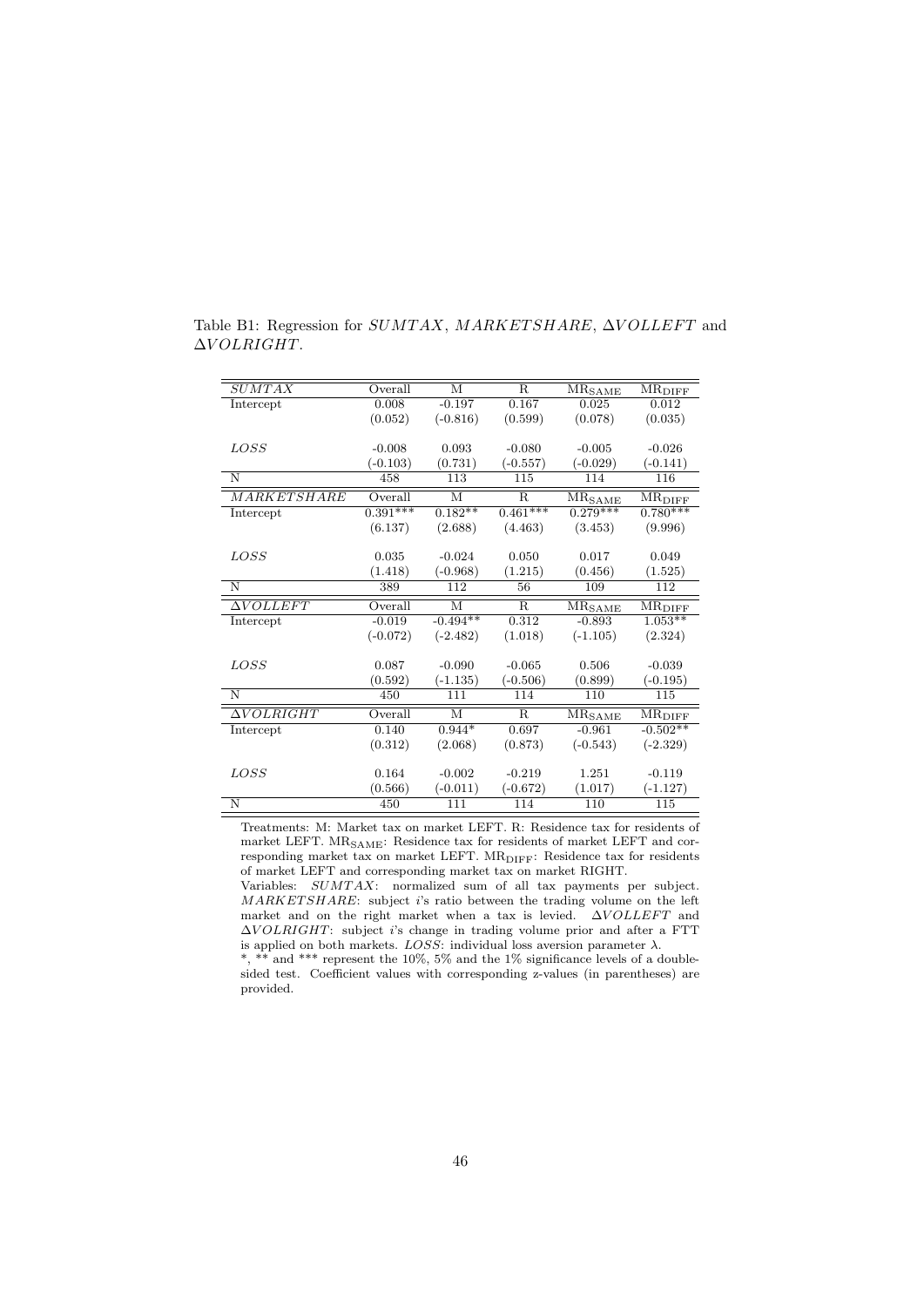| <b>SUMTAX</b>           | Overall           | М                           | R                              | $\overline{\rm MR_{SAME}}$          | $\overline{\rm MR}_{\rm DIFF}$       |
|-------------------------|-------------------|-----------------------------|--------------------------------|-------------------------------------|--------------------------------------|
| Intercept               | $-0.048$          | $-0.158$                    | $-0.036$                       | 0.077                               | $-0.131$                             |
|                         | $(-0.238)$        | $(-0.439)$                  | $(-0.092)$                     | (0.153)                             | $(-0.308)$                           |
|                         |                   |                             |                                |                                     |                                      |
| RISK                    | 0.032             | $-0.022$                    | 0.121                          | $-0.030$                            | 0.080                                |
|                         | (0.477)           | $(-0.145)$                  | (0.885)                        | $(-0.197)$                          | (0.644)                              |
|                         |                   |                             |                                |                                     |                                      |
| <i>LOSS</i>             | $-0.001$          | 0.088                       | $-0.055$                       | $-0.013$                            | $-0.009$                             |
| $\overline{\rm N}$      | $(-0.010)$<br>458 | (0.667)<br>$\overline{113}$ | $(-0.364)$<br>$\overline{115}$ | $(-0.067)$<br>114                   | $(-0.051)$<br>$\overline{116}$       |
|                         |                   |                             |                                |                                     |                                      |
| <b>MARKETSHARE</b>      | Overall           | $\overline{\rm M}$          | $\overline{\mathrm{R}}$        | $\overline{\rm MR}_{\rm SAMPLE}$    | $\overline{\text{MR}_{\text{DIFF}}}$ |
| Intercept               | $0.355***$        | $0.138*$                    | $0.446***$                     | $0.274**$                           | $0.802***$                           |
|                         | (4.516)           | (2.054)                     | (3.948)                        | (2.854)                             | (7.258)                              |
|                         |                   |                             |                                |                                     |                                      |
| RISK                    | 0.021             | 0.025                       | 0.008                          | 0.003                               | $-0.012$                             |
|                         | (0.743)           | (1.100)                     | (0.140)                        | (0.113)                             | $(-0.266)$                           |
| LOSS                    | 0.040             | $-0.019$                    | 0.053                          | 0.017                               | 0.047                                |
|                         | (1.551)           | $(-0.749)$                  | (1.478)                        | (0.455)                             | (1.390)                              |
| $\overline{\mathrm{N}}$ | 389               | 112                         | 56                             | 109                                 | $\overline{112}$                     |
|                         |                   |                             |                                |                                     |                                      |
|                         |                   |                             |                                |                                     |                                      |
| $\Delta VOLLET$         | Overall           | $\overline{\rm M}$          | $\overline{\mathrm{R}}$        | $\overline{\rm MR_{SAME}}$          | $\overline{\text{MR}_{\text{DIFF}}}$ |
| Intercept               | 0.287             | $-0.688***$                 | 0.284                          | 0.388                               | $1.271**$                            |
|                         | (0.862)           | $(-4.281)$                  | (1.011)                        | (0.424)                             | (2.652)                              |
| RISK                    | $-0.178$          | $0.114*$                    | 0.017                          | $-0.738$                            | $-0.122$                             |
|                         | $(-0.847)$        | (1.862)                     | (0.107)                        | $(-1.093)$                          | $(-0.674)$                           |
|                         |                   |                             |                                |                                     |                                      |
| <b>LOSS</b>             | 0.049             | $-0.071$                    | $-0.061$                       | 0.293                               | $-0.063$                             |
|                         | (0.418)           | $(-0.890)$                  | $(-0.549)$                     | (0.757)                             | $(-0.351)$                           |
| N                       | 450               | 111                         | 114                            | 110                                 | 115                                  |
| $\Delta VOLRIGHT$       | Overall           | $\overline{\mathbf{M}}$     | $\overline{\mathrm{R}}$        |                                     | $\overline{\rm MR}_{\rm DIFF}$       |
| Intercept               | $0.916**$         | 1.060                       | 0.680                          | $\overline{\rm MR_{SAME}}$<br>1.347 | $-0.623*$                            |
|                         | (2.088)           | (1.481)                     | (1.240)                        | (1.399)                             | $(-1.857)$                           |
|                         |                   |                             |                                |                                     |                                      |
| <b>RISK</b>             | $-0.451$          | $-0.068$                    | 0.010                          | $-1.329$                            | 0.068                                |
|                         | $(-1.127)$        | $(-0.344)$                  | (0.033)                        | $(-1.031)$                          | (0.742)                              |
|                         |                   |                             |                                |                                     |                                      |
| <b>LOSS</b>             | 0.067             | $-0.014$                    | $-0.217$                       | 0.868                               | $-0.105$                             |
| $\mathbf N$             | (0.319)<br>450    | $(-0.060)$<br>111           | $(-0.770)$<br>114              | (1.086)<br>110                      | $(-0.874)$<br>115                    |

Table B2: Regression for  $SUMTAX$ , MARKETSHARE, ∆*VOLLEFT* and ∆*V OLRIGHT*.

Treatments: M: Market tax on market LEFT. R: Residence tax for residents of market LEFT.  $MR_{\mathrm{SAME}}$ : Residence tax for residents of market LEFT and corresponding market tax on market LEFT. MR<sub>DIFF</sub>: Residence tax for residents of market LEFT and corresponding market tax on market RIGHT.

Variables:  $SUMTAX$ : normalized sum of all tax payments per subject. *MARKET SHARE*: subject *i*'s ratio between the trading volume on the left market and on the right market when a tax is levied.  $\Delta VOLLEFT$  and ∆*V OLRIGHT*: subject *i*'s change in trading volume prior and after a FTT is applied on both markets. *RISK*: amount X invested in the risky lottery in the risk aversion task (Gneezy and Potters, 1997). *LOSS*: individual loss aversion parameter *λ*.

\*, \*\* and \*\*\* represent the 10%, 5% and the 1% significance levels of a doublesided test. Coefficient values with corresponding z-values (in parentheses) are provided.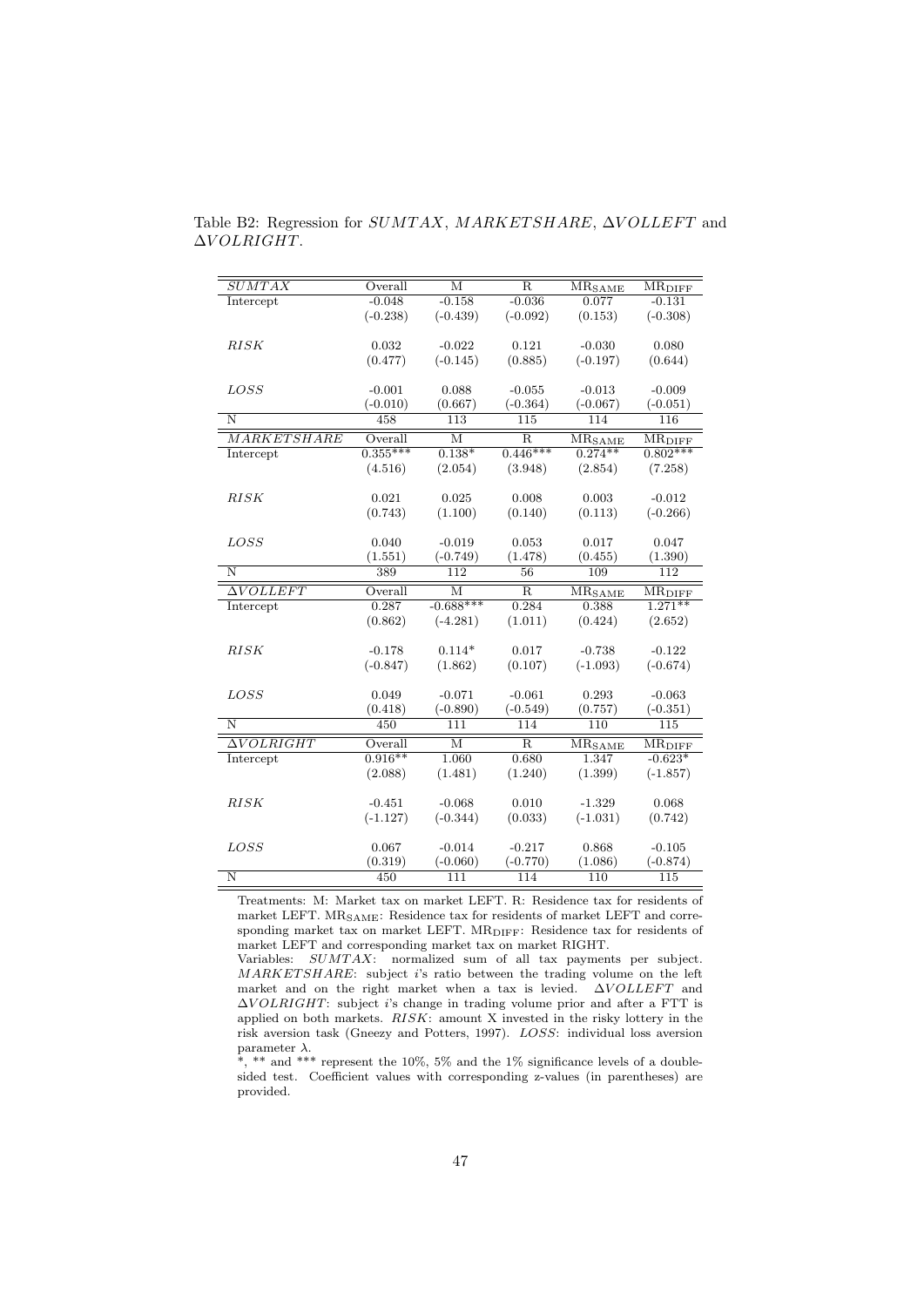#### **Appendix C: Instructions for the Experiments**

#### **Background of the Experiment**

This experiment is concerned with replicating an asset market where 10 traders can trade one asset on two different marketplace (Market LEFT and market RIGHT) simultaneously. Thereby one half of the subjects is a resident of market LEFT and the other half of market RIGHT. You are a resident of market XY this will be displayed on the trading screen as well.

#### **Market Properties**

- *•* Initial endowment: Half of the traders start with 75 units of the asset and 3000 cash, while the other half of the traders start with 25 units of the asset and 5000 cash.
- *•* There are two markets where the asset can be traded markets LEFT and RIGHT.
- *•* No interests are paid.
- *•* The prices in the two markets can deviate.

#### **Fundamental value of the asset**

The fundamentally justified value - fundamental value need not equal the price of the asset (expressed in cash) is the value that would result from a full and fair analysis of the asset. In reality it depends on micro- and macroeconomic variables. In our market the fundamental the asset (expressed in cash) is modelled as a stochastic process:

$$
FV_k = FV_{k-1} \cdot e^{\gamma_k}.
$$

where  $\text{FV}_k$  stands for the fundamental value in period *k* and  $\gamma_k$  is a normally distributed random variable with a mean of zero and a standard deviation of 10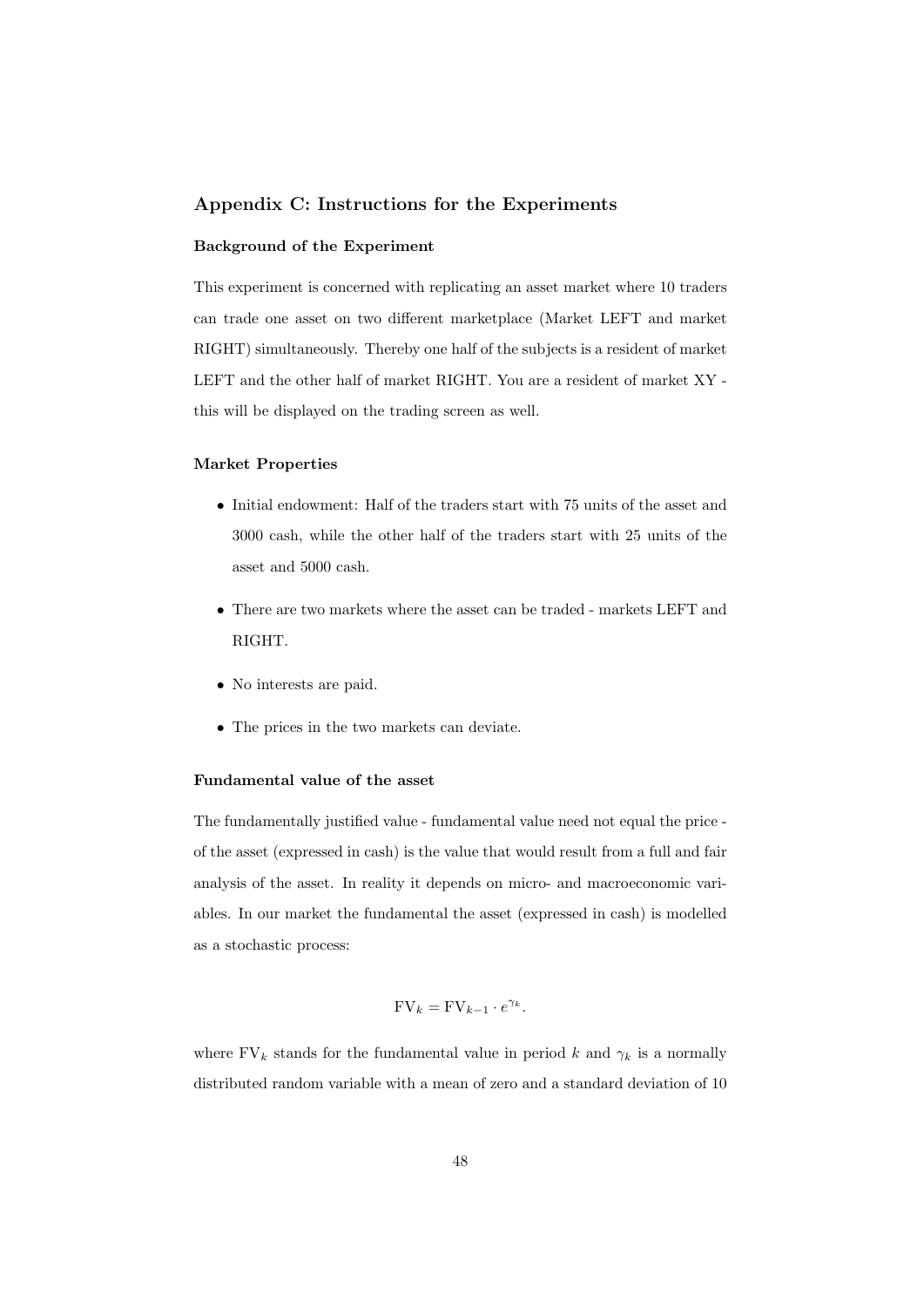percent. The fundamental value in the current period (increased by 0.5fundamental value in the next period.

#### **Information on the fundamental value of the asset**

Each period each subject receives a private signal (SIGNAL) on the fundamental value of the asset (expressed in cash). This signal can be above or below the actual fundamental value with equal probability. Most signals are close to the true fundamental value, as only an error term with an expected value of zero and a standard deviation of 5 percent is added to the fundamental value.

#### **Trading**

- *•* All subjects can buy and sell units of the asset at any time. This can be done on the LEFT or RIGHT market - switching between markets is free and causes no extra costs. Short selling (negative holdings) is possible up to an amount of -100 units of the asset and -6.000 in cash. The volume of each transaction is limited to 20 units of the asset, but trading volume within a period is unlimited.
- *•* Each period subjects can enter as many BIDs and ASKs (between 1 and 999) as they want - again without restrictions on the LEFT and RIGHT market.
- *•* IMPORTANT: The price of the asset is set exclusively by you and the other subjects in the market by supply and demand.

#### **Calculating wealth during the experiment**

Your wealth (expressed in cash) during the experiment is comprised of the value of your holdings in the asset (units of the asset multiplied by the last price) plus the holdings in cash. For valuing the asset the last price is used.

Wealth  $=$  (units of the asset  $*$  price of the asset)  $+$  cash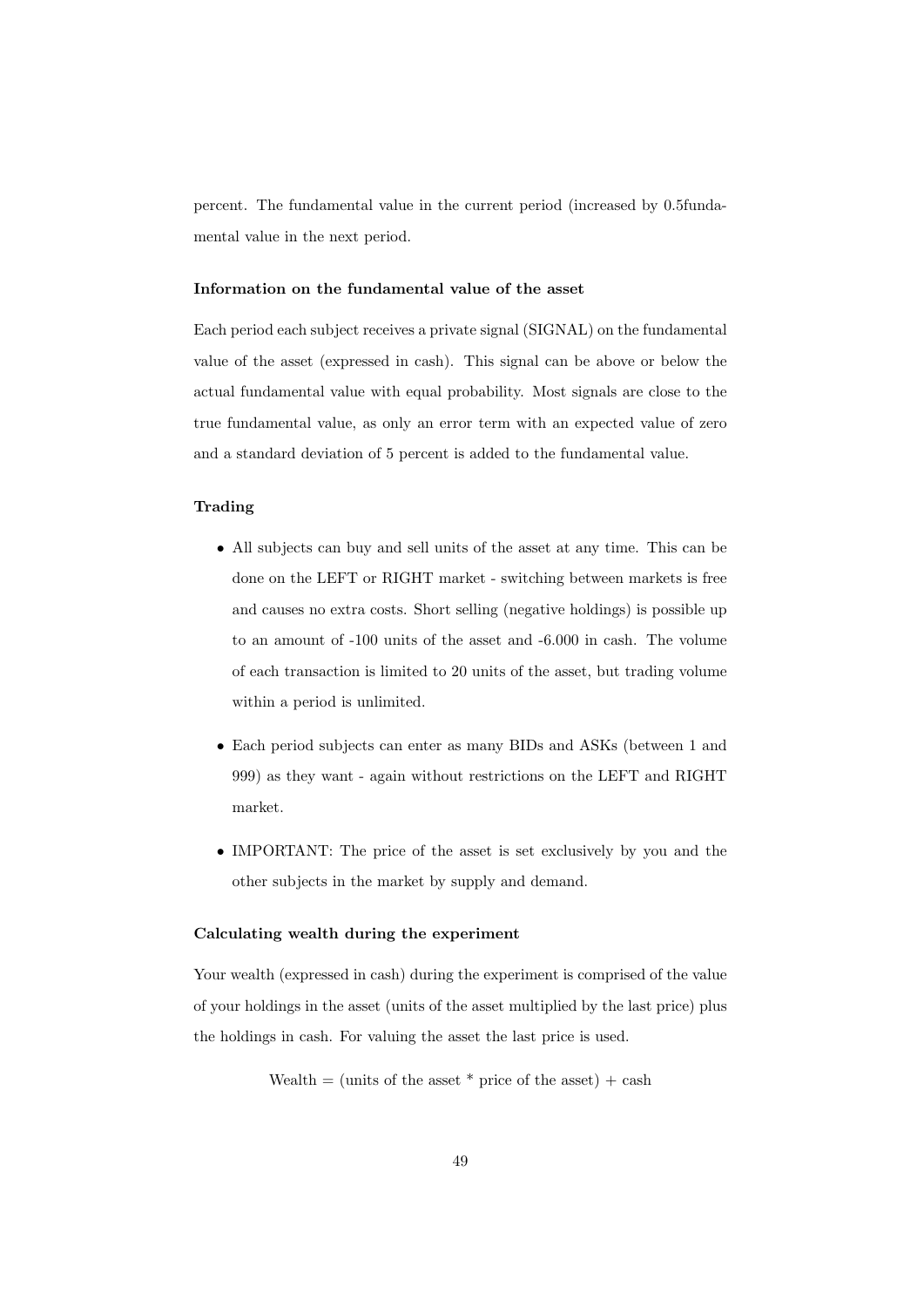If prices in the two markets deviate, the current price with the higher trading volume is used.

#### **Payout in EUR in the end of the experiment**

Your payment in Euro depends on your total wealth at the end of the experiment. Your holdings of the asset will be valued at their fundamental value (not price!) of the last period. The final payment is calculated as follows:

Final wealth  $=$  (units of the asset  $*$  fundamental value)  $+$  cash, Payout in  $EUR = Final$  wealth / 400

Example: assets: 30, fundamental value of the asset: 45, cash: 5050.

Final wealth =  $(30 * 45) + 5050 = 6400$ Payout in EUR =  $6400 / 400 = 16$  Euro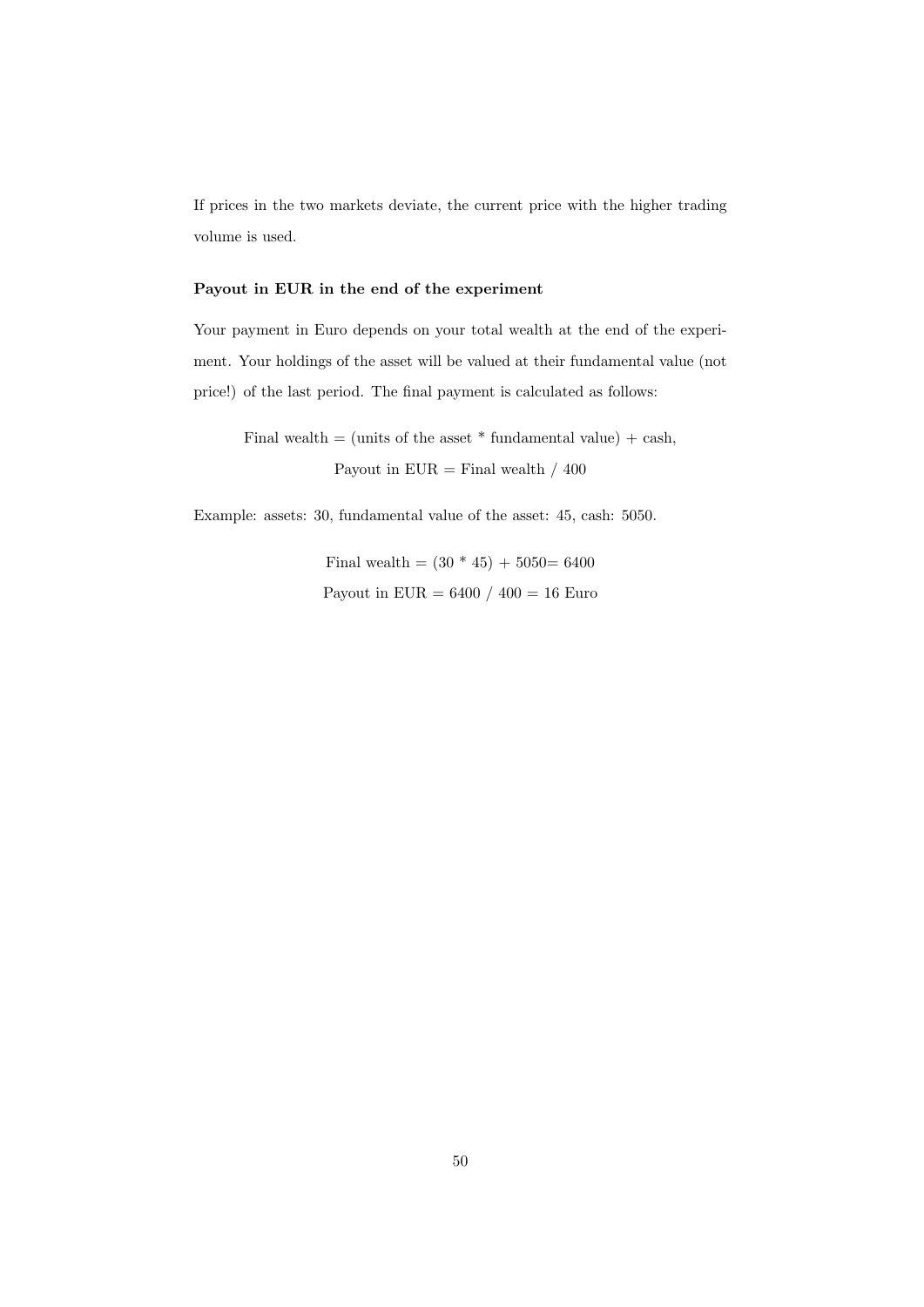The trading screen looks as follows:  $^{19}$ 



#### **Important Details**

- *•* Each trading period lasts 240 seconds, i.e. 4 minutes.
- The experiment lasts between 6 and 12 periods.

<sup>&</sup>lt;sup>19</sup>Please note that we have chosen the left market to be the HOME MARKET in this example screenshot.